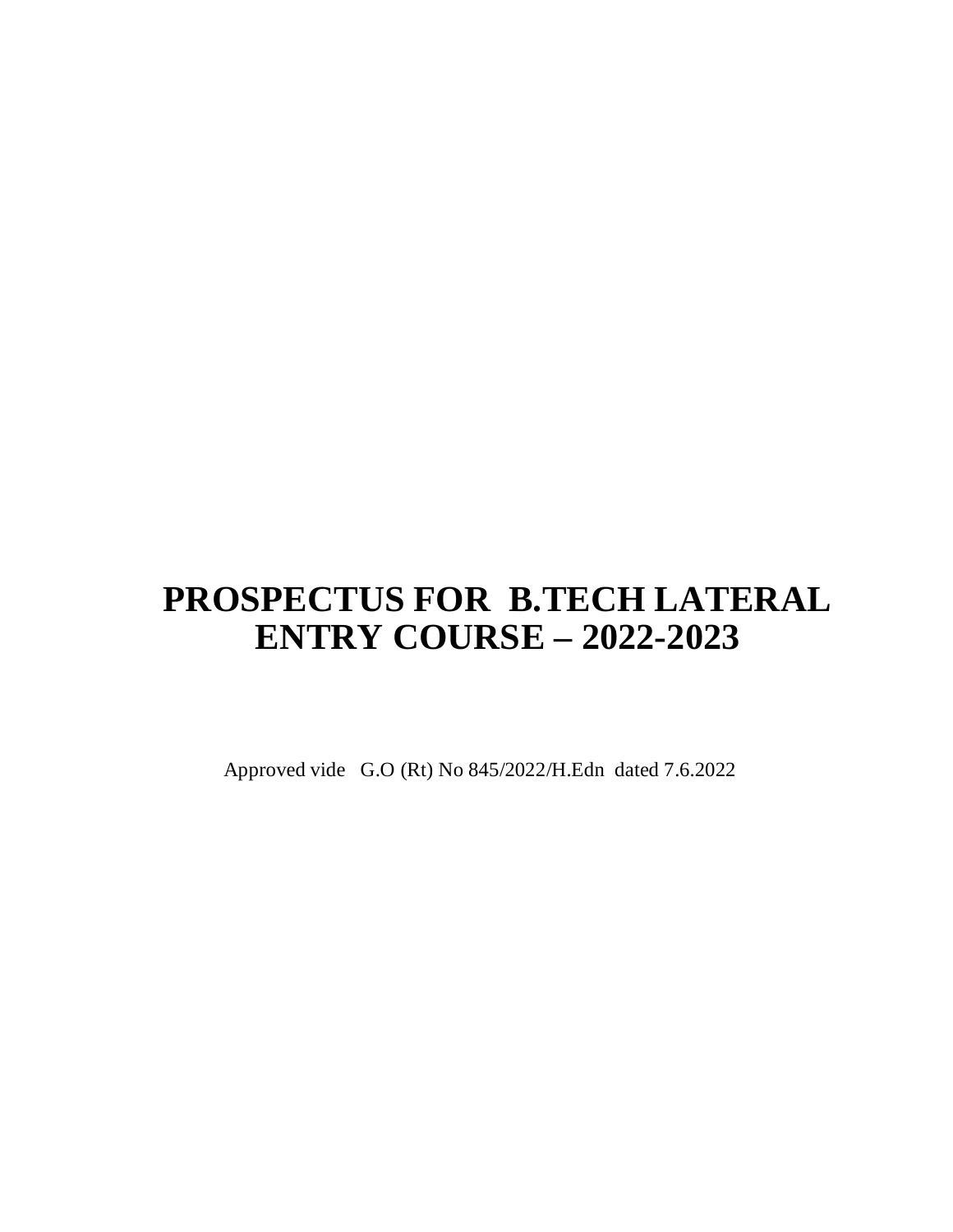# **CONTENTS**

| <b>Clause</b>       | <b>ITEM</b>                      | Page No. | <b>Clause</b> | <b>ITEM</b>                                                          | Page No. |
|---------------------|----------------------------------|----------|---------------|----------------------------------------------------------------------|----------|
| $\mathbf{1}$        | Introduction                     | 1        | 9             | Certificates/Documents to be uploaded<br>along with the Application  | 10       |
| $\overline{2}$      | Institutions, Courses and Intake | 1        | 10            | Entrance Examination                                                 | 11       |
| 3                   | Fee Structure                    | 1        | 11            | Valuation and Declaration of Results                                 |          |
| $\overline{\bf{4}}$ | Eligibility for Admission        | 1        | 12            | Centralized Allotment Process(CAP) &<br>Online Submission of Options | 12       |
| 5                   | Reservation of Seats             | 3        | 13            | Post Allotment activities                                            | 15       |
| 6                   | Claim for Communal Reservation   | 5        | 14            | Preventive measures against Ragging                                  | 16       |
| $\overline{7}$      | Claim for Fee Concession         | 8        | 15            | No Liquidated Damages                                                | 16       |
| 8                   | How to Apply                     | 9        | 16            | Other Items                                                          | 17       |

| No.          | Annexure                                                                                                                                             | Page No. |
|--------------|------------------------------------------------------------------------------------------------------------------------------------------------------|----------|
| A            | Fee for courses in Govt./Aided Colleges                                                                                                              | 18       |
| R            | <b>Equivalency of Branches</b>                                                                                                                       | 19       |
| $\mathsf{C}$ | Criteria for Rank List Preparation                                                                                                                   | 21       |
| D            | List of Scheduled Castes (SC)                                                                                                                        | 22       |
| E            | List of Scheduled Tribes (ST)                                                                                                                        | 24       |
| F            | List of Other Eligibile Communities                                                                                                                  | 25       |
| G            | List of communities eligible for concession<br>as is given to OEC                                                                                    | 26       |
| H            | List of Socially and Educationally<br><b>Backward Communities</b>                                                                                    | 27       |
| L            | Proforma – Certificate for claim of<br>Spl. Reservation under quota for<br>Children of Serving Defence<br>Personnel/Para Military Force<br>Personnel | 29       |

| No.      | <b>Annexure</b>                                                                    | Page No. |
|----------|------------------------------------------------------------------------------------|----------|
| J        | Certificate for claim of Spl.<br>Reservation for children of Ex-<br>Servicemen(XS) | 30       |
| K        | Syllabus                                                                           | 31       |
| L        | Format of Certificate for AAY/PHH<br>Category                                      | 41       |
| M        | Income and assets certificate to be<br>produced by EWS                             | 42       |
| N        | Guidelines for images to be<br>uploaded                                            | 43       |
| $\Omega$ | Instructions for filling OMR Answer sheet                                          | 44       |
| P        | Format of Undertaking as per Anti-Ragging<br>Verdict of Hon'ble High Court         | 46       |
| о        | <b>District Facilitation Centres</b>                                               | 47       |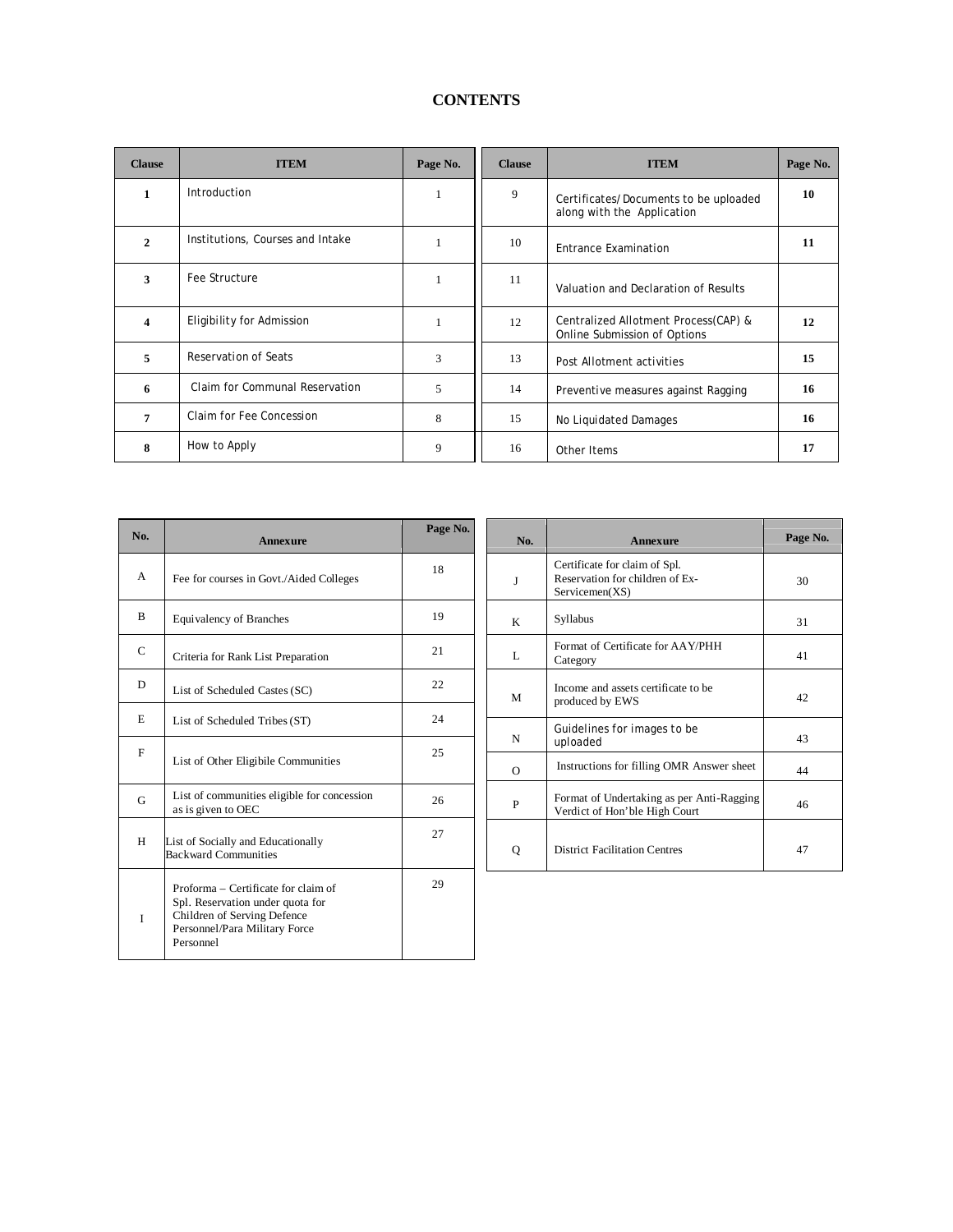# **B.TECH LATERAL ENTRY COURSE – 2022-2023**

### **1. Introduction**

Lateral Entry Scheme is intended to admit meritorious Diploma/ D.Voc/ B.Sc holders to the Third Semester of the B. Tech courses to acquire a Degree in Engineering. Lateral Entry Scheme is approved by Government of Kerala as per G.O (MS) No.156/2002/H.Edn dated: 13.11.2002 and G.O(Rt)No.1305/2019/H.Edn dated 26.07.2019 for 10% of the sanctioned seats, which shall be over and above, supernumerary to the total seats plus the unfilled vacancies of the first year (lapsed seats of first year). A state level Entrance Examination for the selection is suggested to maintain uniformity among various schemes of Diploma/D.Voc /B.Sc holders.

#### **2. Institutions, Courses and Intake**

The list of various Engineering colleges, the courses/ branches offered and the number of seats available in each branch will be published in the website–**[www.lbscentre.kerala.gov.in](http://www.lbscentre.kerala.gov.in)** before the ensuing online allotment.

# **3. Fee Structure**

Fee for the various courses in Government/ Aided/ Government controlled/ Private Self financing Colleges will be as fixed by the Government from time to time. Students will be liable to pay the fees and all other charges as per statutes. Fees structure of various courses in Government/ Aided Engineering (merit seats) colleges are given in Annexure A of the prospectus.

#### **4. Eligibility for admission**

# **4.1 Academic Eligibility**

Candidates who have passed Three years/Two years(Lateral Entry) Diploma in Engineering and Technology OR D.Voc awarded from StateBoard of Technical Education / Universities or Institutions under Govt. of India, or undergoing studies at AICTE approved institutions OR Candidates who have passed B.Sc degree from a recognized university as defined by the UGC with Mathematics at 10+2 are eligible to apply for the Lateral Entry Test subject to fulfilling the requirements of minimum marks as contained clauses 4.1.1 and 4.1.2. (For students coming from diverse background, the universities will offer suitable bridge courses related to Mathematics, Physics, Engineering drawing etc to achieve desired learning outcomes of the programme).

The admission will be subject to regulations prescribed in the prospectus for B.Tech Lateral entry course 2022-23, and of the Universities concerned.

- 4.1.1 Diploma/ DVoc candidates will be admitted only to the branch of Engineering as per the equivalency given in Annexure B.
	- a) Candidates who have passed diploma in Engineering/ Technology with at least 45% marks (40% in the case of candidates belonging to SC/ST/SEBC categories) are eligible for writing the entrance examination. Candidates should upload a certificate showing the duration of the course and the details of the certificate issuing authority properly authenticated by the head ofthe institution concerned if the same is not specifically stated in the certificate or mark list of the Diploma stream examination.
		- 1 B.Tech LET 2022©DTE, TVPM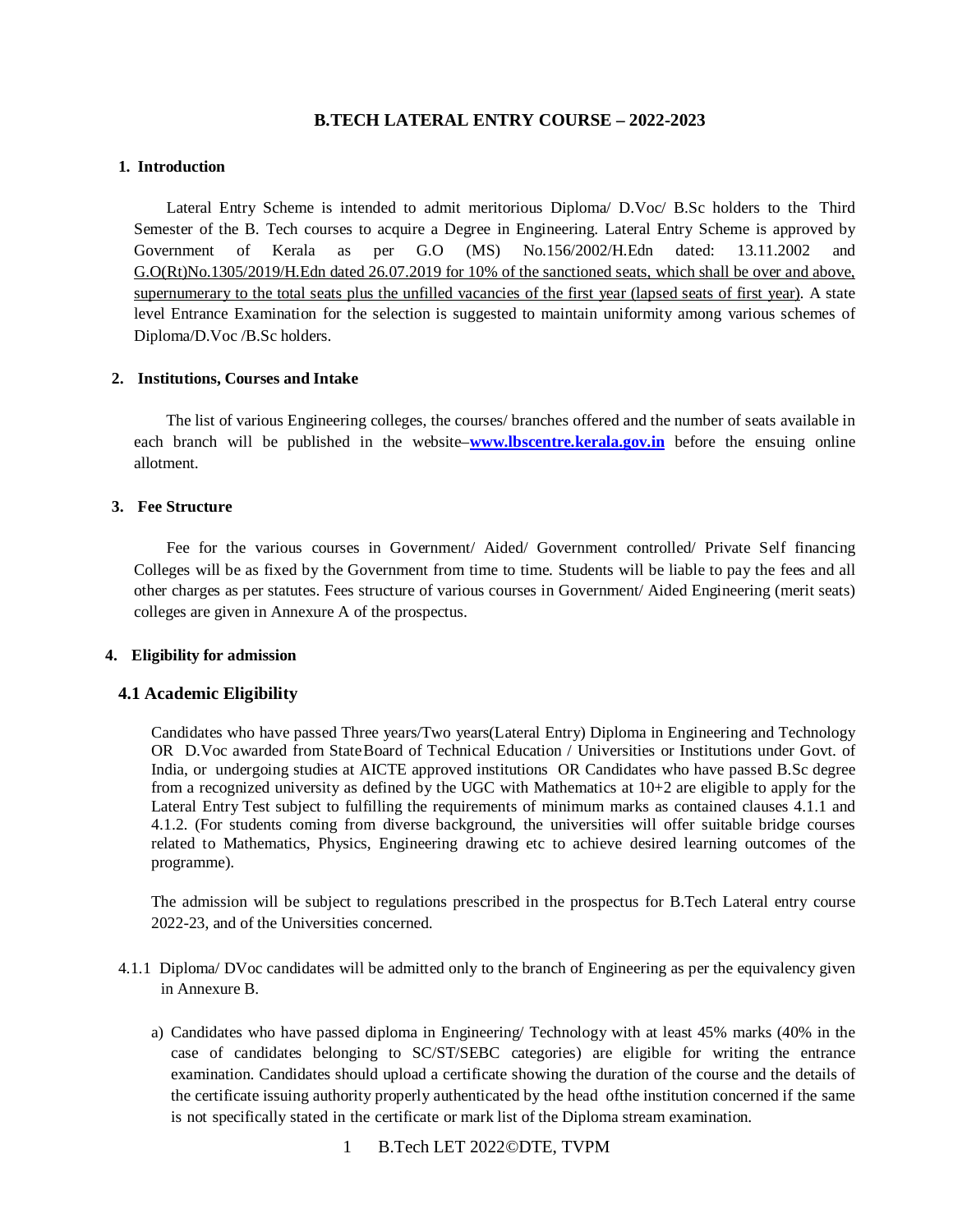- b) Candidates who have passed D.Voc (Vocational Diploma) stream in the same and allied sector in Engineering /Technology with at least 45% marks (40% in the case of candidates belonging to SC/ST/SEBC categories) are eligible for writing the entrance examination. Candidates should upload a certificate showing the duration of the course and the details of the certificate issuing authority properly authenticated by the head of the institution concerned if the same is not specifically stated in the certificate or mark list of the D.Voc stream examination.
- 4.1.2 Candidates who have passed 10+2 examination with Mathematics as a subject and passed B Sc degree with at least 45% marks (40% in the case of candidates belonging to SC/ST/SEBC categories) are eligible for writing the entrance examination. Candidates should upload a certificate showing the duration of the course and the details of the certificate issuing authority properly authenticated by the head of institution concerned, if the same is not specifically stated in the certificate or mark list of the B.Sc stream examination.

Those who are appearing for the Final year of Diploma stream / D.Voc stream / B.Sc stream Examination and satisfying the above criteria are also eligible to apply, subject to the condition that they will produce the Qualifying Certificate (original or Provisional) at the time of admission. All such candidates should upload a certificate showing the duration of the course with the details of the certificate issuing authority and properly authenticated by the head of institution concerned.

The students belonging to B.Sc stream shall clear the subject i) Engineering Graphics/ Engineering Drawing and ii) Engineering Mechanics of the First year Engineering programme along with the second year subjects.

The students belonging to B.Sc stream shall be considered only after filling the supernumerary and the unfilled vacancies of the first year B.Tech / BE, with students belonging to the Diploma stream and D.Voc stream.

Candidates who have acquired/are acquiring the eligibility for qualifying from Board/University outside Kerala State or Board/University outside India should upload equivalency certificate from Directorate of Technical Education/ Universities in Kerala. For diploma/D.Voc eligibility shall be from Directorate of Technical Education and for Degree it shall be from any of the Universities in Kerala.

#### **4.2 Age**

Applicants should have completed 18 years of age as on the  $31<sup>st</sup>$  December 2022. No relaxation in the minimum age will be allowed. However there is no upper age limit.

#### **4.3 Nativity**

Only Indian citizens are eligible to apply in all categories of seats in B.Tech (LET) admission. The admission of non-Keralites will be restricted to the Management Quota seats in Private Self-Financing engineering colleges and Management seats in the Government Controlled Engineering colleges.

#### **4.3.1 Certificates to prove Nativity**

**Keralites**: In order to prove that candidate is an Indian Citizen of Kerala origin for the limited purpose of eligibility for admission, he/she should produce one of the following certificates along with the print out of the application itself.

i) The true copy of the relevant page of Secondary School Leaving Certificate of the candidate showing the place of birth in Kerala.

OR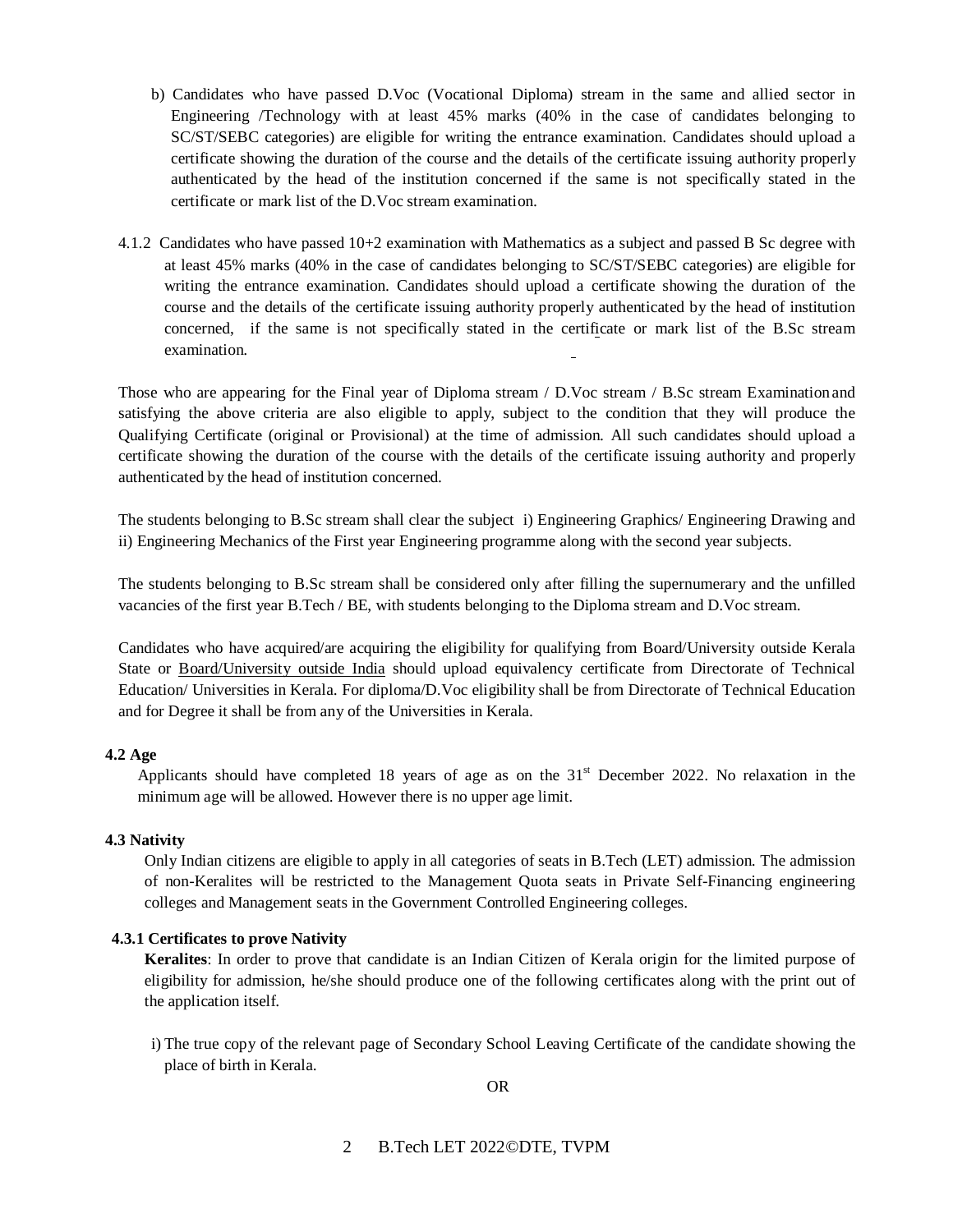ii) The true copy of the relevant page of the Secondary School Leaving Certificate of either of the parents of the candidate showing Place of Birth in Kerala with corroborative certificate to establish the relationship between the parent and the candidate.

#### OR

iii)The true copy of the relevant page of the Passport of the candidate, issued by Government of India, showing Place of Birth in Kerala, or of either of the parents of the candidate showing Place of Birth in Kerala with corroborative certificate to establish the relationship between the parent and the candidate.

#### OR

iv)A certificate of birth from the authority competent to register birth (Panchayat/ Municipality/ Corporation) showing the candidate's or either parent's (in which case corroborative certificate to establish the relationship between the parent and the candidate is necessary) place of birth in Kerala, to be issued by a competent registering authority.

#### OR

v) A certificate from the Village Officer/ Tahsildar to show that the candidate or his/her father/mother was born in Kerala (This is to be obtained in the prescribed format along with the printout of the application).

### OR

vi)A Certificate from the competent authority showing that the parent of the candidate is an All India Service officer allotted to Kerala cadre.

#### **5. Reservation of seats**

All seats under Lateral Entry scheme will be filled from the common rank list prepared by the Director, LBS Centre for Science and Technology for the LET Admission 2022.

In Government Engineering Colleges all seats under Lateral Entry scheme will be allotted as Government seats.

15% of seats under Lateral Entry are reserved as Management seats in Aided Engineering Colleges and remaining 85% will be allotted as Government seats.

50% of seats under Lateral Entry will be allotted as Government seats and 50% seats are reserved as Management seats in Self Financing Engineering Colleges.

The availability of seats will be announced before the ensuing online admission.

#### **(A) Special Reservations**

One seat each is reserved for Electronics and Communication Engineering, Electrical & Electronics Engineering, Civil Engineering, Mechanical Engineering, Computer Science & Engineering, and Information Technology branch for the children of **Serving Defense personal** (SD)/ **Para Military force personal (RP)**. For claiming reservation in this quota, the certificate obtained from the concerned authority not earlier than six month from the last date of receipt of application in the prescribed format (Annexure I) should be uploaded. If seats remain vacant in the above category (SD/RP) for want of eligible applicants, applications from the **children of Ex-servicemen or an Ex-serviceman** himself/herself (XS) shall be considered. For claiming reservation in this quota, the certificate obtained from concerned authorities in the prescribed format (Annexure J) should be uploaded. This certificate should clearly show that the benefit of reservation has not been granted earlier to any member in the family.

#### **(B) Reservation for Persons with Disability**

Leaving the seats set apart under item (A), 5% seats are reserved for differently abled candidates (persons with disabilities). Candidates claiming reservation under this quota shall have a minimum of 40% disability.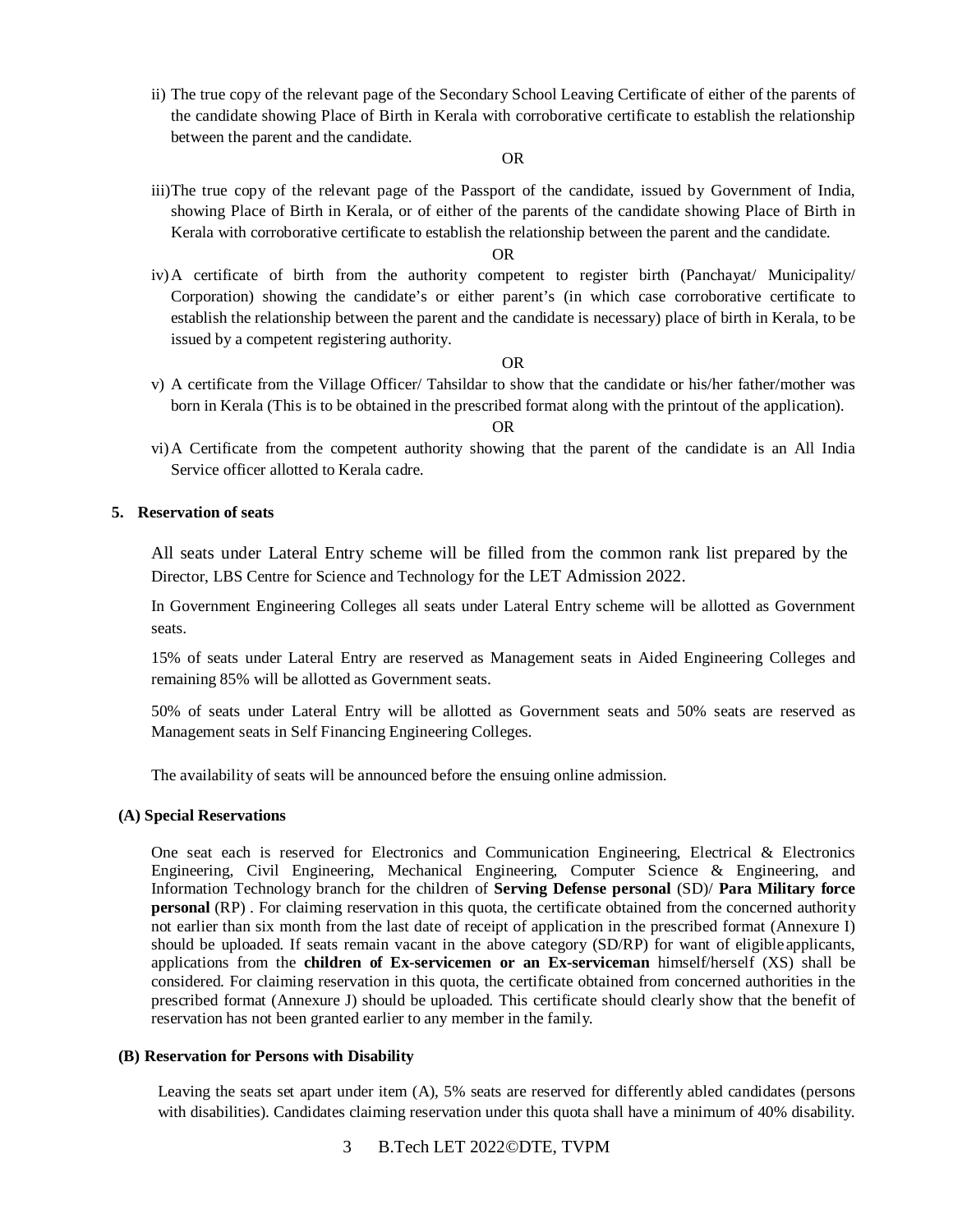A disability certificate from the District Medical Board has to be attached along with the application. Such candidates are also directed to produce a certificate obtained from a Medical officer not below the rank of Assistant Surgeon to ensure the fitness of candidates to undergo the course at the time of admission.

### **(C) Mandatory Reservation**

Leaving the seats set apart under items (A) and (B), from the total seats, the remaining seats as per the mandatory reservation principle as contemplated in G.O.(P)208/66/Edn. dated 2.5.1966, G.O.(MS) No. 95/08/SCSTDD dated 06/10/2008, G.O(MS)No.10/2014/BCDD dated 23/05/2014 and as modified from time to time. Communal reservation for candidate belonging to Socially and Educationally Backward Classes (SEBC) and SC/ST category will be followed as per Government norms. Detailed list of communities under these categories are included in Annexure D,E, F, G and H. The percentage break up of seats as per mandatory reservationis as follows:

# **I. For Govt/Aided and institutions other than minority.**

| $Sl$ . No |              | Category                                                                     | Percentage |  |
|-----------|--------------|------------------------------------------------------------------------------|------------|--|
| (i)       |              | <b>State Merit (SM)</b>                                                      | 50%        |  |
| (ii)      |              | weaker Sections in<br><b>Economically</b><br><b>General</b><br>Category(EWS) | 10%        |  |
| (iii)     |              | Socially and Educationally Backward Classes                                  | 30%        |  |
|           | a            | Ezhava (EZ)                                                                  | 9%         |  |
|           | b            | Muslim (MU)                                                                  | 8%         |  |
|           | $\mathbf{c}$ | Other Backward Hindu (BH)                                                    | 3%         |  |
|           | d            | Latin Catholic and Anglo Indian(LC)                                          | 3%         |  |
|           | e            | Dheevara and related communities (DV)                                        | 2%         |  |
|           | f            | Viswakarma and related communities (VK)                                      | 2%         |  |
|           | g            | Kusavan and related communities (KN)                                         | 1%         |  |
|           | h            | Other Backward Christian (BX)                                                | 1%         |  |
|           | $\mathbf{i}$ | Kudumbi (KU)<br>1%                                                           |            |  |
| (iv)      |              | <b>Scheduled Castes and Scheduled Tribes</b>                                 | 10%        |  |
|           | a            | Scheduled Caste (SC)                                                         | 8%         |  |
|           | $\mathbf b$  | Scheduled Tribe (ST)                                                         | 2%         |  |

#### **II. For Institutions having minority status**

| Sl.No        | Category                                           | Percentage |  |
|--------------|----------------------------------------------------|------------|--|
| (A)          | <b>State Merit</b>                                 | 60%        |  |
| <b>(B)</b>   | <b>Socially and Educationally Backward Classes</b> | 30%        |  |
| a            | Ezhava (EZ)                                        | 9%         |  |
| b            | Muslim (MU)                                        | 8%         |  |
| $\mathbf{c}$ | Other Backward Hindu (BH)                          | 3%         |  |
| d            | Latin Catholic & Anglo Indian (LA)                 | 3%         |  |
| e            | Dheevara and Related communities (DV)              | 2%         |  |
| f            | Viswakarma and related communities (VK)            | 2%         |  |
| g            | Kusavan and related communities (KN)               | 1%         |  |
| h            | Other Backward Christian (BX)                      | $1\%$      |  |
| $\mathbf{i}$ | Kudumbi (KU)                                       | $1\%$      |  |
| (C)          | <b>Scheduled Castes &amp; Scheduled Tribes</b>     | <b>10%</b> |  |
| a            | Scheduled Casts (SC)                               | 8%         |  |
| h            | Scheduled Tribes (ST)                              | 2%         |  |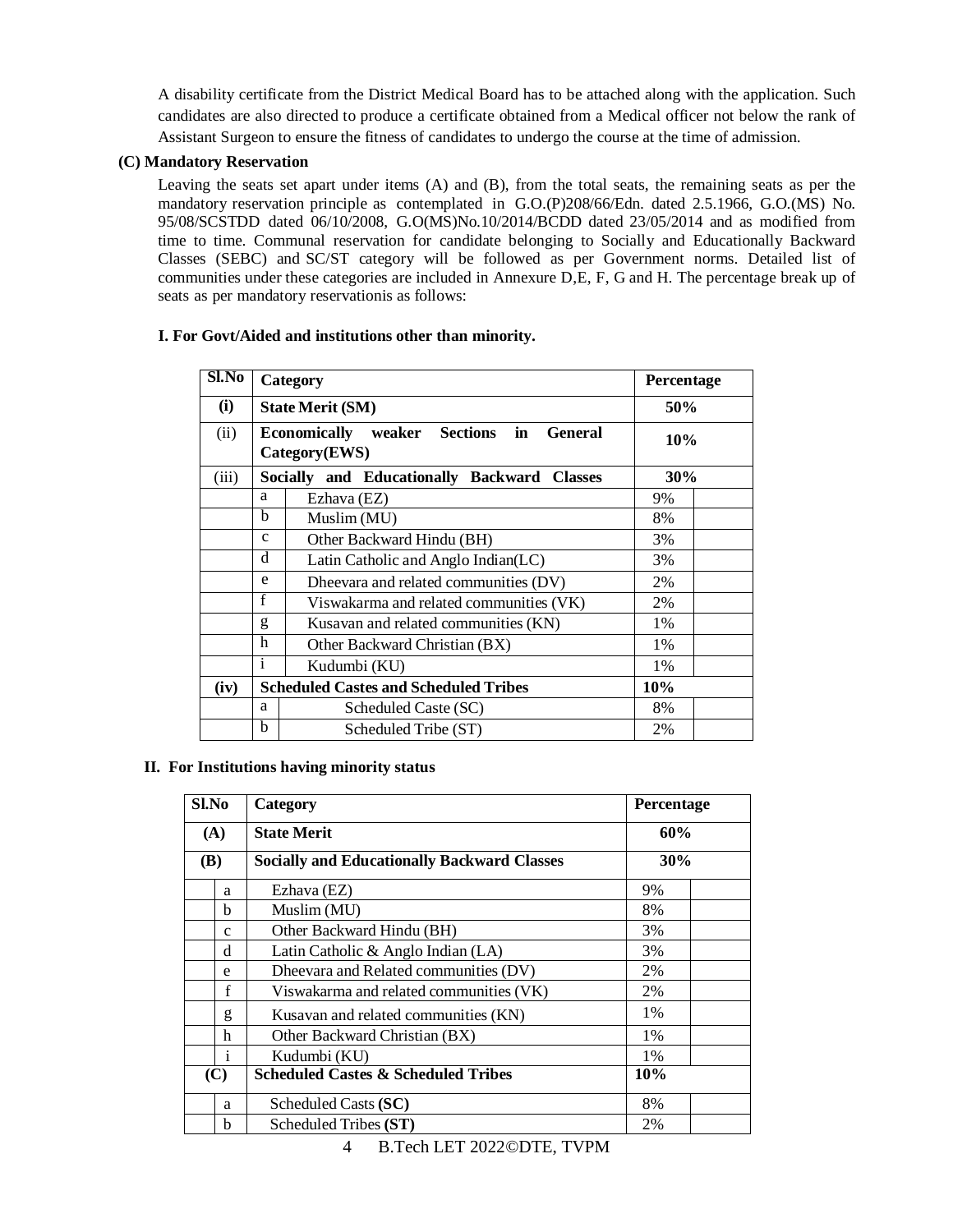#### **6. Claim for Communal Reservation:**

Claims for Special/Mandatory reservations must be made by a candidate in the online application and the supporting documents shall be uploaded within the stipulated time. **The claim has to be specified in the application in the respective places**. Claims made after the last date of submission of application will not be entertained even if supporting evidences are produced. The claims for Special and Mandatory Reservation once made in the application cannot be altered by the candidate under any circumstances after final confirmation.

**(A) State Merit**: The seats under the State merit will be filled purely on the basis of merit (State wide) irrespective of the category/community to which the candidates belong.

# **(B) Claim for Communal Reservation under Socially and Educationally Backward Classes (SEBC)**

Reservation to the Socially and Educationally Backward Classes will be in accordance with the provisions contained in G.O.(P)208/66/Edn. dated 02.05.1966, G.O.(Ms) No.95/08/ SCSTDD dated 06.10.2008, GO(MS) No. 10/2014/BCDD dated: 23.05.2014, G.O.(P) No. 1/2015/BCDD dated: 01.01.2015, GO(MS) No. 4/2015/H.Edn. dated: 05.01.2015, GO(MS) No. 15/2015/H.Edn. dated: 19.01.2015, GO(MS) No. 03/2018/BCDD. dated: 09.04.2018, GO(MS) No. 05/2020/BCDD. dated: 16.03.2020 and as amended from time to time and will be in accordance with the Orders of the Hon'ble Supreme Court of India/ Hon'ble High Court of Kerala or Orders of the Government of Kerala/ Government of India.

- (a) Candidates belonging to Socially and Educationally Backward Classes as per G.O.(P) 208/66/Edn. dated 02.05.1966, GO(MS) No. 10/2014/BCDD dated: 23.05.2014, G.O.(P) No. 1/2015/BCDD dated: 01.01.2015, GO(MS) No. 4/2015/H.Edn. dated: 05.01.2015 and GO(MS) No. 15/2015/H.Edn. dated: 19.01.2015 should upload to the online application, a certificate to the extent that the candidate belongs to the community which is designated as a Socially and Educationally Backward Class and does not belong to the category of Creamy Layer, in the proforma given as Annexure VIII of the G.O.(P) No. 1/2015/BCDD dated: 01.01.2015. The names of castes and communities under SEBC are given in Annexure H. Only the claims of the candidates of those communities that are included in the list as incorporated in the respective Annexure H of the Prospectus 2022 will be considered. Claims by candidates belonging to other communities, which are not included in the Annexure H, will be rejected even if certificates from the concerned Revenue Officers have been obtained and uploaded to the online application.
- (b) Candidates belonging to Ezhava, Muslim, Other Backward Hindus, Latin Catholic & Anglo Indians, Dheevara and related communities, Viswakarma and related communities, Kusavan and related communities, Other Backward Christian and Kudumbi communities, claiming reservation under SEBC Quota should invariably **upload Non-Creamy Layer certificate in the prescribed format for State Government Education purpose** obtained from the Village Officer concerned.
- (c) Reservation under SEBC for children of inter-caste married couples: Children of Inter-caste married couple with either the father or mother belonging to a community included in SEBC list, or with father and mother belonging to different communities, both of which are included in the SEBC list, are eligible for reservation under SEBC. Such candidates should upload a Non-Creamy Layer certificate for State Education Purpose specifying the community of the candidate from the Village Officer.
- (d) Candidates who are children of Inter-Caste married couple of whom one is SC/ST, will be eligible for educational and monetary benefits admissible to SC/ST as per Para 2 (ii) of G.O.(MS)No.25/2005/SCSTDD dated 20.06.2005, if eligible for reservation under SEBC, will be granted the same, based on the Non-Creamy Layer Certificate for State Education Purpose obtained from the Village Officer and the inter-caste marriage certificate issued by the Tahsildar to be uploaded to the online application. Candidates claiming SC/ST reservation who are children of Intercaste married couple of whom one is SC/ST, should upload the Extract of First standard school admission register showing the caste/community and the relevant page of
	- 5 B.Tech LET 2022©DTE, TVPM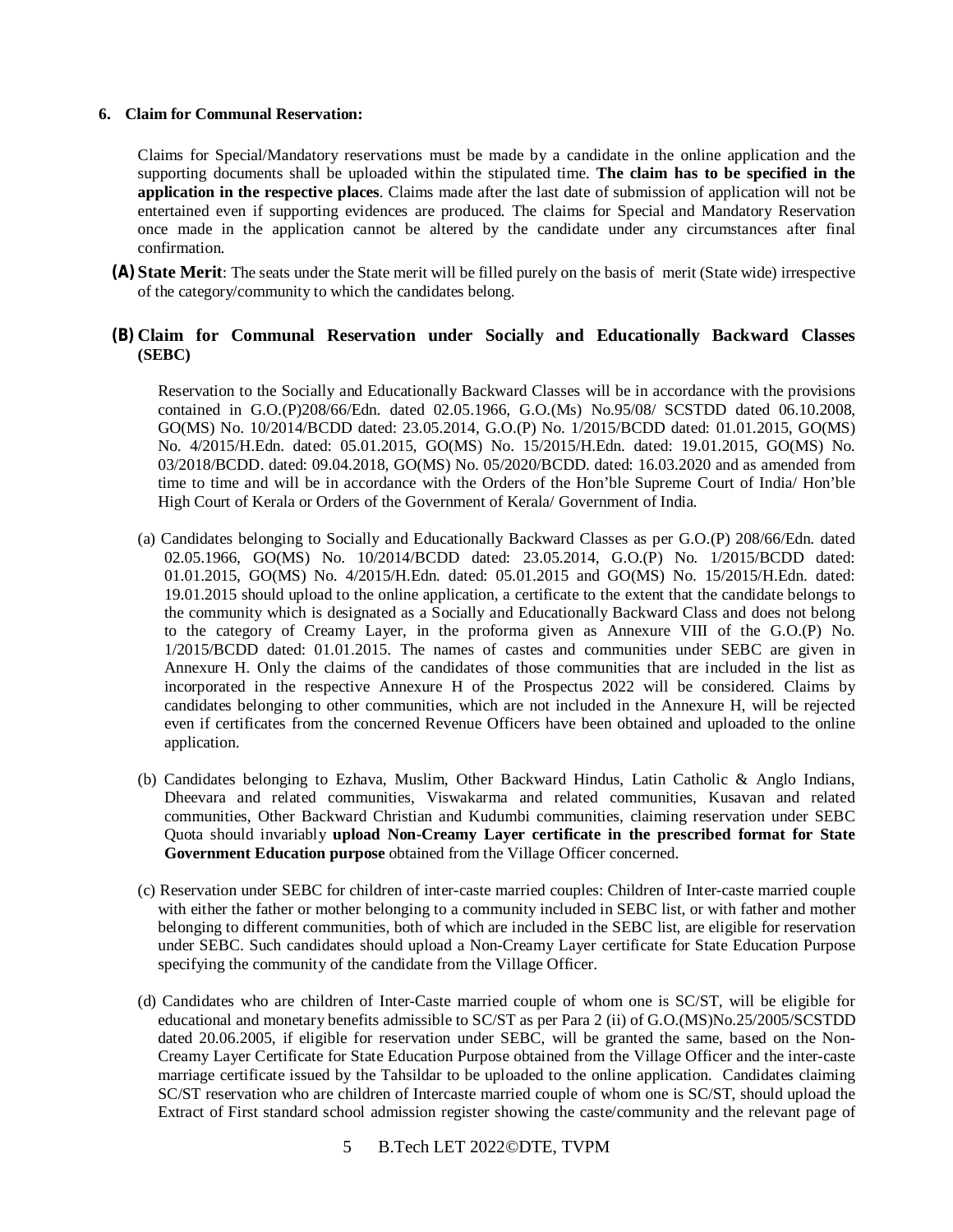secondary school leaving certificate also. If the candidate is not from the Kerala SSLC stream, relevant page of the School Leaving Certificate of the parents should be uploaded.

(e) The candidature/ allotment/ admission of the candidates who furnish fake Non-Creamy Layer certificates are liable to be cancelled. Such candidates are also liable to be debarred from appearing for the Entrance Examination for a period extending upto two years.

#### *(C)* **Claim for Reservation under Scheduled Castes/Scheduled Tribes Quota**

- **(i)** Scheduled Caste/Scheduled Tribe candidates should obtain the caste/ community certificate from the Tahsildar which should be uploaded while submitting the application. SC/ST community status of children of parents contracted inter-caste marriage will be subject to the orders/clarification issued in G.O(MS) No.25/2005/ SCSTDD dated 20- 06-2005 and the judgment dated 10-08-2005 of the Full Bench of the Hon'ble High Court of Kerala in WP 2483/2005 and connected cases and G.O(MS) No.109/2008/SCSTDD dated 20.11.2008.
- **(ii)** As per G.O.(MS)No.109/2008/SCSTDD, dated 20.11.2008, the children born of inter- caste married couple of which one of the parents is SC/ST can claim the status of SC/ST on proof of the conditions of acceptance, customary traits and tenets under which such children are brought up.
- **(iii)** The competent authority issuing SC/ST community certificate to children born of inter-caste married couple, of which one of the parents is SC/ST, should ensure that the claimant is subjected to same social disabilities and following the same customs and traditions and the community has accepted that person to its fold as such. The authority to issue caste certificate should also ensure that
	- (a) Each case shall be examined individually in the light of the existing facts and circumstances.
	- (b) The claimant has suffered disabilities socially, economically and educationally.
	- (c) The society has accepted the claimant to their original fold as one among them and is living in the same social tenet.

The Christian converts who have subsequently embraced Hinduism should upload community/caste certificate while submiting the application. The following certificate should also be got recorded by the revenue official below the certificate "The certificate is issued after observing the guidelines issued in Government Circular No.18421/E2/SC/ STDD dated 15.12.1987".

The names of castes and communities are given in Annexures D and E. For claiming SC/ST reservation Community Certificate from Tahsildar is to be obtained in the prescribed format and uploaded to the online application

**(iv)** The applications for the reserved seats of Scheduled Castes/Scheduled Tribes candidates which do not contain SC/ST Certificate (Community Certificate) from the Tahsildar in the prescribed format to the online application will not be considered on any account for claiming community reservation against the seat reserved for SC/ST candidates (vide G.O.(MS) 31/90/SCST/DD dated 25.05.1990).

**The community certificate should clearly specify that the candidate himself/herself (not the father or mother) belongs to the Scheduled Castes/Scheduled Tribes. The community certificate as per G.O.(MS) No.136/07/RD, dated 27.04.2007 will be accepted.**

The candidates who are reconverted to Hinduism from Christianity, of Scheduled Caste origin, should upload community certificate from the Tahsildar concerned, to the online application, along with a copy of Gazette Notification regarding re-conversion. Such candidates should also upload the Sudhi Certificate and relevant page of the school documents of the candidate and his/her parents

- **(v)** The SC/ST claims in respect of those who have migrated from one State to another will be subject to the provisions of G.O (MS) No.10/86/SC/STDD dated 12.2.1986. Only the children of those who had migrated to this State before the promulgation of the Constitution (Scheduled Castes) Order 1950 and the
	- 6 B.Tech LET 2022©DTE, TVPM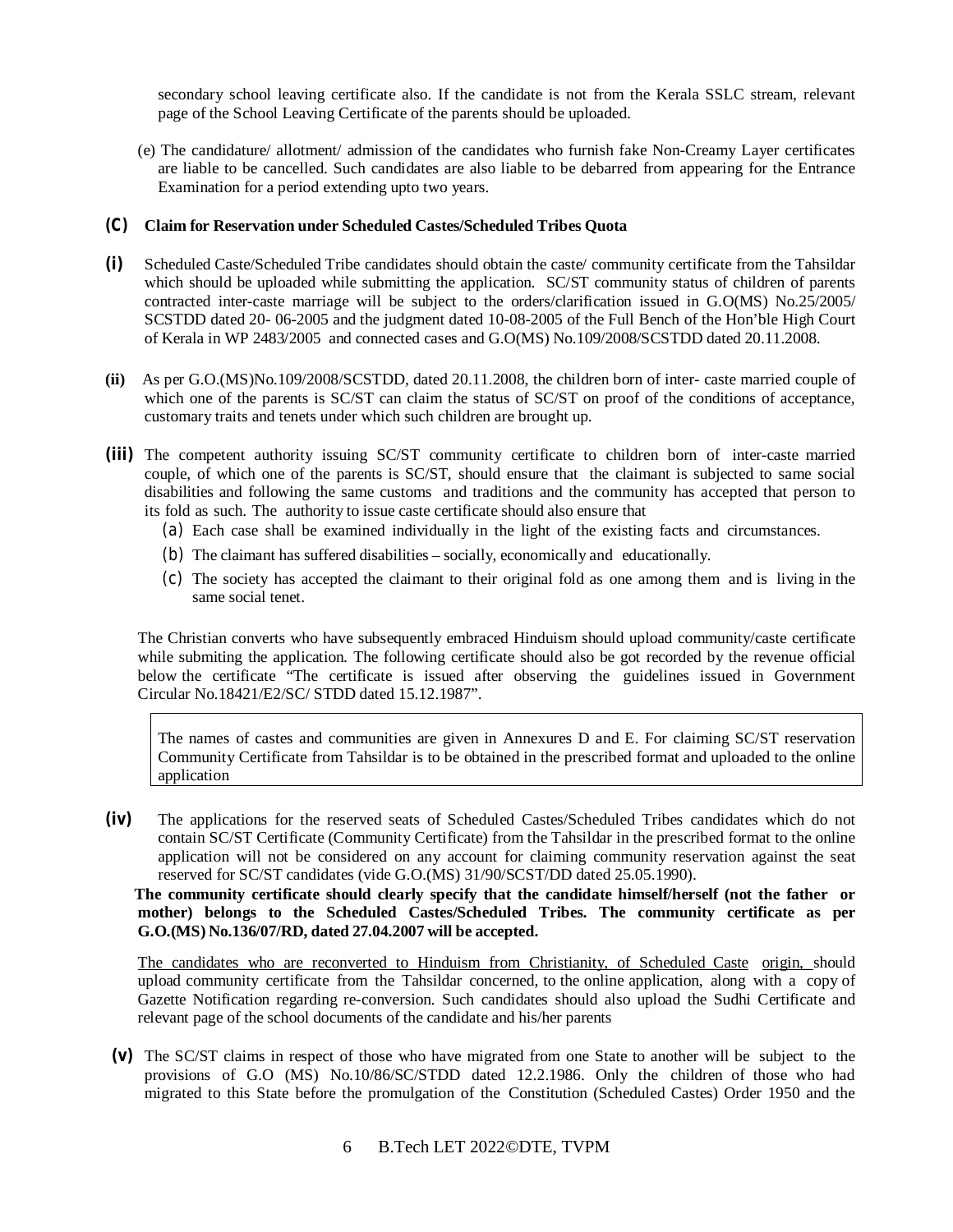Constitution (Scheduled Tribes) Order 1950 and ordinarily reside in this State can claim SC/ST benefits from the State of Kerala.

They must be able to prove this, if required. SC/ST claims in respect of candidates whose parents were natives of other states but migrated to the state of Kerala before 1950 shall upload documents of migration also.

**(vi) Claim of OEC candidates against the unavailed seats of SC/ST candidates:** Other Eligible Community (OEC) candidates are eligible for the unavailed seats, if any, under SC/ST quota, as per GO(P) No. 135/87/H.Edn, dated 06.05.1987. They should specify their community status in the application. Such candidates should upload "Non-Creamy Layer Certificate" for State Government Education Purpose from the authority concerned in the proforma given inas per GO(P)No.1/2015/BCDD dated 1/1/2015 and G.O(Ms)No.4/2015/H.Edn dated 5/1/2015. Relaxation in marks in the qualifying examination as in the case of SEBC candidates will be applicable to OEC candidates (As per GO(P) No.53/2000/SCSTDD dated 03.07.2000). The list of Other Eligible Communities is given in **Annexure F** of the Prospectus.

#### WARNING**:**

- 1. Those who produce false SC/ST Certificate for claiming reservation under SC/ST quota shall be liable for the penalties stipulated in Section 15 of the Act referred to in Clause (C) above. Candidates and their parents who make such applications are warned that in addition to prosecution they will have to suffer the following consequences, in case the SC/ST certificate produced is found to be false and the candidate does not belong to any SC/ST communities, under Section 16 of the Act "Benefits secured on the basis of false community certificates will be withdrawn:"
- 2. Whoever not being a person belonging to any of the Scheduled Castes or Scheduled Tribes secures admission in any educational institution against a seat reserved for such castes or tribes or secures any appointment in the Government, Government Undertakings, Local Authority or in any other Company or Corporation owned or controlled by the Government or in any aided institution against a post reserved for such castes or tribes or enjoys any other benefits intended exclusively for such castes or tribes by producing a false community certificate shall, on cancellation of the false community certificate, be removed by cancelling the irregular admission in the concerned educational institution, or as the case may be, removed from the said service forthwith and any benefit enjoyed by him as aforesaid shall be withdrawn forthwith.
- 3. Any amount paid to such person by the Government or any other agency by way of scholarship, grant, allowance, stipend or any other financial benefit shall be recovered as if it is arrears of public revenue due on land.
- 4. Any degree, diploma or any other educational qualifications acquired by such person after securing admission in any educational institution on the basis of a false community certificate shall also stand cancelled on cancellation of the community certificate obtained by him.
- *(D)* **Claim for reservation of candidates belonging to general candidates, who are classified as EWS** As per the G.O.(MS) No.128/2020/HEDN dated.20.03.2020, Government have decided to implement reservation for Economically Weaker Sections in general category (EWS) to all Higher Educational Institutions other than Minority Institutions, where reservation to other backward classes are provided.

To avail reservation for Economically Weaker Sections in general category (EWS the candidates should upload necessary certificates from concerned Village officer (Annexure L/Annexure M) to be considered under this category. The annual family income for EWS category candidates shall not exceed Rs.4 lakhs(Four Lakhs). There is no income limit to those EWS candidates belonging to Anthyodaya/Annayojana and Priority House Hold.

- **(E) Candidates seeking admission in minority quota seats** (Christian/Muslim) available in Self-financing Colleges with Minority status should upload Community certificate/Minority Certificate obtained from the Village Officer concerned. If religion is correctly recorded in SSLC/Educational Certificate of the candidate it can be
	- 7 B.Tech LET 2022©DTE, TVPM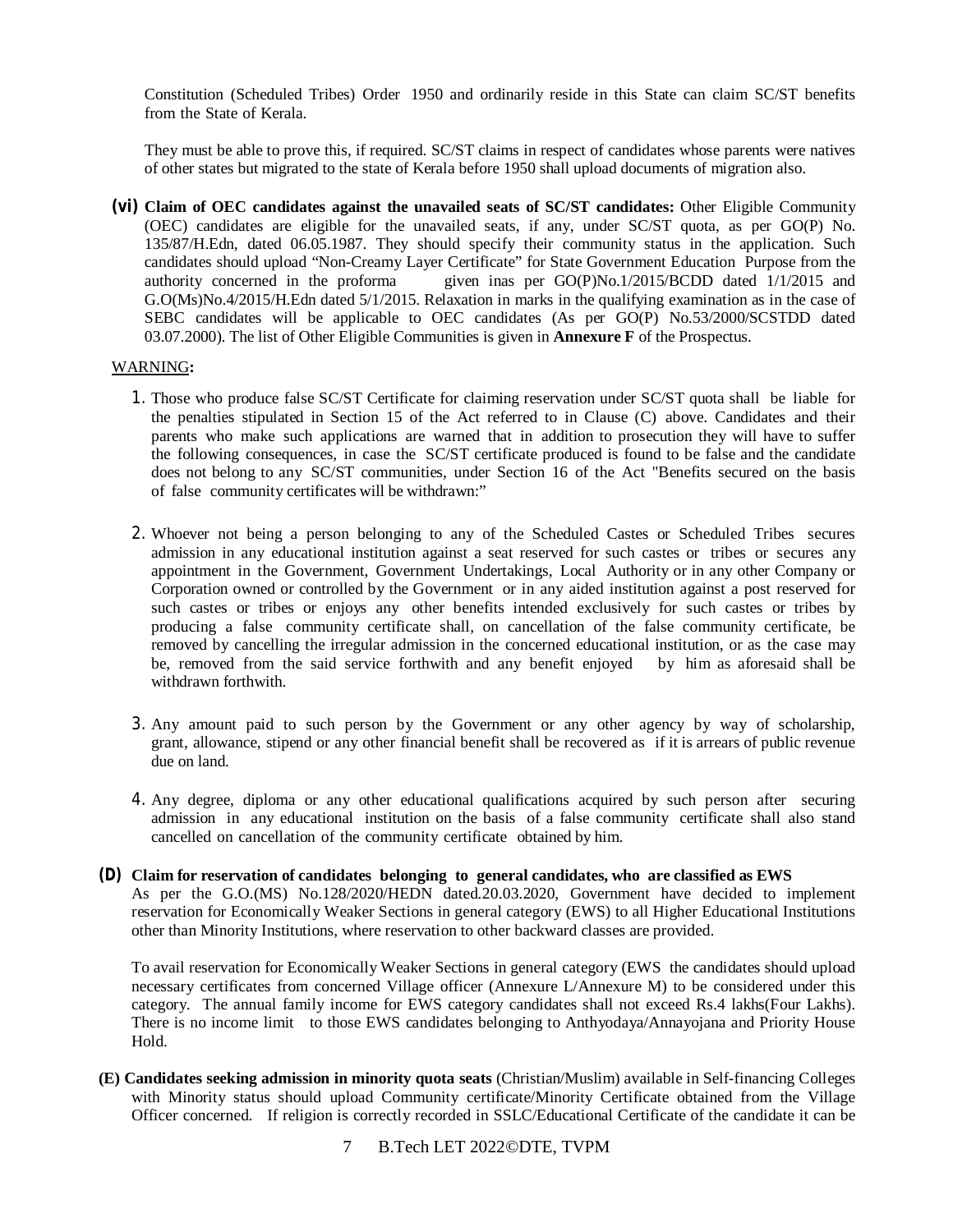considered instead of the Community/Minority Certificate issued by the Village Officer. However, candidates belonging to the minority (Christian/Muslim) communities who are entitled to a Non Creamy Layer certificate for the SEBC reservation in the state for educational purpose can upload the same obtained from the Village Officer concerned for availing the claim. Candidates who have uploaded Non-Creamy Layer certificate need not upload the community certificate.

- *Note: i) The Certificate issued by the e-District portal of the Government of Kerala will bepreferred in lieu of the respective certificates.*
	- *(ii) Validity Period of Community, Non Creamy Layer and Income certificates will be as per the relevant guidelines of the revenue department.*

# **7. Claims for Fee Concessions**

- 1. **Claim for fee concession to OEC Candidates listed in Annexure F :** Candidates belonging to Other Eligible Communities are exempted from payment of fee at the time of allotment to professional Degree Courses under Government/Community quota as per G.O. (MS) No. 36/07/SCSTDD dated 03.07.2007. Those OEC candidates who have uploaded the Non-Creamy Layer Certificate for availing the applicable reservation will be granted the fee concession based on the Non-Creamy Layer Certificate. But those OEC candidates who do not come under Non-Creamy Layer Category should upload the Community Certificate obtained from the village officer to the online application for availing the fee concession**.**
- 2. **Claim for fee concession to the candidates belonging to communities listed in Annexure G :** Candidates belonging to the communities listed in Annexure G whose annual family income is up to **Rs.6 lakhs** are exempted from payment of fee at the time of allotment to Professional Degree Courses under Government/Community Quota as per GO (MS) No. 10/2014/BCDD dated: 23.05.2014. They should upload Community and Income Certificates from the Village Officer in the prescribed format to the online application.

#### **8. TUITION FEE WAIVER SCHEME (TFW)**

There are a maximum of 5% seats supernumerary in nature under Tuition Fee Waiver (TFW) scheme. It is provided to women, physically handicapped and Other Eligible (Economically weak) students from any of the background (GEN/OBC/SC/ST) to be admitted in Degree program of the institute.

Following are main features of the Scheme:

Sons and daughters of parents (Father and Mother both) whose annual income is up to Rs 8.00 lakhs from all sources shall only be eligible.

The waiver is limited to the Tuition Fee only. All other fee (except Tuition Fee) will have to be paidby the beneficiary student.

Applications are invited during registration; but shall be taken into consideration after completion of second phase of document verification. The beneficiary student admitted under this scheme shall not be allowed to change the course (Branch/Discipline) under any circumstances.

The scheme shall come into effect once 30% seats of sanctioned seats are filled and the institute isable to fill supernumerary seats as per scheme. Students who want to avail the scheme must get the income certificate from the competent authority issued on or after 31.03.2021.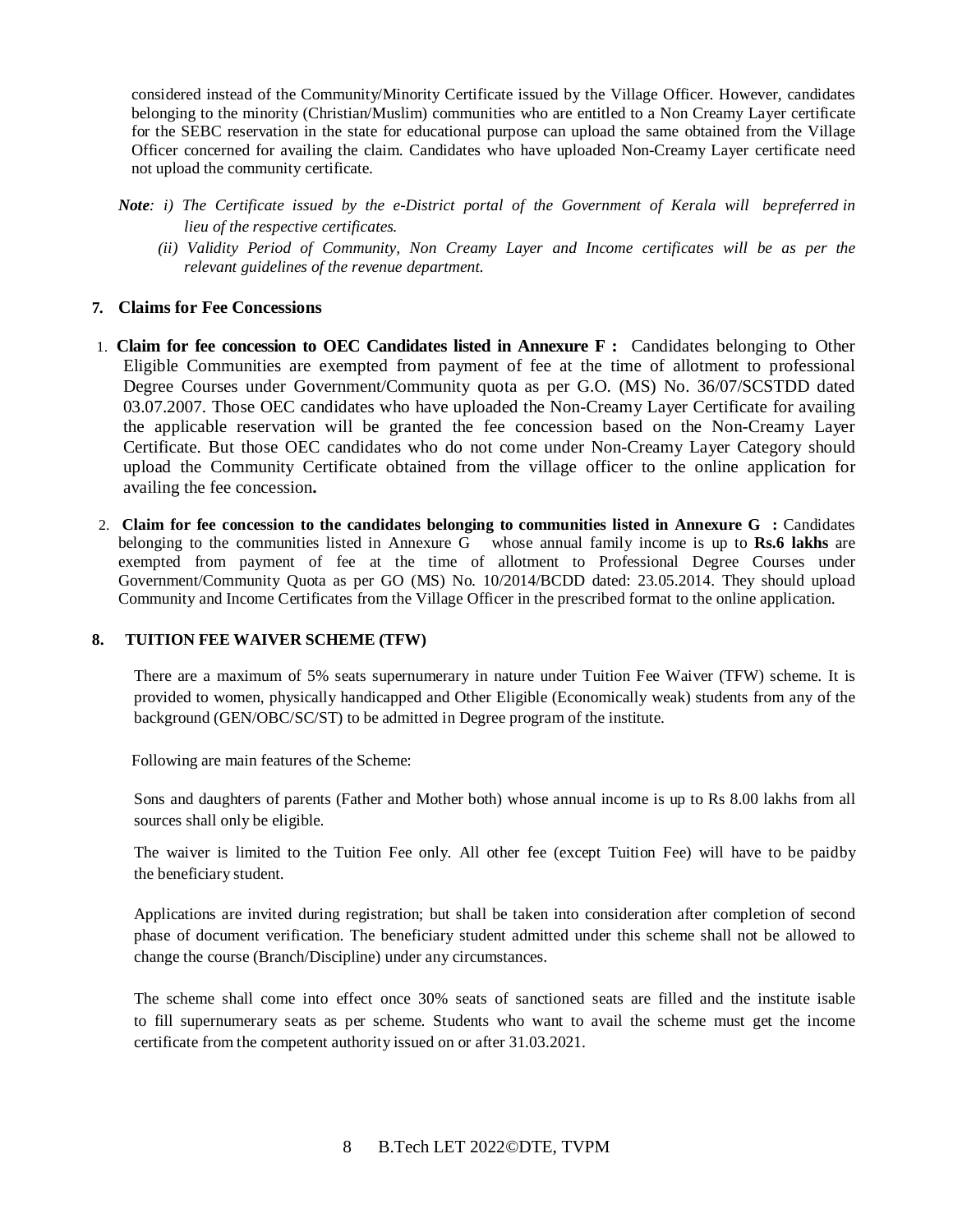# **9. HOW TO APPLY**

#### **9.1 Availability of Prospectus**

The prospectus is available in the website [www.lbscentre.kerala.gov.in.](http://www.lbscentre.kerala.gov.in.) Candidates seeking admission to the course have to apply online through the website **[www.lbscentre.kerala.gov.in](http://www.lbscentre.kerala.gov.in)** of the Director of LBS Centre for Science and Technology.

**9.2 Application Fee:** For General candidates is **1000/-** (Rupees One Thousand Only). In the case of SC/ST candidates and those eligible for SC/ST benefits as per G.O. (MS) No.25/05/SCSTDD dated 22.06.2005, the application fee is **Rs.500/-** (Rupees Five Hundred Only). Application fee can be remitted at any one of the branches of the Scheduled Bank (to be notified) in Kerala.

#### **9.3 Submission of Application**:

Online application form is available in the website [www.lbscentre.kerala.gov.in.](http://www.lbscentre.kerala.gov.in.) Application along with supporting documents has to be submitted online. Application or supporting documents submitted by any other means will not be considered. All the mandatory and supporting documents must be uploaded to the online application form.

Candidate has to visit the website **[www.lbscentre.kerala.gov.in](http://www.lbscentre.kerala.gov.in)** and click the link **Various Allotments**. In the page thus obtained click on the link **Admission to B.Tech Lateral Entry 2022-23.**

# **Step 1: Registration**

Candidate should click the button **"NEW CANDIDATE"**. The personal details of the candidates have to be filled in the page thus obtained. All the basic information, required in the application are to be filled in at this step. Before filling the details, read the Prospectus carefully. The data provided here will be used for processing the application. Any mistake in filling this sheet or providing false/incomplete/wrong information will affect the candidates eligibility for admission or claim for reservation under any category. It is obligatory that the candidate should fill all the items in the registration stage. If the data is filled completely, after confirming that all the information given are correct and true, click the **Save and Continue** button to complete the registration process.

#### **Step 2: Fee payment**

At this step, the candidate has to make the payment of application fee by way of Online or by way of challan.

Select the Mode of Payment

#### **A. Online Payment**

The fee may be paid by credit card/debit card/Internet Banking. On successful payment of fee, a Payment Confirmation page will appear displaying the message 'Transation Successful' .This page will display the Application number, Transaction Id, Challan number, Date and Amount. **Candidate should note this application number and challan number which will be required for future LOGIN.** If the payment is unsuccessful, the message 'Transaction Unsuccessful' will be displayed. Due to communication failure, if the outcome of the payment attempt is not displayed, the Bank may be contacted to ensure whether the attempt was successful or not. If not, the transaction was unsuccessful and the payment needs to be made again and ensure that it's successful. If the amount was debited from the account of the candidate for an unsuccessful transaction, the debited amount will be reverted to that account within 5-7 working days. After successful payment the candidate can resume filling of application.

#### **B. Challan Payment**

When mode of payment by challan is selected, a three part challan form (Candidate copy, office copy and Bank Copy) will appear on the screen. Candidate has to take a print out of the challan, produce the same in the bank and remit the requisite application fee at any branch of the designated bank (which will be notified later). The Challan will contain the system generated application number which the candidate should note for future login purpose.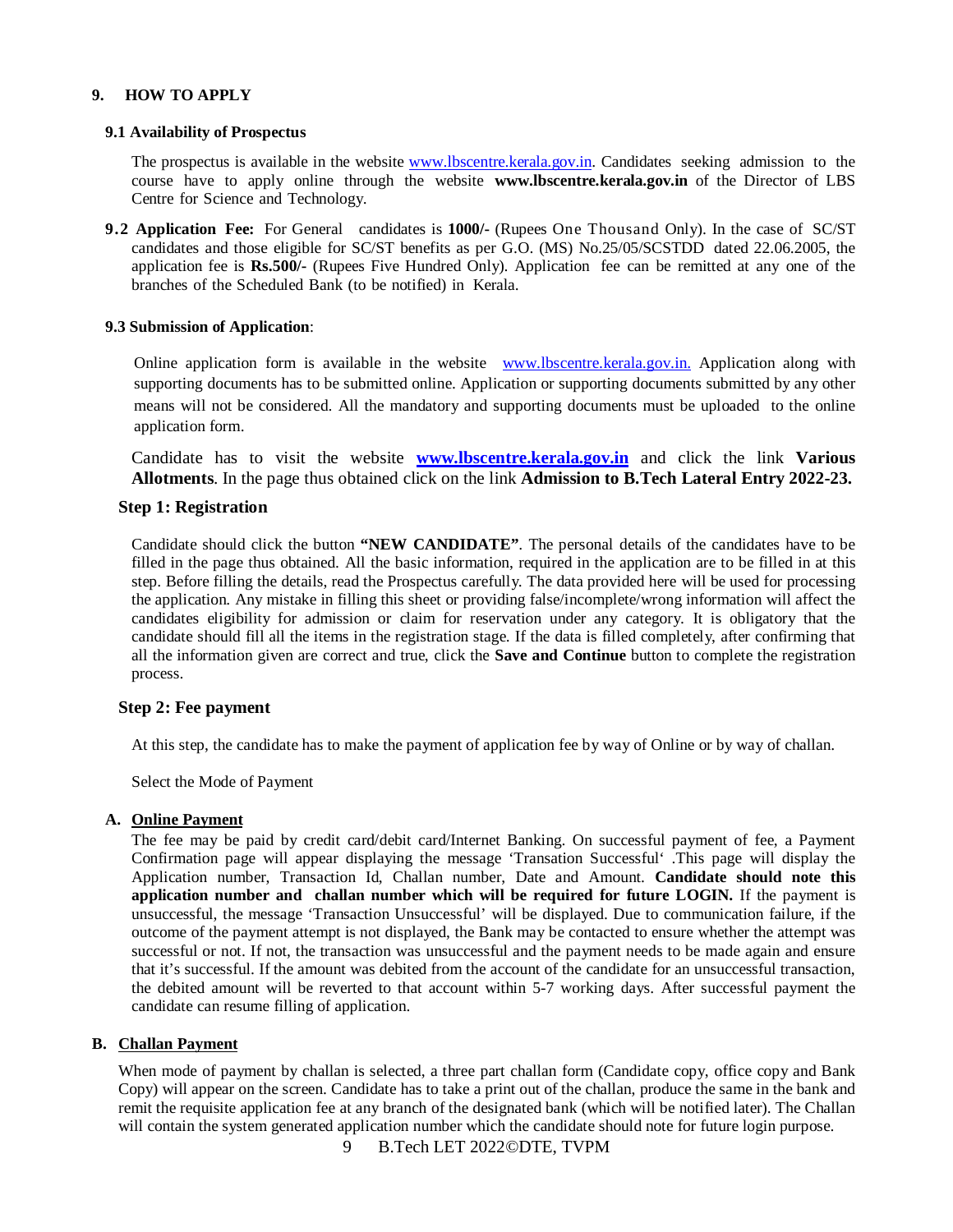After the remittance of fee in the bank, he /she will get back the candidate copy of the challan from the bank. The candidate copy of the challan is to be retained by the candidate.

A candidate who remitted the fee by way of challan can continue with step 3 on the next day or within the prescribed time limit for completion of the online application submission process. The candidate has to click the button LOGIN (FEE REMITTED CANDIDATE) button . In the page thus obtained he/she has to enter the Application Number, Date of remittance, Branch and challan number regarding the fee remittance if logging in for the first time. Now facility will be provided for creating password.

# **Candidate should note the Registration Id and password which are required for future login and should keep them confidential.**

#### **Step 3: Application Entry and uploading of Photograph/Signature/Certificates/Documents**

The candidate should fill all the remaining items in the application entry stage.

A recent passport size photograph of the candidate and Signature of the candidate, all in jpeg format of given specifications are to be uploaded (Refer Annexure N for guidelines). In addition all the certificates and documents in support of the various claims made in the application should be uploaded. Nativity proof as stipulated in clause 4.3 and proof for date of birth are mandatory. When a candidate selects an option in the application, the button to upload the corresponding certificate/document, if any, required, will be activated against that option. If more than one document have to be uploaded for a single claim, all the documents should be converted into a single PDF file and uploaded.

# **Step 4: Final Confirmation and Print Application**

After completing step 3, the candidate can "Preview' the application before confirmation and submission. After Preview the candidate has to accept the declaration and make final submission. The facility to accept the declaration (Tick box) will be enabled only if all the mandatory fields are filled and uploading of supporting documents and images are completed. Candidate should then take a printout of the Application Form page from the online application for future references.

The candidate will get an acknowledgement following the Final Confirmation. Candidate can take a printout of this acknowledgement or make a note of the acknowledgement number for future reference.

# *Applications of candidates who have not made final confirmation will be considered incomplete and will not be considered under any circumstances.*

Applications should be complete in all respects. A candidate will be considered eligible for positioning n the Ranklist , only if he/she has uploaded the relevant certificates prescribed in the Prospectus, in proof of eligibility, or in support of any claim for reservation, under any category. Candidates are directed to keep a copy of the printout of Application Form page of the online application for future reference. Do not send the printout of the page and supporting documents to the Office of Director, LBS Centre by post /e-mail/ in person. Candidates are liable to produce all the original documents at the time of admission at the concerned allotted institution

# **9.4 CERTIFICATES/ DOCUMENTS TO BE UPLOADED ALONG WITH THE APPLICATION**

- 1. Scanned copy of the S.S.L.C book or any other relevant record to prove date of birth.
- 2. Any one of the certificates as per clause 5(a) to prove nativity.
- 3. Documents to prove Academic Eligibility: Degree/Diploma Certificate / Final Year/Semester Marklist/ Hall Ticket of Final Year/Semester qualifying examination.
- 4. Scanned copy of Equivalency Certificate for candidates who have passed Degree/Diploma equivalent to those mentioned in Academic Eligibility.
	- 10 B.Tech LET 2022©DTE, TVPM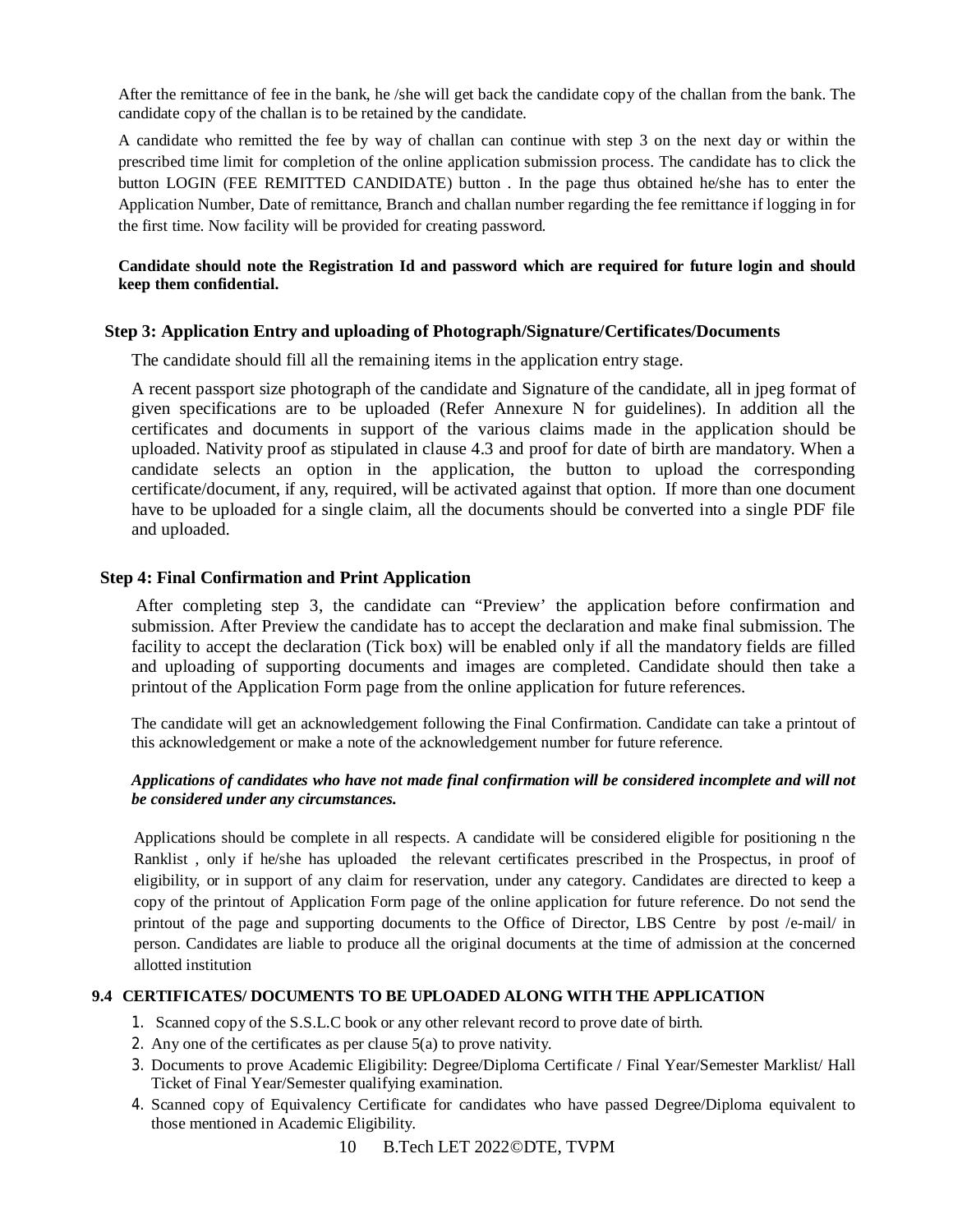- 5. pyScanned Coof Non Creamy Layer Certificate if applicable
- 6. Scanned CopyCommunity Certificate if applicable.
- 7. Scanned CopyInter-Caste marriage certificate in the prescribed format, if applicable
- 8. Scanned copy of Certificate from the Medical Board for Persons with Disabilities.
- 9. Scanned copy of Income & Community Certificates in the prescribed format if applicable
- 10. Scanned copy of EWS Certificate issued by Village officer (Applicable to general community candidates, claiming EWS reservation).
- 11. Any other documents mentioned in the Notification of the Director, LBS Centre for Science and Technology.

**Note: All certificates required such as community, nativity, minority etc. will also comply to GO(P)No1/2021/PIE&MD dated 7.10.2021 with all the provisions thereof.**

**Validity of Certificates**: The validity of various certificates will be as given in the following table:

| <b>SI.N</b><br>$\bf{0}$ | <b>Certificate</b>                           | <b>Validity</b><br>on Closing Date of<br>(as<br>application) |
|-------------------------|----------------------------------------------|--------------------------------------------------------------|
|                         | Non Creamy Layer Certificate                 | One year                                                     |
| $\mathcal{L}$           | Community Certificate & Minority Ceritficate | Three years                                                  |
|                         | Income Certificate                           | One vear                                                     |

#### *Certificates issued after the closing date of application will not be considered*

*WARNING: Incomplete applications with defective or incomplete certificates or without signature/office seal of the issuing authority will be rejected. certificates after submission /No opportunity will be given to incoporate any details of the online application*

#### **10 Entrance Examination**:

A State level OMR based objective type Entrance Examination for duration of two hours will be conducted by The Director, LBS Centre for Science and Technology, Thiruvananthapuram for the selection.

Examination centers will be at Thiruvananthapuram, Kollam, Alappuzha, Pathanamthitta, Kottayam, Thodupuzha, Ernakulam, Thrissur, Palakkad, Malappuram, Sulthan Bathery, Kozhikode, Kannur & Kasaragod. Admit Cards for the Examination can be downloaded from websites the website [www.lbscentre.kerala.gov.in.](http://www.lbscentre.kerala.gov.in.) Admit cards will not be sent by post.

The Entrance Examination will be as per the syllabus based on First year B.Tech curriculum of Kerala Technological University (KTU). The syllabus for the entrance examination is included as Annexure K. The rank list will be published by The Director, LBS Centre for Science and Technology, Thiruvananthapuram.

The Rank List shall be prepared with all the candidates in the order of marks secured in the Entrance examination, except those who secure Zero. There is no negative mark in the valuation of answer scripts of entrance examination. For every correct answer candidates will get one mark and no reduction of mark (negative mark) for the wrong answers.

#### **11 Valuation and Declaration of Results:**

A fully computerized system has been adopted for the valuation of the answer scripts using Optical Mark Reader (OMR) system and for the results.

The rank list shall be prepared as per the criteria given in Annexure C. The marks secured by the candidates will not be disclosed under any circumstances and any such enquiries will not be entertained.

There will be no provision for revaluation or rechecking of the answer scripts or recounting of the marks.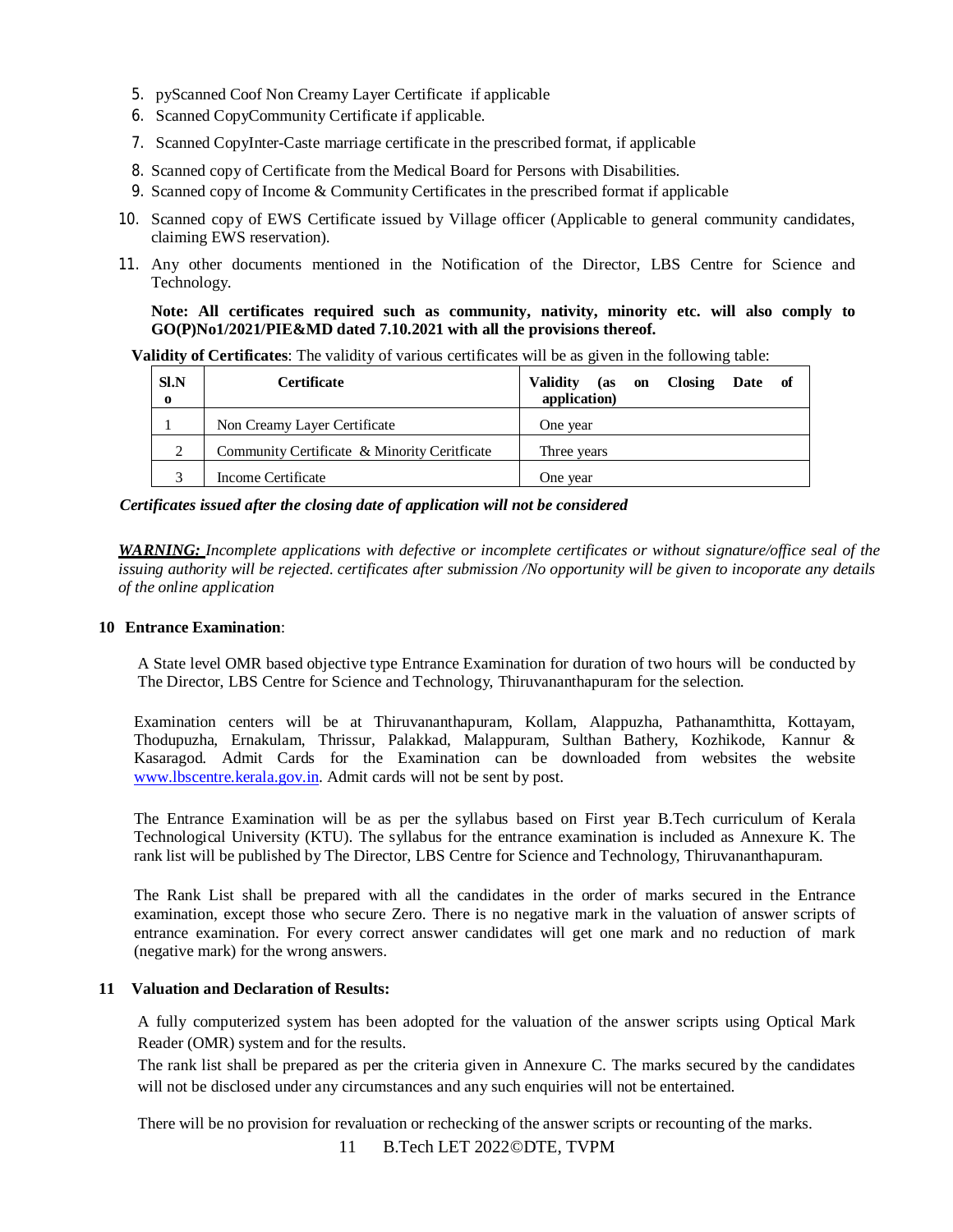#### **12 CENTRALISED ALLOTMENT PROCESS (CAP)**

The Allotment Process will be done through a Single Window System (SWS) of Allotment to give allotments to the various Government/ Aided/ Private Self Financing Colleges/ Self Financing Colleges under Govt. Control, based on the options submitted online by the candidates who have been included in the rank list for admission to the B.Tech Lateral Entry 2022-23, Kerala. It is a simple and transparent process of allotment to the courses and it gives the candidate opportunity to exercise his/her options for colleges of his/her choice conveniently in the order of his/her preference considering all those available to be chosen from. The allotments will be strictly based on the options exercised, the rank obtained and eligible reservations of the candidate. Candidates should register options only to those colleges, which they are sure to join on allotment. If the candidate fails to remit fee/join the college, he/she will not be eligible for any further allotment to the course.

- **12.1** (a) The Single Window System of Admissions for the B.Tech Lateral Entry 2022-23 will be done by the Director, LBS Centre for Science and Technology.
	- (b) Seats in the Government/ Aided/ Private Self Financing Colleges/ Self Financing Colleges under Govt. Control to be allotted by the Director, LBS Centre for Science and Technology will be included in the Single Window System (SWS) and will be done as per the provisions of allotment.
	- (c) Candidate to register options: Options can be registered only through the website, **[www.lbscentre.kerala.gov.in.](http://www.lbscentre.kerala.gov.in.)** Candidates included in the B.Tech Lateral Entry 2022-23 rank list will have to register their options in the '**Home Page**' of the candidate through the website within the stipulated period of time. Candidates can access this website and follow the instructions given therein to register their options for colleges. *Options submitted to the* Director, LBS Centre for Science and Technology by Fax, Post, Hand Delivery *etc., will not be processed or considered on any account for allotment of seats.*
	- (d)Time schedule for registering options: The facility for registering of options will be available only during the period specified in the notifications to be issued by the Director, LBS Centre for Science and Technology. Wide publicity will be given through electronic and print media regarding the schedule and related matters. The facility will be withdrawn once the time period is over *and candidates* will not have access to this facility after this time period. *A candidate, not registering his/her options as per the time schedule announced, will not be considered for allotments under any of the seats available then, irrespective of his/her rank*.
	- (e) Eligibility for registering options: Only those candidates included in the rank list published by the Director, LBS Centre for Science and Technology for B.Tech Lateral Entry 2022-23 based on the Entrance Examination are eligible to register their options online. Moreover, the candidates registering their options should satisfy all the eligibility conditions with regard to Nativity (Clause  $5(a)$ ), Academic qualifications (Clause 5(b)) etc., of the prospectus for admission to B.Tech Lateral Entry 2022-23.
	- (f) *Colleges available for registering options*: The list of Colleges for allotments through the SWS will be available in the website. The 'Option Registration' link when clicked will show all the Government/ Aided/ Private Self Financing Colleges/ Self Financing Colleges under Govt. Control, Total Seats and Course fee applicable to the candidate.
	- (g) *How to register options in his/her Home Page*: By entering the option number for a college, the candidate can type his/her preference numbers for the colleges displayed. Here all the eligible options of the candidate will be displayed and the candidate is expected to enter his/her preference number for a particular college.
	- 12 B.Tech LET 2022©DTE, TVPM *(h) Registering of the Options and saving/revising the Options registered*: All eligible options of the candidate will be displayed. The candidate may follow the directions given therein to register the options. The data entered may be saved regularly by clicking the '**Save**' button, so that the data already entered is not lost due to unexpected reasons. The candidate should enter only those options in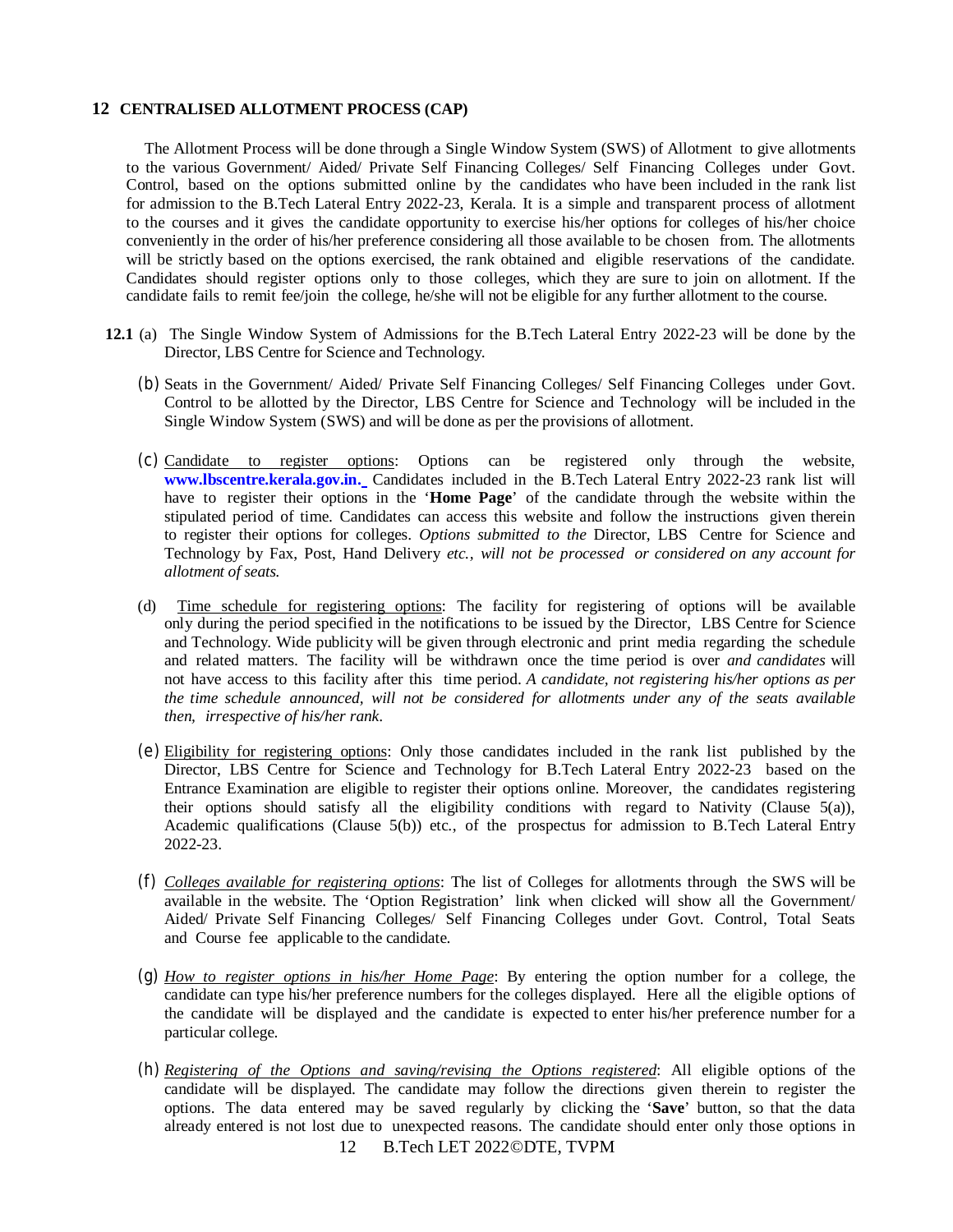which he/she is interested. Candidates should also note that he/she will be considered for allotment only to those colleges opted by him/her. So, a candidate who has not opted for a college will not be considered for allotment to that college. The registered options will be displayed in the order of preference number under the title "Selected College Preference List". The registered options can be cancelled by entering the number '0' or by clicking 'Remove' button against that particular option to be cancelled and click the 'Save' button. All options registered by the candidate will be processed. If a candidate gets allotted to a particular seat, based on his/her option, he/she is bound to accept it, failing which, he/she will lose that allotment.

- (i) *Viewing and Printing of the Option List based on the options registered*: Once the candidate completes the option entry, he/she can view his/her options by clicking on the link provided. **An option list will be generated and the candidate can take a printout of the same and keep it for future reference**. If the candidate wants to change his/her options already registered, he/she may revise the options as desired and ensure that the option list has come as per his/her preference.
- (j) *Logging off from the Home page*: Once the candidate is satisfied with the options registered, he/she should 'Log off' the system by clicking on "logout" link. The process of 'Registration of Options' is complete when the candidate logs off. This action is compulsory for preventing the misuse of his/her Home Page by others.
- (k) *Rearranging option priority*: A candidate may change his/her option priority any number of times within the time schedule permitted. The priority of options registered at the time of closing of the facility for registering options alone will be considered for processing.
- **12.2 Processing of Options and Allotment**: After the period earmarked for registering options, they will be processed and the allotment for all colleges will be published on the website [www.lbscentre.kerala.gov.in,](http://www.lbscentre.kerala.gov.in,) on the date notified by the Director, LBS Centre for Science and Technology.
	- Note: 1. There will be two regular online allotments. After each allotment the candidate can pay the required token fee / additional fee as indicated in the Fee Payment Slip which will be available for download from the student home page. The fee can be paid using the fee payment slip or by online.
	- Note: 2. Those candidates who fail to remit the fee on or before the date specified will lose their current allotment and will not be considered in the remaining regular allotments. Such candidates can participate only in the Special/Spot allotments if any, conducted.
	- Note: 3. The provisional Allotment Memo will be available after the Second Allotment. Candidate can take a printout of this memo to be presented at the time of admission in the college. The candidates are required to join the college only after the second allotment as per the prescribed schedule, which will be shown in the allotment memo.

### **12.3 The First Allotment**

The allotment of a candidate can be seen in the Home page of the candidate. It will show the College to which the candidate is allotted along with the fee to be remitted. Those candidates who fail to remit the fee on or before the date specified will lose their current allotment and will not be considered in the remaining regular allotments.

If a candidate is allotted his/her first option and accordingly remitted the prescribed fee, that candidate is bound to accept the allotment. However they can participate in Special/Spot allotments conducted, if any.

# **12.4 Cancellation of options/alteration of priority of options**:

- 12.4.1 Candidates who remit the fees within the prescribed time limit will have the facility to cancel/alter the priority of their higher order options in the list of options registered by them before the next allotment. This facility will be activated in the 'Home Page' of the candidates on the dates notified.
- 12.4.2 After the allotment, the options below the 'allotted one' of the candidate will automatically be removed from the option list of the candidate. For example, if a candidate had registered 20 options in all, and if he/she is allotted his/her 10th option, all options from 10 to 20 will be removed from the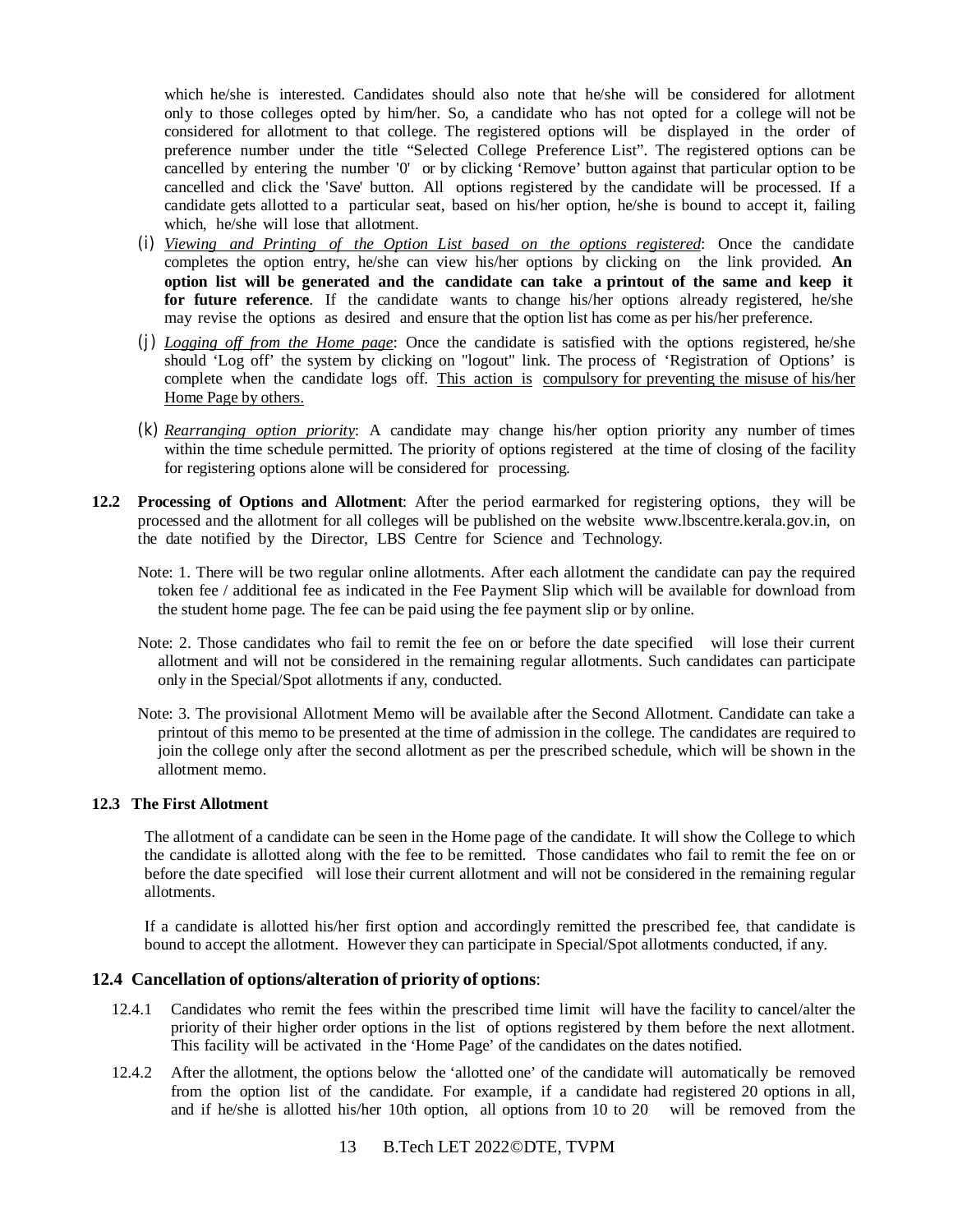option list. Since the 10th option is the allotted one, it will not be seen in the option list. Options from 1 to 9 only will remain valid and will be considered for future allotments.

- 12.4.3 If a candidate is satisfied with an allotment and does not want to be considered against his remaining options, he/she will have the facility to cancel all the remaining options or specific options among the remaining options as per his/her desire. The candidate will also have the facility to alter the priority of the remaining options. But the candidate will not be permitted to register any fresh option to the existing ones.
- 12.4.4 The facility for cancellation/deletion/alteration will be available as notified, after which the facility will be withdrawn. A candidate retaining all or any of his/her higher options after an allotment, is bound to accept the new allotment, if any granted. In such cases, he/she will not be permitted to retain the earlier allotment if any under any circumstances.

#### **12.5 The Second Allotment**

The second allotment will be published on the date to be notified. If a candidate has a different allotment than the one accepted in the previous allotment, the fee for which is higher than that remitted as per the previous allotment, he/she will have to remit the difference in fee. The amount to be remitted in this manner will be shown in fee payment slip. If the fee for the course allotted in the current allotment is less than or same as the fee remitted as per the previous allotment, no further remittance is to be made by the candidate. Excess amount remitted by the candidate, if any, will be refunded, after the completion of the entire Allotment process.

**Provisional Allotment Memo:** After the second allotment is published, candidates can take a print of the Allotment Memo by logging in, which will be available then. The allotment memo will contain all details of the candidate along with the college to which the candidate stands allotted finally [as on the second allotment]. The candidate can take a printout of this memo to be produced at the time of admission. The allotment memo and Receipt of Fee must be produced at the time of admission along with other documents.

Forfeiture of the claims in CAP: The claims in Centralised Allotment Process conducted by the DIRECTOR, LBS CENTRE will be cancelled under the following reasons: (i) Non payment of tuition fee as specified in the fee payment slip. (ii)Non joining of the course/college within the stipulated time as specified by the DIRECTOR, LBS CENTRE.

#### **12.6 Remittance of Fee**

The prescribed fee for the course will have to be remitted by the candidate to the account of the Director LBS Centre in any one of the branches of a prescribed scheduled bank which will be notified later or by way of online payment as per the time schedule prescribed.

On remitting the fee, a fee receipt will be issued by the bank to the candidate. For online payment the fee receipt in the online payment page can be printed., which shall be produced in the college at the time of admission.

For Cash Payment, the student can click on the link 'Fee Payment Slip' in the allotment page, which will show a Slip showing the fee to be paid towards Part payment of tuition fee. The candidate will have to take a printout of this slip and pay the fee at any branches of the prescribed scheduled bank which will be notified later. The candidate shall get the fee payment slip endorsed by the bank. This shall be produced at the time of admission in the college.

To make online payment of the tuition fee the candidate can click on the related link shown on the allotment page and proceed further.

- (b) Candidates who get allotment in Government/Aided colleges will have to remit the prescribed fee as mentioned in clause 12.6 and those who get allotment in self financing college will have to remit a token fee of `9725/- as part of tuition fee.
- (c) SC/ST/OEC and other candidates having fee concession, who get allotment, in Government seats shall remit a token amount of `100/- (as part of Caution Deposit). Those candidates who fail to remit the fee on or before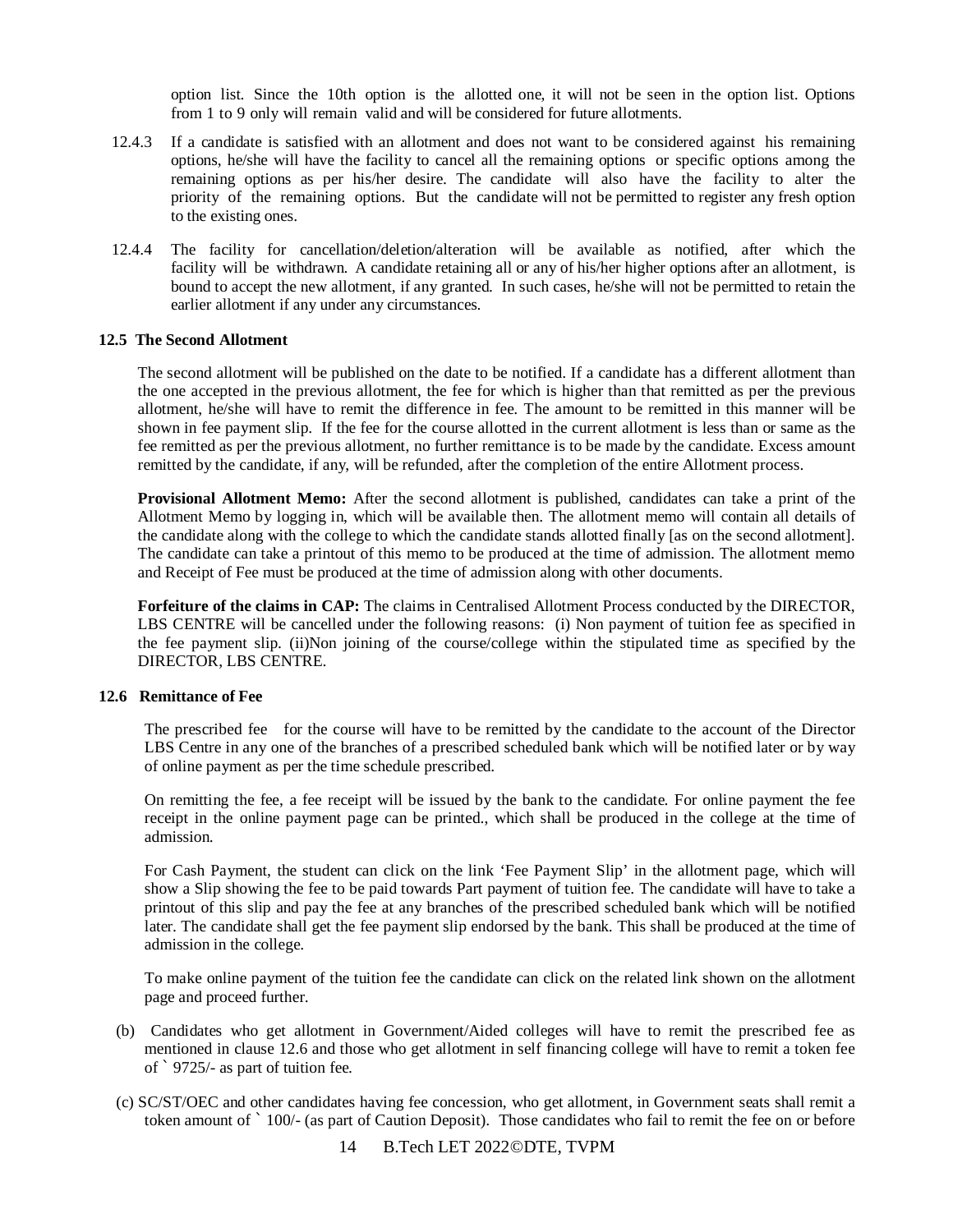the date specified will lose their current allotment as well as their chance to participate in remaining regular allotments.

#### **Important**

- 1) Fee remitted by way of Demand Draft/Cheque etc. will not be accepted under any circumstances.
- 2) The list of candidates who remit fees will be updated regularly at the website [www.lbscentre.kerala.gov.in.](http://www.lbscentre.kerala.gov.in.)  Candidates who remit fees should verify the list and ensure that their names have been included in the list. If any discrepancy is noted, the candidates should immediately bring it to the office of the Director, Lbs Centre for Science and Technology, Kerala.
- **12.7 Admission to the Course**: Candidates allotted to colleges, and who have remitted the fees as prescribed, should take admission in the allotted college as per the schedule published by the Director, LBS Centre for Science and Technology. Candidates who do not take admission will lose their current allotment. However they can participate in the special/spot allotments if any, conducted.
- **12.8 Further Allotments**: Details regarding further allotments will be notified by the Director, LBS Centre for Science and Technology. **Spot/Online Special Allotments** will be conducted if necessary to fill vacant seats after the regular allotments. Candidates who have taken admission in private self financing engineering colleges must obtain Unconditional No Objection Certificate (NOC) to participate in such Spot/Special Allotments. Once the candidate gets an allotment in the spot/Online Special Allotment, he/ she will have to join the particular institution and then only he/she will be considered for further allotments. Otherwise his/ her candidature will be cancelled.

The candidate, who got subsequent allotment, must be issued TC from previous institution, and the arising vacancy has to be reported to the Director, Lbs Centre for Science and Technology.

If seats remain vacant even after the special allotments, as the case may be, the heads of the institutions are permitted to admit the candidates from the rank list prepared by the Director, LBS Centre for Science and Technology, through institutional level spot admissions by giving wide publicity in the media. Through this clause, institutions can fill vacant seats up to the last date of closing admission, which will be decided by the Director of Technical Education, Kerala.

The institutional level spot admissions will be conducted only after the conduct of all phases of the centralized Allotments, as thecase may be.

# **13. Post Allotment Activities**:

**(a) Reporting at the College:** Candidates who get allotment will have to report to the Principal/Head of the Institution concerned for admission on the dates notified with allotment memo and originals of the required documents.

#### **(b) Admissions**

The selection for admission will be provisional and subject to the verification of the original documents by the concerned Principals at the time of admission.

Principal/Head of the Institution will be personally responsible for verification of eligibility conditions as prescribed in the Prospectus, when the candidate reports for admission. Only those candidates who are found to be qualified as prescribed shall be admitted to the college/institution, irrespective of the fact that he/she has an allotment through the SWS.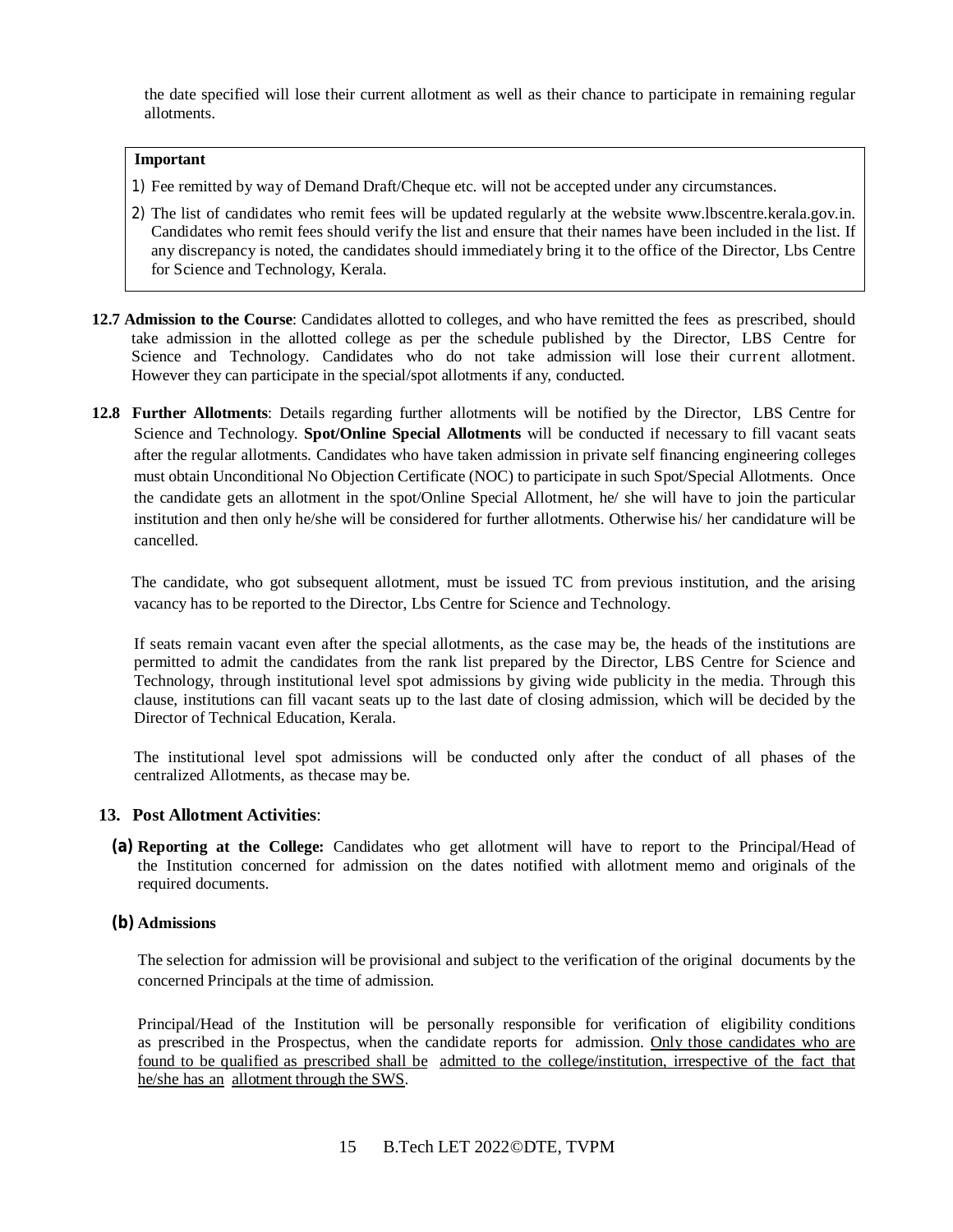Any other details not specifically covered by the clauses given in the prospectus will be decided by the undersigned and his/her decision will be final. He/She is also empowered to cancel any admission found to be illegal subsequent to the admission

### **14. Preventive Measures Against Ragging:**

According to the Kerala Prohibition of Ragging Act, 1998, 'ragging' means doing of any act by disorderly conduct to a student of an educational institution, which causes or is likely to cause physical or psychological harm or raising apprehension or shame or embarrassment to that student and includes teasing or abusing or playing practical jokes or causing hurt to such students or asking a student to do any act or to perform something which such student will not in the ordinary course be willing to do.

All institutions will have to abide by the directives of the Honourable Supreme Court of India, Dated May 16, 2007 in SLP No. (S) 24295 of 2006 University of Kerala Vs Council, Principal's, Colleges, Kerala & Ors [with SLP (C) No.24296-99/2004 & W.P (Crl) No. 173/2006 & SLP (C) No.14356/2005] and the recommendations approved by the Honourable Supreme Court of India on effective prevention of ragging in educational institutions.

In case, the applicant for admission is found to have indulged in ragging in the past or if it is noticed later that he/she has indulged in ragging, admission may be refused or he/she shall be expelled from the educational institution. It shall be the collective responsibility of the authority of the institution to see to it that effective steps for preventing ragging are taken. Anti-ragging committees and anti-ragging squads will have to be formed to take effective measures against ragging and they should adhere to the stipulations and effectively monitor and comply with the directives.

Each of the student of the institution and his/her parents, or guardian are required to submit a combined undertaking at the time of registration/admission in prescribed format available in Annexure P which is mandatory for registration/admission.

#### **15. No Liquidated damages**

As per G.O.(Rt)No.77/2019/H.Edn dated 18.01.2019, the liquidated damages are fully exempted and stated that the clause of chapter 7.13 of AICTE approval process Hand Book 2019-2020 stated as follows:

15.1 In the event of a student withdrawing before the start of the course, the entire fee collected from the student, after a deduction of the processing fee of not more than Rs.1000/- (Rupees One thousand only) shall be refunded by the Institution. It would not be permissible for institutions to retain the school/institution leaving Certificates in original.

15.2 In case, if a student leaves after joining the course and if the vacated seat is consequently filled by another sutdent by the last date of admission, the institution must refund the fee collected after a deduction of processing fee of not more than Rs. 1000/- (Rupees One thousand only) and proportionate deductions of monthly fees and hostel rent, where applicable.

15.3 In case the vacated seat is not filled, the Institution should refund the Security Deposit and return the original documents.

15.4 The Institution should not demand fee for the subsequent years from the students cancelling their admission at any point of time. Fee refund along with the return of certificates should be completed within 7 days.

15.5 Institutions not following guidelines issued by the Council regarding refund of fee for cancellation of admission or delaying refunds shall be liable to any one or more of the following punitive actions by the Council. Fine for non-compliance of refund rules of the fee levied against each case shall be

- Five times the total fee collected per student.
- Suspension of approval for NRI and Supernumerary seats, if any, for one Academic Year.
- Reduction in "Approved Intake"
- No admission in one/more course(s) for one Academic Year
- $\bullet$  Withdrawal of approval for program(s)/courses(s) $\bullet$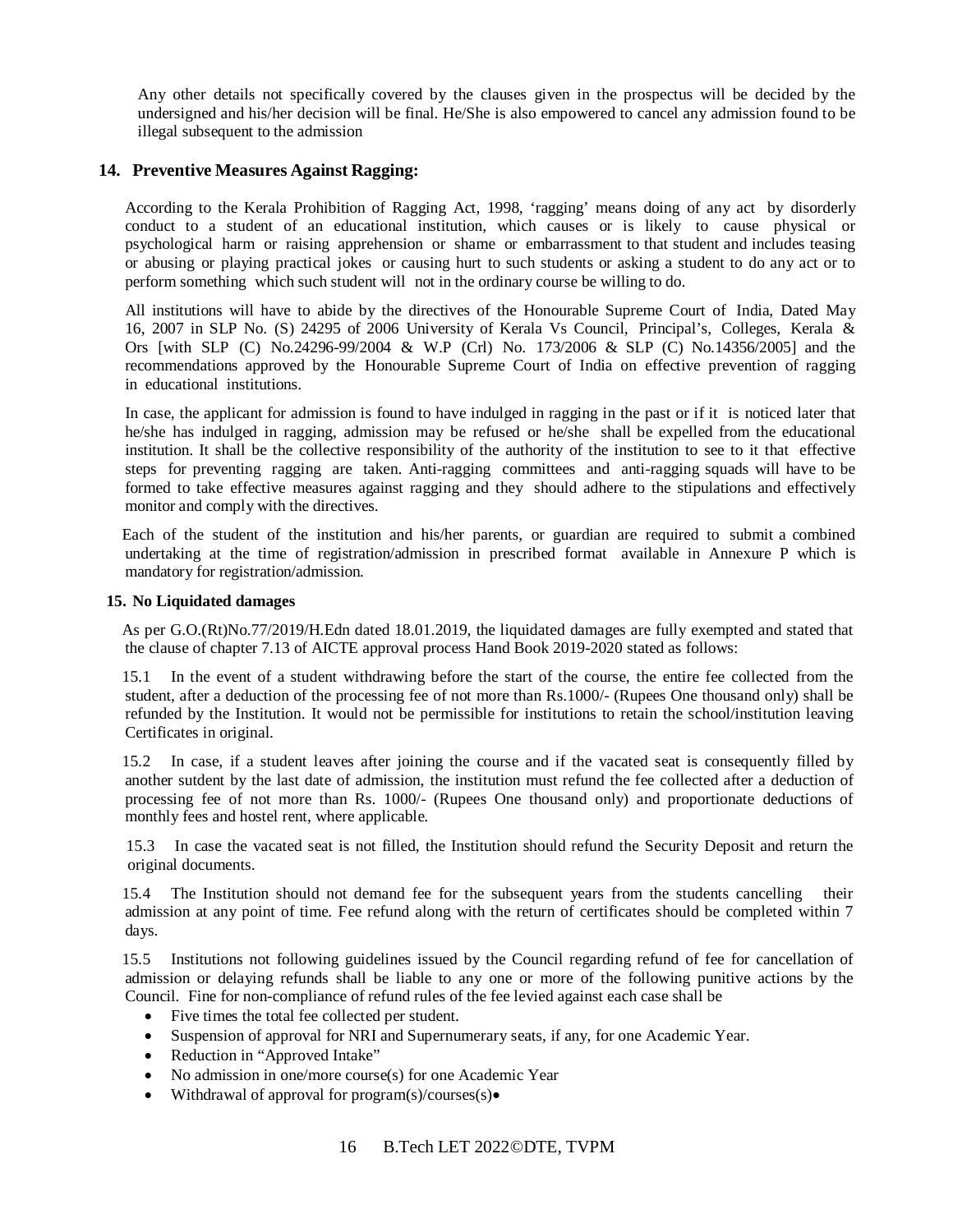#### **16. Other Items**

- a) Director of Technical Education or Director, LBS Centre for Science and Technology will not entertain any request for change of the date of Entrance Examination or Centralised Allotment Process.
- b) The Allotment for admission to B.Tech Lateral Entry course-2022-23 will be done by The Director, LBS Centre for Science and Technology under the supervision of DTE, Kerala.
- c) Candidate will not be permitted to take items such as Pencil, eraser, correction fluid, calculator, electronic gadgets, mobile phones etc, into the examination hall. Any attempt of malpractice in the Examination will result in the disqualification of the candidate and will lead to debarring of the candidate for not less than two years. Barcode tampering will also be treated as an act of Malpractice.
- d) All disputes pertaining to the Examination, selection or admission shall fall within the jurisdiction of the Hon'ble High Court of Kerala.
- e) Any other items not specifically covered in this prospectus will be decided by the Director of Technical Education, Kerala/Director, LBS Centre for Science and Technology and their decision shall be final and he is also empowered to cancel any admission found to be illegal subsequent to the admission.
- (f) Weeding out Rule: The records of the Entrance Examinations will be preserved upto 31st December of the year of conduct of Entrance Examination.

**Date:**

**Thiruvananthapuram Director of Technical Education**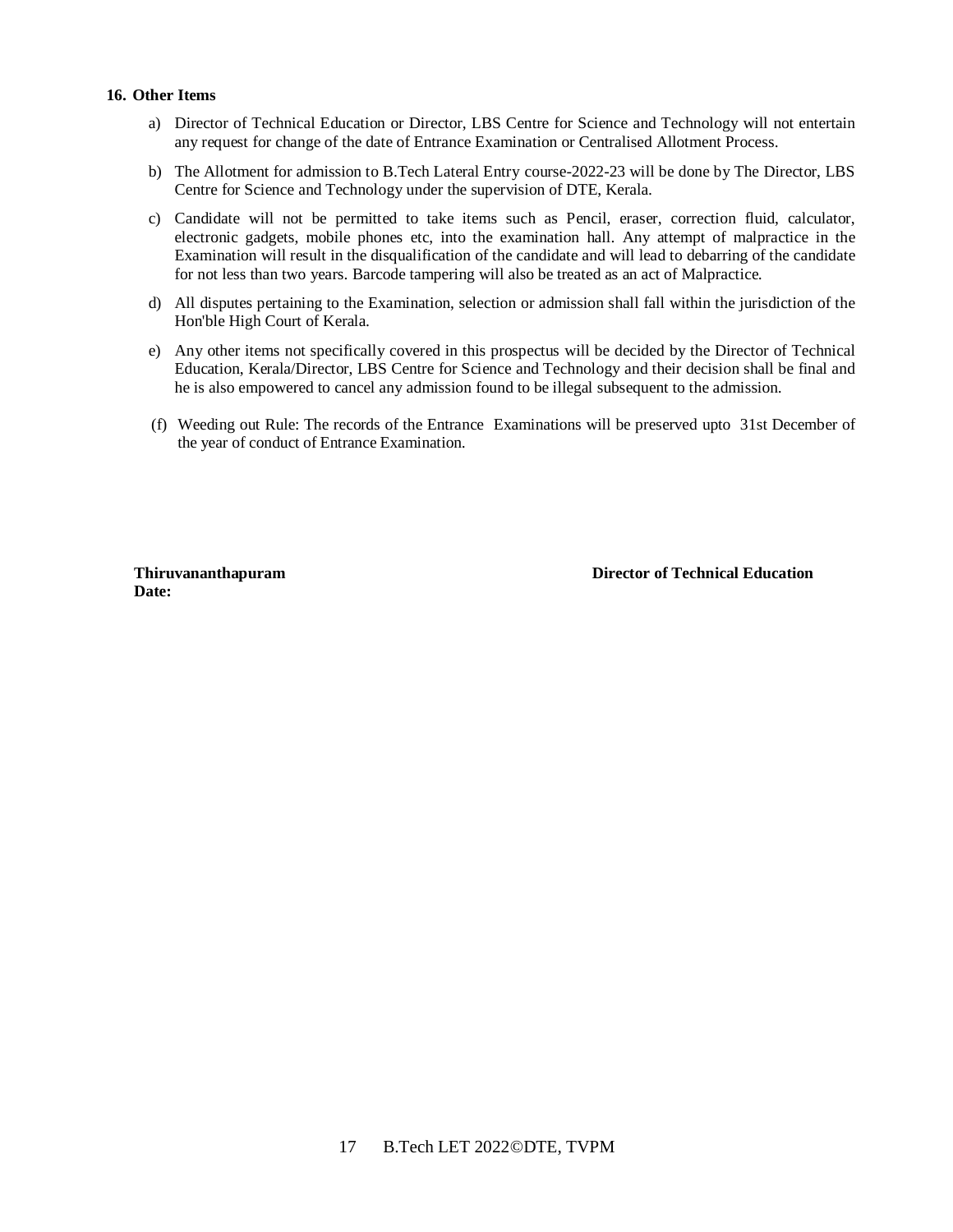# **ANNEXURE A**

# **FEES FOR THE VARIOUS COURSES IN GOVERNMENT/ AIDED COLLEGES**

| Fee component                                                                                                                                                                                                                | <b>Amount</b>             | <b>Remittance</b>                                                                              |  |  |
|------------------------------------------------------------------------------------------------------------------------------------------------------------------------------------------------------------------------------|---------------------------|------------------------------------------------------------------------------------------------|--|--|
| <b>Admission Fee</b>                                                                                                                                                                                                         | $Rs.240/-$                | At the time of admission only                                                                  |  |  |
| <b>Tuition Fee</b>                                                                                                                                                                                                           | Rs.3150/-<br>per semester | Beginning of each semester                                                                     |  |  |
| Special Fee (Revenue<br>$Rs.1740/-$ and<br>$P.D Rs.370/-$                                                                                                                                                                    | $Rs.2110/-$ per year      | Beginning of odd semester                                                                      |  |  |
| <b>University Fee</b><br>(Administration fee -<br>$\hat{R}$ s. 1000/- at the time of<br>admission.<br>Sports and Athletic fee-<br>Rs.500/-at the time of<br>admission<br>Exam fee - Rs. 500/-<br>Subject fee - $Rs.1200/-$ ) | $3200/-$                  | Rs 1500/-at the time of<br>admission<br>and<br>Rs.1700/- at the beginning of<br>each semester. |  |  |
| Caution deposit                                                                                                                                                                                                              | Rs.1000/-                 | At the time of admission<br>only                                                               |  |  |
| Miscellaneous                                                                                                                                                                                                                | Rs.25                     | At the time of admission only                                                                  |  |  |
| <b>Total</b>                                                                                                                                                                                                                 | Rs.9725/-                 |                                                                                                |  |  |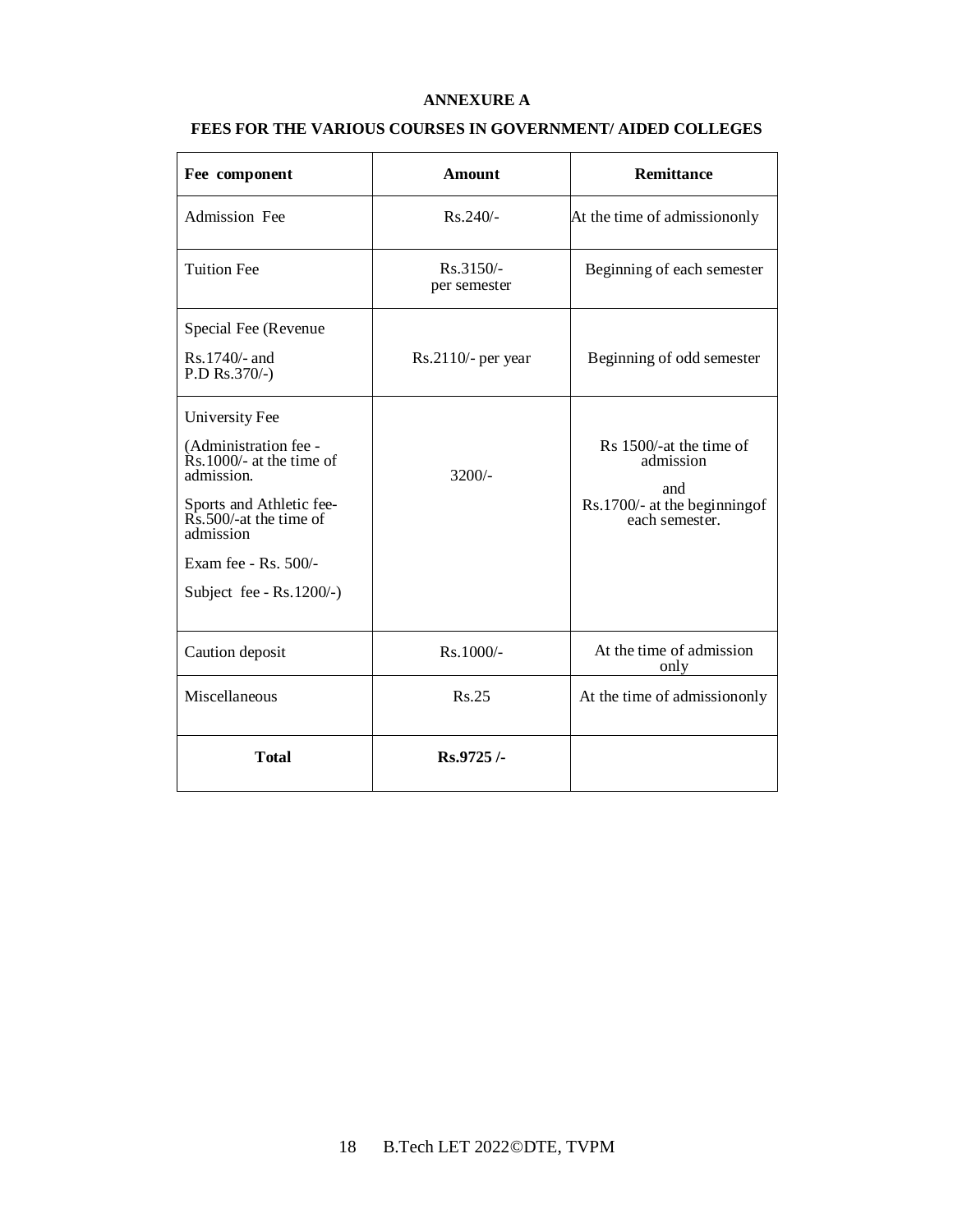| NO             | <b>Specialization in Diploma / DVoc Course</b>                                                                                                                                        | <b>Branch Equated to B.Tech Course</b>                                                                                                                                                                                                                                 |
|----------------|---------------------------------------------------------------------------------------------------------------------------------------------------------------------------------------|------------------------------------------------------------------------------------------------------------------------------------------------------------------------------------------------------------------------------------------------------------------------|
| $\mathbf{1}$   | Applied<br>Electronics/Instrument<br>Technology/Electronicsand<br>Instrumentation/<br>Medical<br>Electronics<br>/Instrumentation<br>Technology/<br><b>Instrumentation Engineering</b> | Electronics and Communication Engg./<br>Applied<br>Electronics and Instrumentation Engg/ Instrumentation<br>and Control Engg./ Electronics and Instrumentation<br>Engineering/Robotics and Automation.                                                                 |
| $\overline{2}$ | Architecture                                                                                                                                                                          | Civil Engineering                                                                                                                                                                                                                                                      |
| 3              | Civil                                                                                                                                                                                 |                                                                                                                                                                                                                                                                        |
| $\overline{4}$ | $\overline{Quantity}$<br>Survey<br>$\&$<br>Construction<br>Management                                                                                                                 |                                                                                                                                                                                                                                                                        |
| 5              | Biomedical<br>Engineering/<br>Medical<br>Electronics/ Medical Instrumentation                                                                                                         | Engineering/<br>Electronics<br>Bio<br>Medical<br>and<br>Communication Engineering/ Applied Electronics and<br>Instrumentation<br>Engineering/<br>Electronics<br>and<br><b>Biomedical Engineering</b>                                                                   |
| 6              | Biotechnology/Chemical/Polymer<br>Technology                                                                                                                                          | Chemical<br>Engineering/<br>Polymer<br>Technology/<br>Biotechnology /Biotechnology<br>and Bio<br>chemical<br>Engineering                                                                                                                                               |
| $\tau$         | Computer<br>Application<br>and<br><b>Business</b><br>Management                                                                                                                       | Engineering<br>Computer<br>Science<br>and<br>/ Artificial<br>Intelligence and Data Science / Cyber security/<br>Electrical<br>and Computer Engineering/<br>Artificial<br>Intelligence/ Computer science(Data science)/ Artificial<br>Intelligence and Machine learning |
| 8              | Computer Engineering, Computer Science/<br><b>Computer Technology</b>                                                                                                                 | and<br>Engineering<br>Computer<br>Science<br>/ Artificial<br>Intelligence and Data Science / Cyber security/                                                                                                                                                           |
| 9              | Computer<br>Hardware<br>Maintenance/<br><b>Computer Hardware Engineering</b>                                                                                                          | Electrical<br>and Computer Engineering<br>Artificial<br>Intelligence/ Computer science(Data science)/ Artificial<br>Intelligence<br>and<br>Machine<br>learning/Robotics&<br>Automation                                                                                 |
| 10             | <b>Information Technology</b>                                                                                                                                                         | Science<br>and Engineering / Artificial<br>Computer<br>Intelligence and Data Science / Cyber security/<br>Electrical<br>and<br>Engineering/<br>Artificial<br>Computer<br>Intelligence/ Computer science(Data science)/ Artificial<br>Intelligence and Machine learning |
| 11             | <b>Information Technology</b>                                                                                                                                                         | Information Technology (In the absence of Information<br>Technology, other branches will be considered)                                                                                                                                                                |
| 12             | Electrical<br>/Electrical<br>&<br>Electronics<br>Engineering                                                                                                                          | Electrical and Electronics Engineering/ Electrical and<br>Computer Engineering/Robotic& automation                                                                                                                                                                     |
| 13             | Electronics<br>Engineering<br>Computer<br>Hardware<br>Engineering<br>Computer<br>Hardware Maintenance                                                                                 | Electronics and Communication Engineering<br>Robotic& automation                                                                                                                                                                                                       |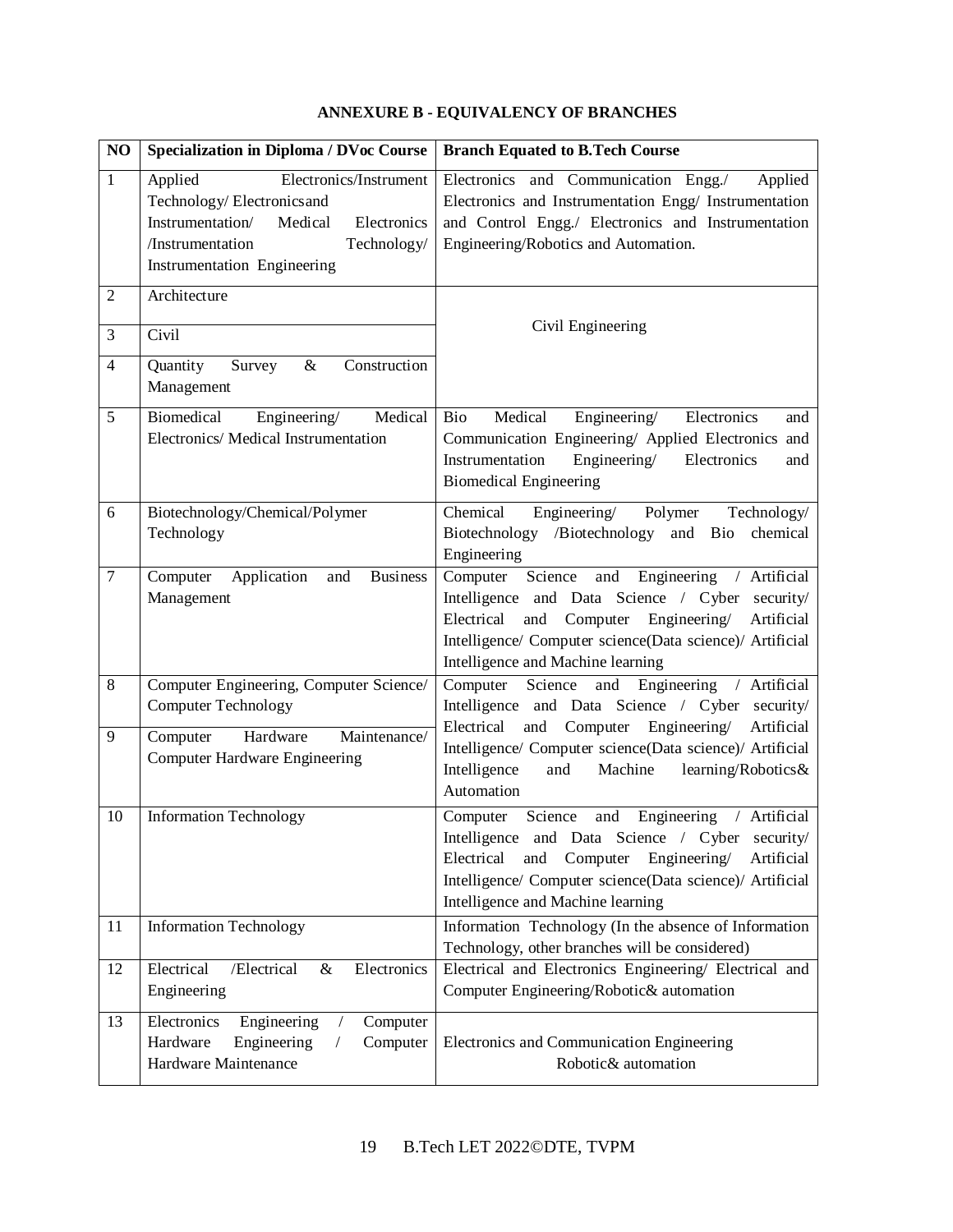| 14              | Communication<br>Electronics<br>and<br>Engineering                     |                                                                                                                                                                                                                                                                                                                                                      |
|-----------------|------------------------------------------------------------------------|------------------------------------------------------------------------------------------------------------------------------------------------------------------------------------------------------------------------------------------------------------------------------------------------------------------------------------------------------|
| 15              | <b>Electronics Production Technology</b>                               | ,,                                                                                                                                                                                                                                                                                                                                                   |
| 16              | Telecommunication Technology                                           |                                                                                                                                                                                                                                                                                                                                                      |
| $\overline{17}$ | Electronics and Robotics Engineering                                   | Applied electronics and Instrumentation/ Electronics<br>Communication Engineering/ Robotics<br>and<br>and<br>Automation / Computer Science & Engineering                                                                                                                                                                                             |
| 18              | Electronics and Avionics Engineering                                   | Electronics<br>and<br>Communication<br>Engineering<br>Engineering<br>Aeronautical                                                                                                                                                                                                                                                                    |
| 19              | Automobile Engineering                                                 | engineering/<br>Automobile Engineering<br>Mechanical<br>Mechanical (Automobile) Engineering /Robotics and<br>Automation                                                                                                                                                                                                                              |
| 20              | Tool and Die                                                           |                                                                                                                                                                                                                                                                                                                                                      |
| 21              | Wood and Paper Technology                                              | Mechanical<br>Engineering<br>Industrial<br>Engineering/<br>Engineering/<br>Mechanical(Production)<br>Production                                                                                                                                                                                                                                      |
| 22              | Plastic<br>Mould<br>Technology/<br>Plastics<br>Technology from CIPET   | Engineering/<br>Chemical<br>Engineering/<br>Polymer<br>Engineering                                                                                                                                                                                                                                                                                   |
| 23              | Manufacturing technology                                               |                                                                                                                                                                                                                                                                                                                                                      |
| 24              | Printing Technology                                                    | Printing Technology (In the Absence of Printing<br>Technology, other branches will be considered)                                                                                                                                                                                                                                                    |
| 25              | Mechanical Engineering                                                 | Automobile Engineering/ Mechanical Engineering/<br>Industrial Engineering/ Production<br>Engineering/<br>Mechanical (Production)/ Mechanical (Automobile)/<br>Mechatronix / Aeronautical Engineering/ Robotics and<br>Automation/ Safety and Fire Engineering/ Naval<br>Architecture and Shipbuilding/ Metallurgical<br>and<br>Materials Engineering |
| 26              | Mechatronix Engineering                                                | Electronics<br>and<br>communication<br>Engineering/<br>Mechanical Engineering/ Mechatronix / Robotics and<br>Automation                                                                                                                                                                                                                              |
| 27              | Petrochemical Engineering                                              | Chemical Engineering/ Biotechnology/ Biotechnology<br>and Bio chemical Engineering                                                                                                                                                                                                                                                                   |
| 28              | <b>Aeronautical Engineering</b>                                        | Mechanical Engineering/ Aeronautical Engineering /<br>Robotics and Automation                                                                                                                                                                                                                                                                        |
| 29              | Safety and Fire Engineering                                            | Safety and Fire Engineering                                                                                                                                                                                                                                                                                                                          |
| 30              | processing<br>Technology/<br>Food<br>Food<br>Technology                | Food Technology                                                                                                                                                                                                                                                                                                                                      |
| 31              | Shipbuilding<br>Engineering/<br>Naval<br>Architecture and Shipbuilding | Naval Architecture and Shipbuilding                                                                                                                                                                                                                                                                                                                  |
| 32              | Metallurgy/ Metallurgical and Materials<br>Engineering                 | Metallurgical and Materials Engineering                                                                                                                                                                                                                                                                                                              |

\*The equivalent diploma courses on each subject can be referred from AICTE approval process of Handbook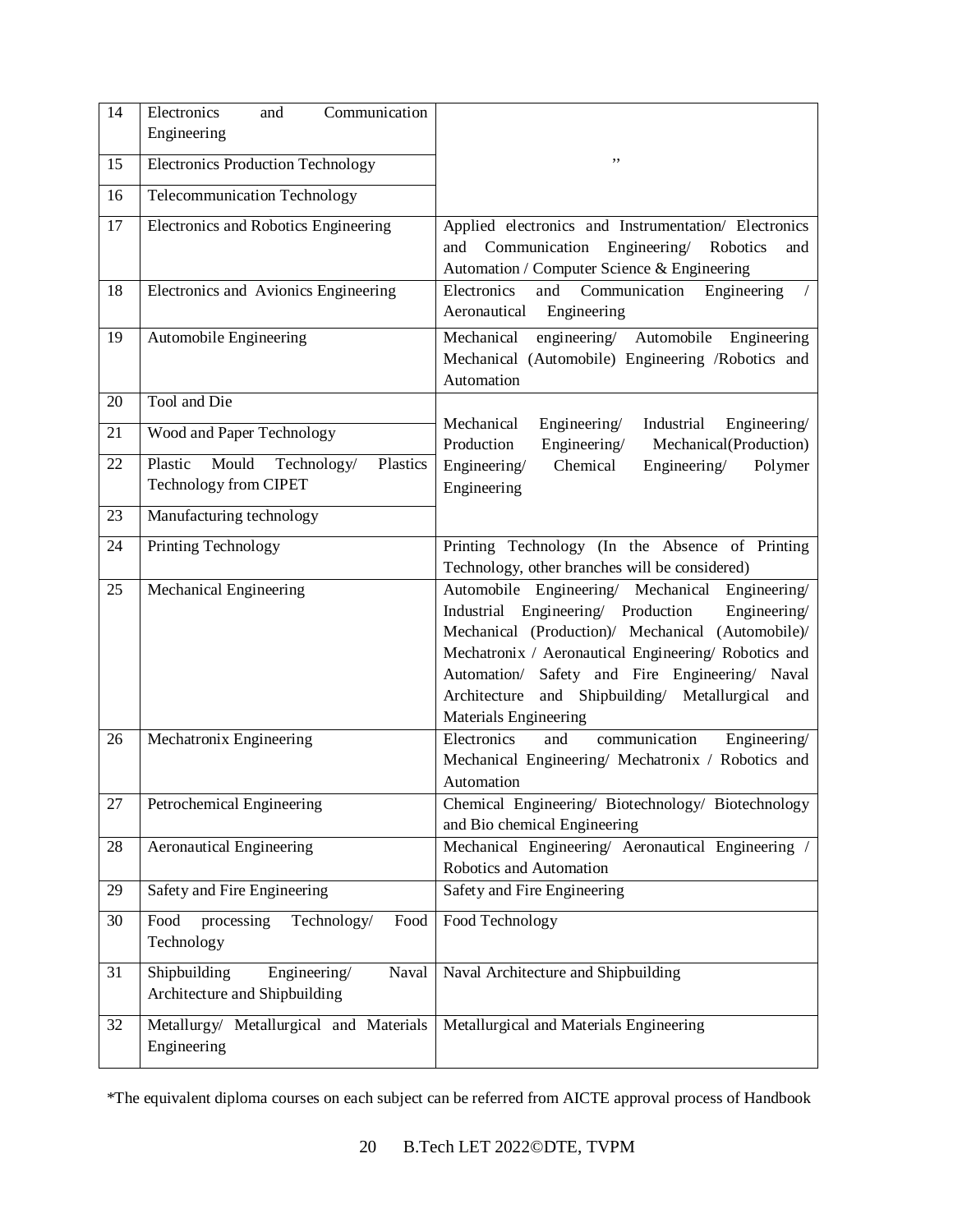#### **ANNEXURE C CRITERIA FOR RANK LIST PREPARATION**

- 1) LET Admission will be based on a rank list prepared based on an entrance test
- 2) The Entrance Test have two parts ie, part A for Diploma students and D Voc stream candidates and Part Bfor B.Sc stream students.
- 3) **Part A of the Entrance Test for Diploma and D.Voc stream candidates is for 120 marks and will be onfollowing** selected subjects of First year B.Tech course and English language.
	- i. Basic civil &Mechanical Engg  $-30$  marks (Annexure-K(i)) ii. Basic of Electrical and Electronics Engg - 30 marks (Annexure-K(ii)) iii. Programming in C  $-15$  marks (Annexure-K(iii))
	- iv. Engineering Mechanics  $-15$  marks (Annexure-K(iv))
	- v. Mathematics  $-20$  marks (Annexure-K(v))
	- vi. English  $-10$  marks (Annexure-K(vi))

# **Part B of the Entrance Test for B.Sc stream candidates is for 120 marks and will be on followingselected subjects of first year B.Tech course and English language.**

| i.   | <b>Mathematics</b> | $-40$ marks (Annexure-K(vii))  |
|------|--------------------|--------------------------------|
| ii.  | <b>Physics</b>     | $-30$ marks (Annexure-K(viii)) |
| iii. | Chemistry          | $-20$ marks (Annexure-K(ix))   |
| iv.  | Programming in C   | $-15$ marks (Annexure-K(x))    |
| V.   | English            | $-15$ marks (Annexure-K(xi))   |

- 4) The detailed syllabus of the above selected subjects is shown in Annexure K
- 5) 1 mark for each correct answer. No negative marking.
- 6) Marking for more than one bubble against a question will be considered as wrong answer.
- 7) Erasing, overwriting, partial marking etc may also be treated as wrong answer.
- 8) No mark for unanswered questions.
- 9) If the candidate does not answer any single question, his candidature will be cancelled.

# **10) Resolution of tie for preparing the rank list for the Diploma/D.Voc stream**

- a) If there is any tie exists for same rank, candidates with higher score in Mathematics will be placed inhigher rank.
- b) If tie still exists, candidates with higher score in English will be placed in higher rank.
- c) If the tie further exists, age of the candidate will be taken into account and the older will be placed inhigher rank than the younger one.

# **11) Resolution of tie for preparing the rank list for B.Sc stream**

- a. If there is any tie exists for same rank, candidates with higher score in Mathematics will be placed inhigher rank.
- b. If tie still exists, candidates with higher score in Physics will be placed in higher rank.
- c. If the tie further exists, age of the candidate will be taken into account and the older will be placed inhigher rank than the younger one.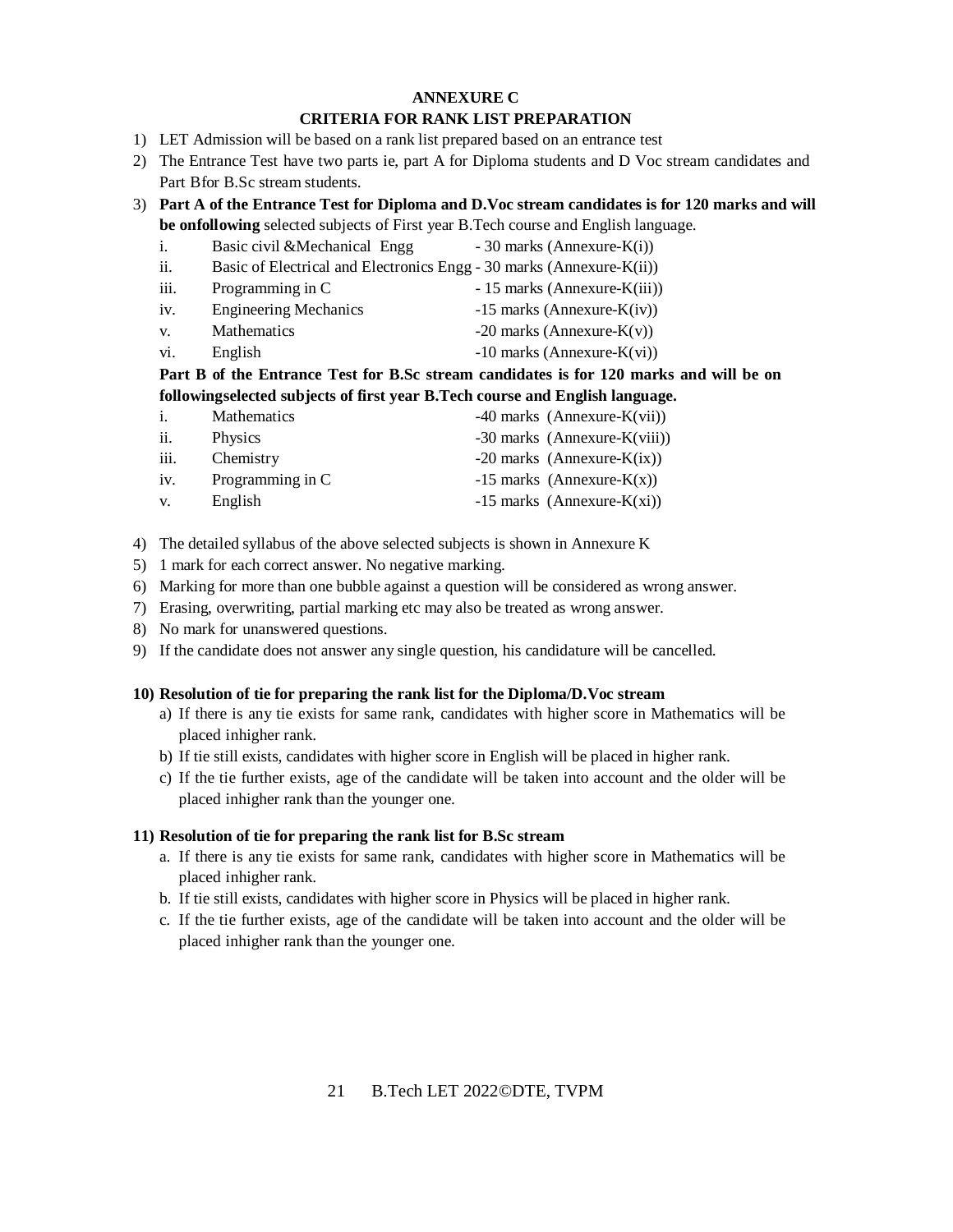### **ANNEXURE - D LIST OF SCHEDULED CASTES (SC)**

[As Amended by The Constitution (Scheduled Castes) Orders (Second Amendment) Act, 2002 (Act 61 of 2002) Vide Part VIII – Kerala - Schedule 1 Notified in the Gazette of India dated 18.12.2002, The Constitution (Scheduled Castes) Order (Amendment) Act 2007, The Constitution (Scheduled Castes) Order (Amendment) Act 2016, No. 24 of 2016]

Maila

- Adi Andhra Adi Dravida Adi Karnataka Ajila Arunthathiyar Ayyanavar Baira Bakuda xxx Bathada xxx Bharathar (Other than Parathar), Paravan xxx Chakkiliyan Chamar, Muchi Chandala Cheruman Domban xxx xxx xxx Gosangi Hasla Holeya Kadaiyan Kakkalan, Kakkan Kalladi Kanakkan, Padanna, Padannan xxx Kavara (other than Telugu speaking or Tamil speaking Balija Kavarai, Gavara, Gavarai, Gavarai Naidu, Balija Naidu, Gajalu Balija or Valai Chetty) Koosa Kootan, Koodan Malayan [In the areas comprising the Kannur, Kasaragode, Kozhikode and Wayanad Districts]. Mannan (മണ്ണാന്), Pathiyan, Perumannan, Peruvannan, Vannan, Velan xxx Moger (other than Mogeyar) Mundala Nalakeyava Nalkadaya Nayadi xxx Pallan Palluvan, Pulluvan Pambada Panan xxx Paraiyan, Parayan, Sambavar, Sambavan, Sambava, Paraya, Paraiya, Parayar xxx xxx xxx Pulayan, Cheramar, Pulaya, Pulayar, Cherama, Cheraman, Wayanad Pulayan, Wayanadan Pulayan, Matha, Matha Pulayan xxx Puthirai Vannan Raneyar Samagara Samban Semman, Chemman, Chemmar Thandan (excluding Ezhuvas and Thiyyas who are known as Thandan, in the erstwhile Cochin and Malabar areas) and (Carpenters who are known as Thachan, in the erstwhile Cochin and Travancore State) Thachar (Other than carpenters) Thoti Vallon
- Kudumban
- Kuravan, Sidhanar, Kuravar, Kurava, Sidhana
- xxx

Valluvan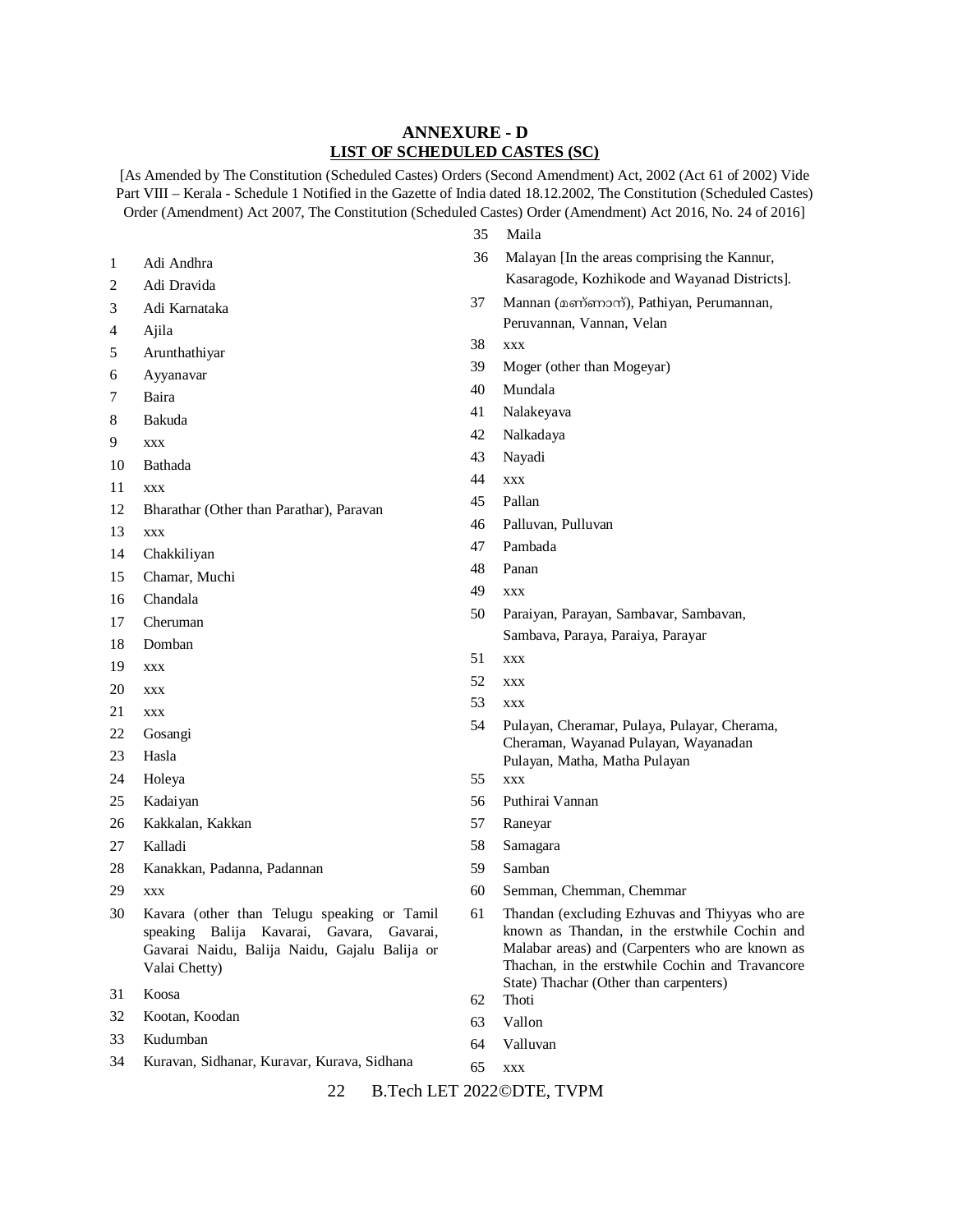xxx

Vetan

 Vettuvan, Pulaya Vettuvan (in the areas of erstwhile Cochin State only).

Nerian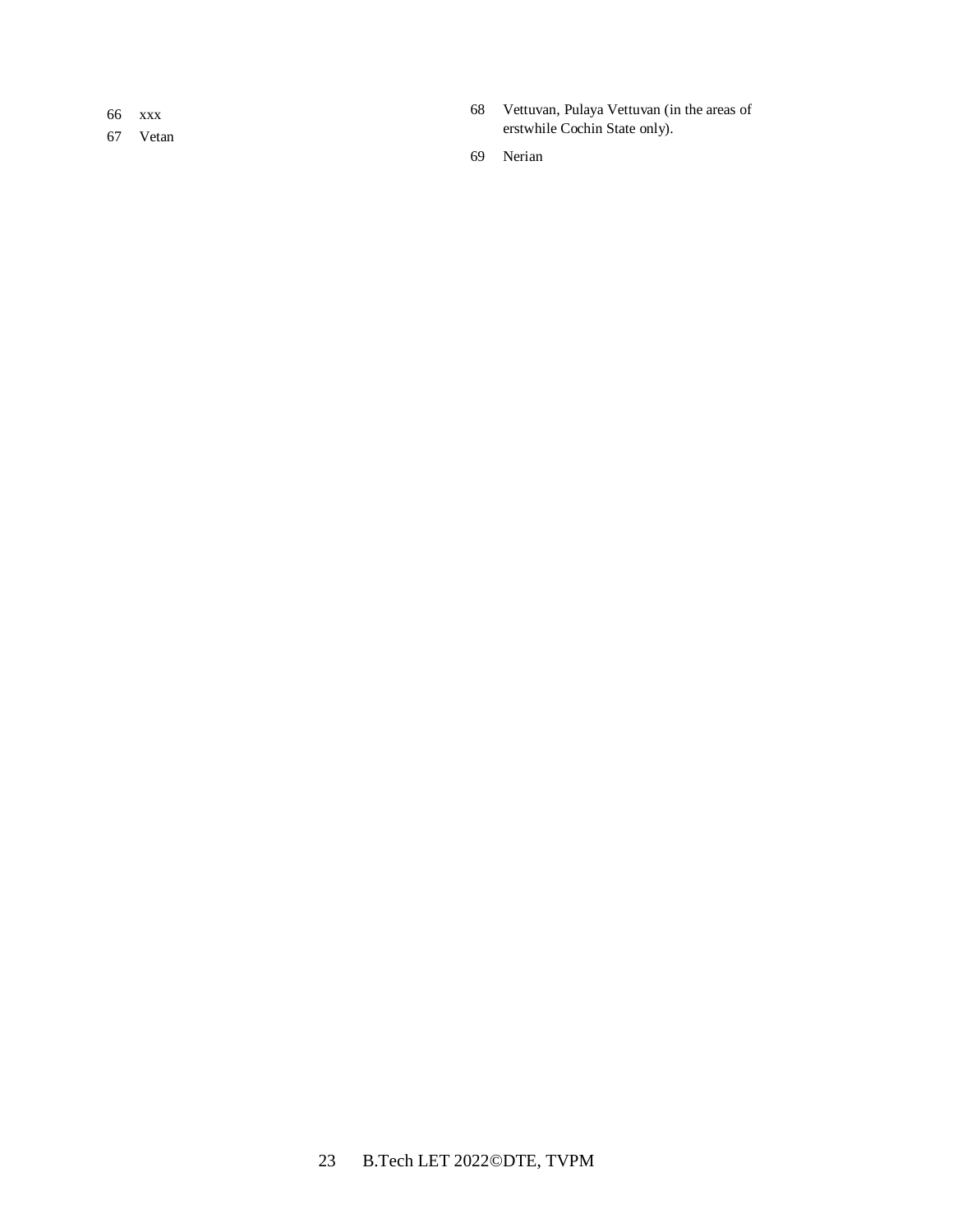# **ANNEXURE – E LIST OF SCHEDULED TRIBES (ST)**

[As Amended by The Scheduled Castes and Scheduled Tribes Orders (Amendment) Act, 2002 (Act 10 of 2003) Vide Part - VII - Kerala - Second Schedule Notified in the Gazette of India dated 8.1.2003, G.O. (Ms) No. 06/2014/SCSTDD dated 29.01.2014]

- Adiyan
- Arandan [Arandanan]
- Eravallan
- Hill Pulaya, Mala Pulayan, Kurumba Pulayan, Kuravazhi Pulayan, Pamba Pulayan
- Irular, Irulan
- Kadar [Wayanad Kadar]
- xxx
- Kanikkaran, Kanikkar
- Kattunayakan
- [Kochuvelan]
- xxx
- xxx
- Koraga
- xxx
- Kudiya, Melakudi
- Kurichchan [Kurichiyan]
- Kurumans, Mullu Kuruman, Mulla Kuruman, Mala Kuruman
- Kurumbas, [Kurumbar, Kurumban]
- Maha Malasar
- Malai Arayan [Mala Arayan]
- Malai Pandaram
- Malai Vedan [Malavedan]
- Malakkuravan
- Malasar
- [Malayan, Nattu Malayan, Konga Malayan (excluding the areas comprising the Kasaragod, Kannur, Wayanad and Kozhikode Districts)
- Malayarayar
- Mannan (മന്നാൻ)
- xxx
- Muthuvan, Mudugar, Muduvan
- Palleyan, Palliyan, Palliyar, Paliyan
- xxx
- xxx
- Paniyan
- Ulladan, [Ullatan]
- Uraly
- Mala Vettuvan(in Kasaragod & Kannur districts)
- Ten Kurumban, Jenu Kurumban
- Thachanadan, Thachanadan Moopan
- Cholanaickan
- Mavilan
- Karimpalan
- Vetta Kuruman
- Mala Panikkar
- Maratis of Kasargod and Hosdurg Taluk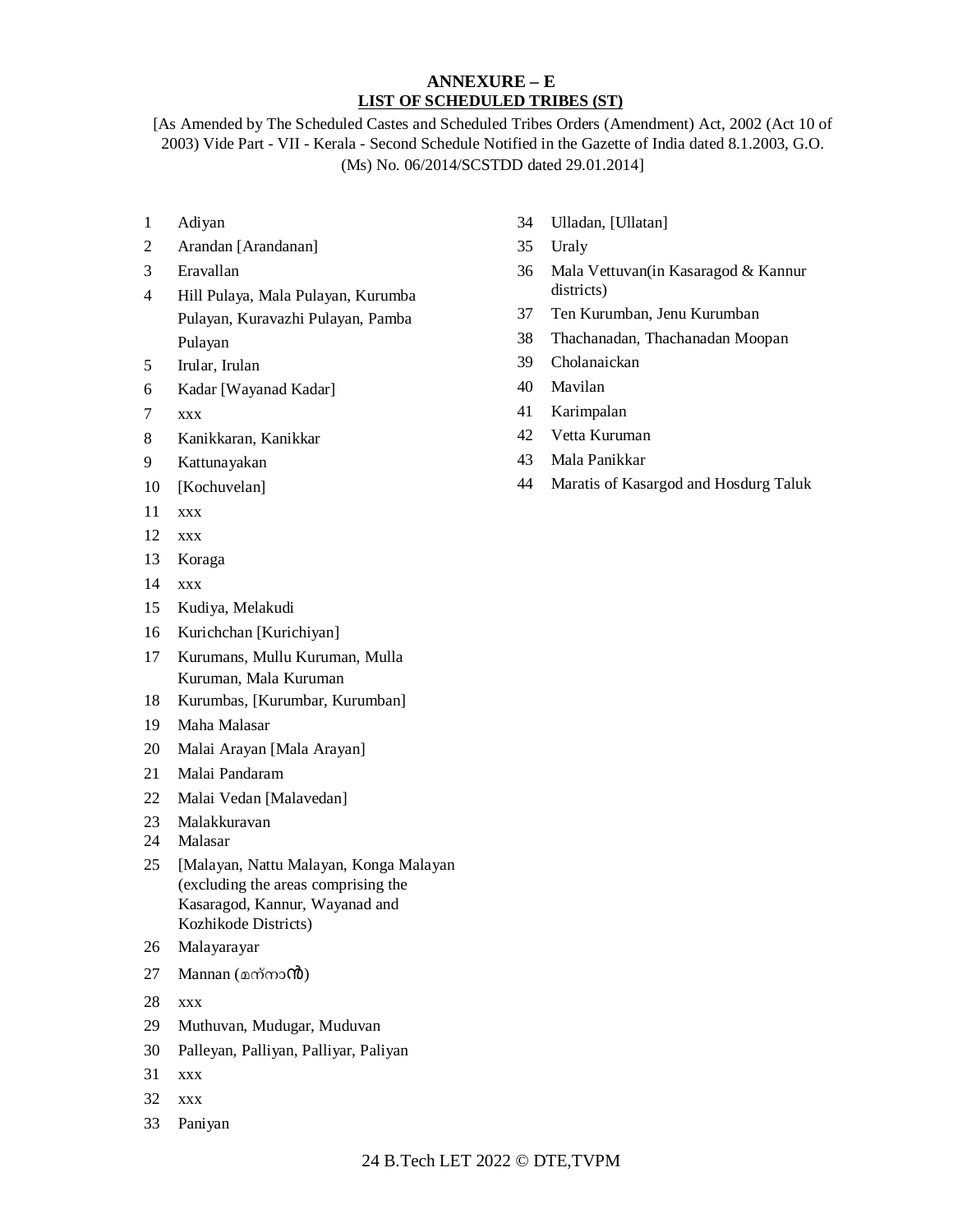# **ANNEXURE - F LIST OF OTHER ELIGIBLE COMMUNITIES (OEC)**

[GO (Ms) No.14/2017/BCDD dated: 02.08.2017, GO (Ms) No.7/2013/BCDD dated: 19.07.2013 and GO(Ms)No.9/2021/BCDD dated18.09.2021]

# **OEC (ST)**

- 1 Allar (Alan)<br>2 Chingathan
- Chingathan
- 3 Irivavan
- 4 Kalanadi
- 5 Malayan, Konga-Malayan(Kasargod, Kannur, Wayanad and Kozhikode Districts)
- 6 Kundu-Vadiyan Kunnuvarmannadi
- 8 Malamuthan
- 9 Malavettuvar (Except Kasargod and Kannur Districts)
- 10 Malayalar
- 11 Panimalayan
- 12 Pathiyan (other than Dhobies)
- 13 Hindu-Malayali

# **OEC (SC)**

- 1 Chakkamar
- 2 Madiga
- **3 xxx**
- 4 Kudumbi
- 5 Dheevara/Dheevaran (Arayan, Valan, Nulayan, Mukkuvan, Arayavathi, Valanchiyar, Paniyakal, Mokaya, Bovi, Mogayar, Mogaveerar)
- 6 Scheduled Caste converted to Christianity
- 7 Kusavan, Kulalan, Kumbharan, Velaan, Velaar, Odan, Andhra Nair, Andhuru Nair,
- 8 Pulaya Vettuvan (Except Kochi State)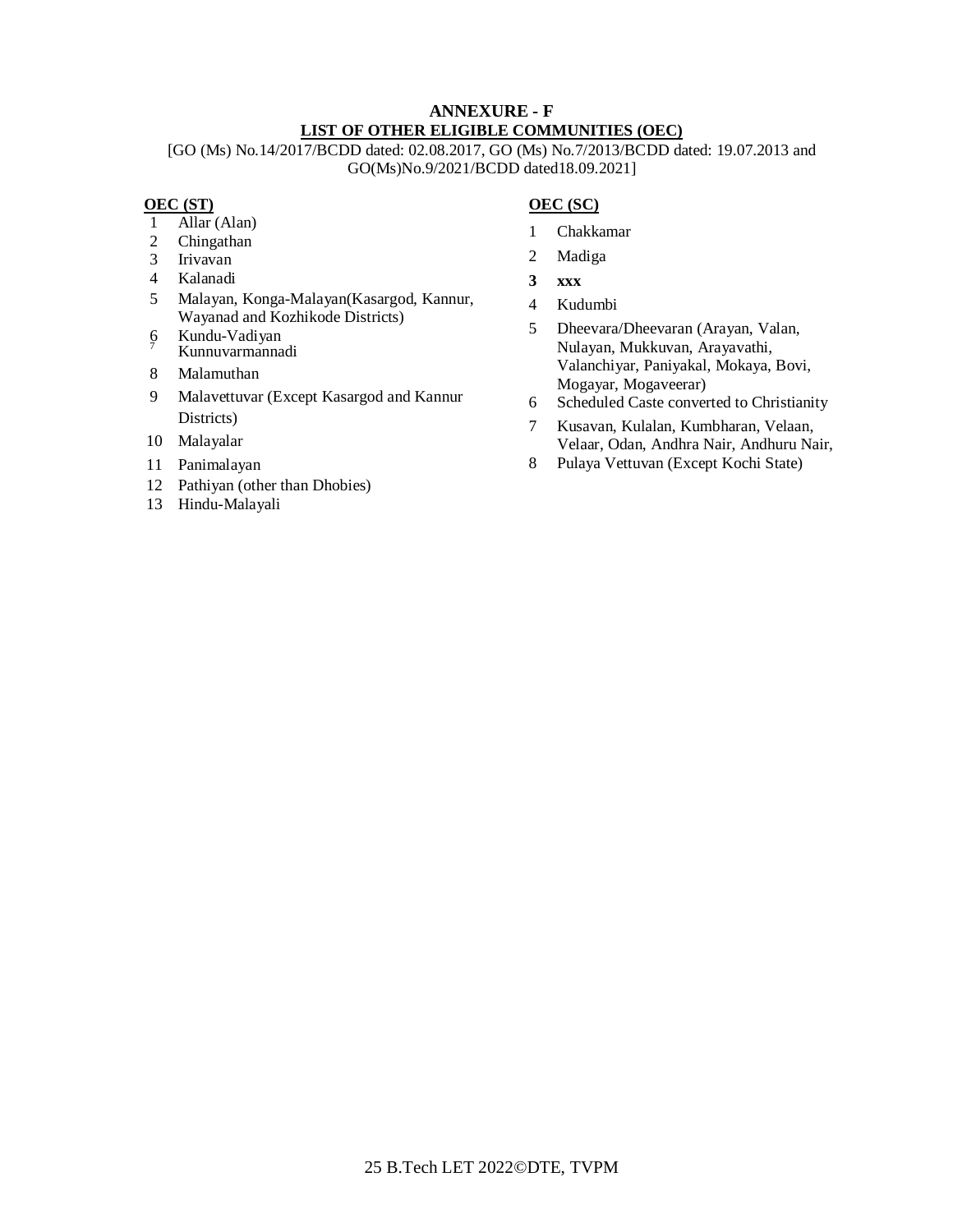#### **ANNEXURE – G**

**LIST OF COMMUNITIES ELIGIBLE FOR EDUCATIONAL CONCESSIONS AS IS GIVEN TO OEC**

[G.O.(Ms) No. 10/2014/BCDD dated: 23.05.2014]]

- Vaniya (Vanika, Vanika Vaisya, Vanibha Chetty, Vaniya Chetty, Ayiravar, Nagarathar and Vaniyan
- Veluthedathu Nair (Veluthedan and Vannathan)
- Chetty/Chetties (Kottar Chetties, Parakka Chetties, Elur Chetties, Attingal Chetties, Pudukkada Chetties, Iraniel Chetties, Sri Pandara Cetties, Telugu Chetties, Udiyankulangara Chetties, Peroorkada Chetties, Sadhu Chetties, 24 Mana Chetties, Wayanadan Chetties, Kalavara Chetties and 24 Mana Telugu Chetties
- Ezhavathi (Vathy)
- Ganika
- Kanisu or Kaniyar Panicker, Kani or Kaniyan (Ganaka) or Kanisan or Kamnan, Kalari Kurup/Kalari Panicker
- Vilkurup, Perumkollan
- Yadavas (Kolaya, Ayar, Mayar, Maniyani and Iruman), Erumakkar
- Devanga
- Pattariyas
- Saliyas (Chaliya, Chaliyan)
- Pandithar
- Vaniar
- Ezhuthachan
- Chakkala/Chakkala Nair
- Reddiars (throughout the State except in Malabar Area)
- Kavuthiya
- Veerasaiva (Yogi, Yogeeswara, Poopandram, Malapandaram, Jangam, Matapathi, Pandaram, Pandaran, Vairavi, Vairagi)
- Vilakkithala Nair Vilakkithalavan
- Vaduka Vadukan, Vadugar, Vaduka, Vaduvan
- Chavalakkaran
- Agasa
- Kaikolan
- Kannadiyans
- Kerala Mudalis
- Madivala
- Naikkans
- Tholkolans
- Thottian
- Mooppar or Kallan Moopan or Kallan Moopar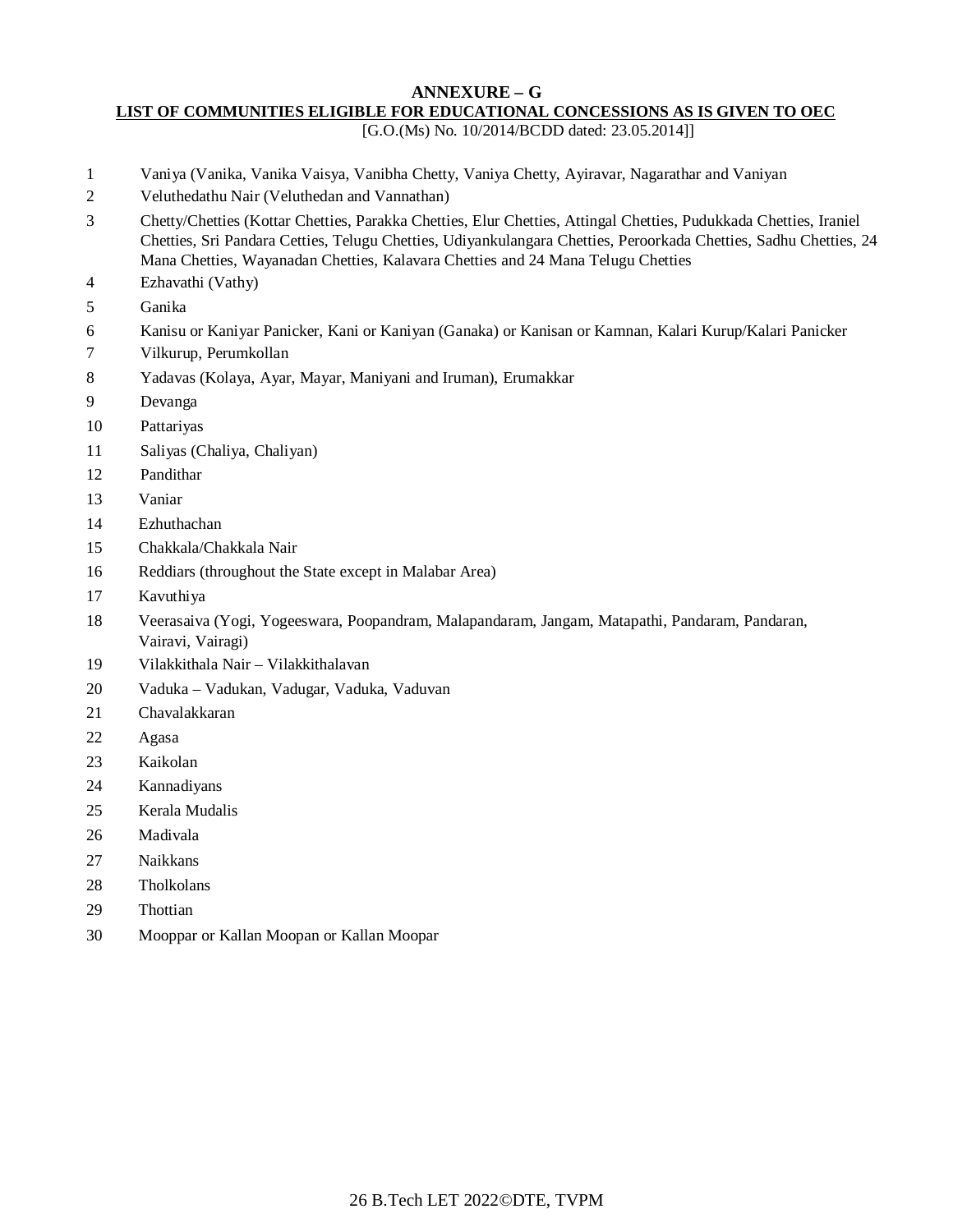# **ANNEXURE - H LIST OF SOCIALLY AND EDUCATIONALLY BACKWARD CLASSES (SEBC)**

[Vide G.O. (P) 208/66/Edn. dated 02.05.1966, G.O. (Ms) No. 95/08/SCSTDD dated 06.10.2008 & G.O. (Ms) No. 58/2012/SCSTDD dated 16.04.2012, G.O.(Ms) No. 10/2014/BCDD dated: 23.05.2014, Lr No. 1538/A2/2014/BCDD dated 02.07.2014, G.O.(Ms) No. 03/2018/BCDD dated 09.04.2018, GO(Ms)No.05/2020/BCDD dated 16.03.2020]

- 11. Devadiga
- **I. Ezhavas** including Ezhavas, Thiyyas, Ishuvan, Izhuvan, Illuvan and Billava
- **II. Muslims** (all sections following Islam)

# **III. Latin Catholics and Anglo Indians**

- **IV. Dheevara** including Dheevaran, Araya,Arayas, Arayan, Valan, Nulayan, Mukkuvan, Arayavathi, Valinjiar, Paniakkal, Paniakel, Mukaya, Bovis-Mukayar, Mukaveeran, Mogaveera, Mogavirar,Mogayan
- **V. Viswakarmas** including Viswakarma, Asari, Chaptegra, Kallassari, Kalthachan, Kammala, Kamsala, Kannan, Karuvan, Kitaran, Kollan, Malayala Kammala, Moosari, Pandikammala, Pandithattan, Perumkollan, Thachan, Thattan, Vilkurup, Villasan, Viswabrahmanan or Viswabrahmanar, Viswakarmala and Palisa Perumkollan

**VI. Kusavan** including Kulalan, Kulala Nair, Kumbaran, Velaan, Velaans, Velaar, Odan, Kulala, Andhra Nair, Anthuru Nair

# **VII. Other Backward Christians**

(a)SIUC

(b)Converts from Scheduled Castes to Christianity

# **VIII. Kudumbi**

#### **IX. Other Backward Hindus**, i.e.

- 1. Agasa
- 2. Kharvi
- 3. Aremahrati

4. Arya, Atagara, Devanga, Kaikolan, (Sengunthar) Pattarya, Pattariyas, Saliyas (Padmasali, Pattusali, Thogatta, Karanibhakatula, Senapathula, Sali, Sale, Karikalabhakulu, Chaliya, Chaliyan) Sourashtra, Khatri, Patnukaran, Illathu Pillai, Illa Vellalar, Illathar

- 5. Bestha
- 6. Bhandari or Bhondari
- 7. Boya
- 8. Boyan
- 9. Chavalakkaran
- 10. Chakkala (Chakkala Nair)
- 12. Ezhavathi (Vathi)
- 13. Ezhuthachan, Kadupattan
- 14. Gudigara
- 15. Galada Konkani
- 16. Ganjam Reddies
- 17. Gatti
- 18. Gowda
- 19. Ganika including Nagavamsom
- 20. Hegde
- 21. Hindu Nadar
- 22. Idiga including Settibalija
- 23. Jangam
- 24. Jogi
- 25. Jhetty

26. Kanisu or Kaniyar-Panicker, Kaniyan, Kanisan or Kamnan, Kannian or Kani, Ganaka

- 27. xxx
- 28. Kalarikurup or Kalari Panicker
- 29. Kerala Muthali, Kerala Mudalis
- 30. Oudan (Donga) Odda (Vodde or Vadde or Veddai)
- 31. Kalavanthula
- 32. Kallan including Isanattu Kallar
- 33. Kabera
- 34. Korachas
- 35. x x x
- 36. Kannadiyans
- 37. Kavuthiyan, Kavuthiya
- 38. Kavudiyaru
- 39. Kelasi or Kalasi Panicker
- 40. Koppala Velamas
- 41. Krishnanvaka
- 42. Kuruba
- 43. Kurumba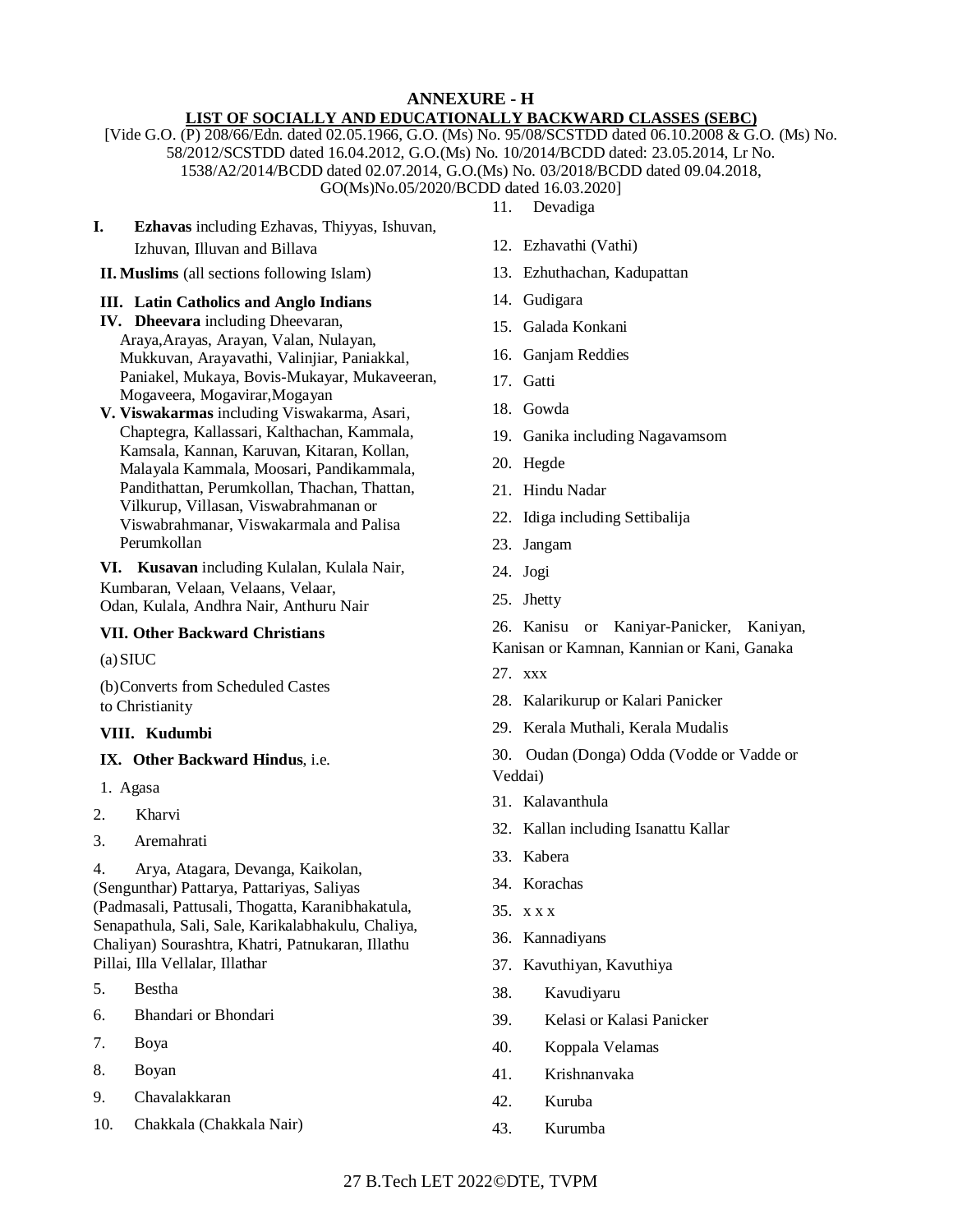- 44. Maravan (Maravar)
- 45. Madivala
- 46. Maruthuvar
- 47. Mahratta (Non-Brahman)
- 48. Melakudi (Kudiyan)
- 49. x x x
- 50. Moili
- 51. Mukhari
- 52. Modibanda
- 53. Moovari
- 54. Moniagar
- 55. Naicken including Tholuva Naicker and Vettilakkara Naicker, Naikkans
- 56. Padyachi (Villayankuppam)
- 57. Palli
- 58. Panniyar or Pannayar
- 59. Parkavakulam (Surithiman, Malayaman, Nathaman, Moopanar and Nainar)
- 60. Rajapuri
- 61. Sakravar (Kavathi)
- 62. Senaithalaivar, Elavania, Senaikudayam
- 63. Chetty/Chetties including Kottar Chetties, Parakka Chetties, Elur Chetties, Attingal Chetties, Pudukkada Chetties, Iraniel Chetties, Sri Pandara Chetties, Telugu Chetties, Udiyankulangara Chetties, Peroorkada Chetties,Sadhu Chetties, 24 Mana Chetties,
	- Wayanadan Chetties, Kalavara Chetties and 24 Mana Telugu Chetties
- 64. Tholkolan
- 65. Thottiyan, Thottian
- 66. Uppara (Sagara)
- 67. Ural Goundan
- 68. Valaiyan
- 69. Vada Balija
- 70. Vakkaliga
- 71. Vaduvan(Vadugan), Vaduka, Vadukan, Vadugar
- 72. Veera Saivas (Pandaram, Vairavi,
- Vairagi, Yogeeswar, Yogeeswara,
- Poopandaram, Malapandaram,
- Pandaran, Matapathi and Yogi)
- 73. Veluthedathu Nair including Vannathan, Veluthedan and Rajaka
- 74. Vilakkithala Nair including Vilakkathalavan, Ambattan Pranopakari,
- Pandithar and Nusuvan
- 75. Vaniya including Vanika, Vanika Vaisya, Vaisya Chetty, Vanibha Chetty, Ayiravar Nagarathar, Vaniyan, Vaniya Chetty, Vaniar
- 76. Yadava including Kolaya, Ayar, Mayar, Maniyani, Eruman, Iruman, Erumakkar, Golla and Kolaries
- 77. Chakkamar
- 78. Mogers of Kasaragod Taluk
- 79. x x x
- 80. x x x
- 81. x x x
- 82. Reddiars (throughout the State except in Malabar area)
- 83. Mooppar or Kallan Moopan or Kallan Moopar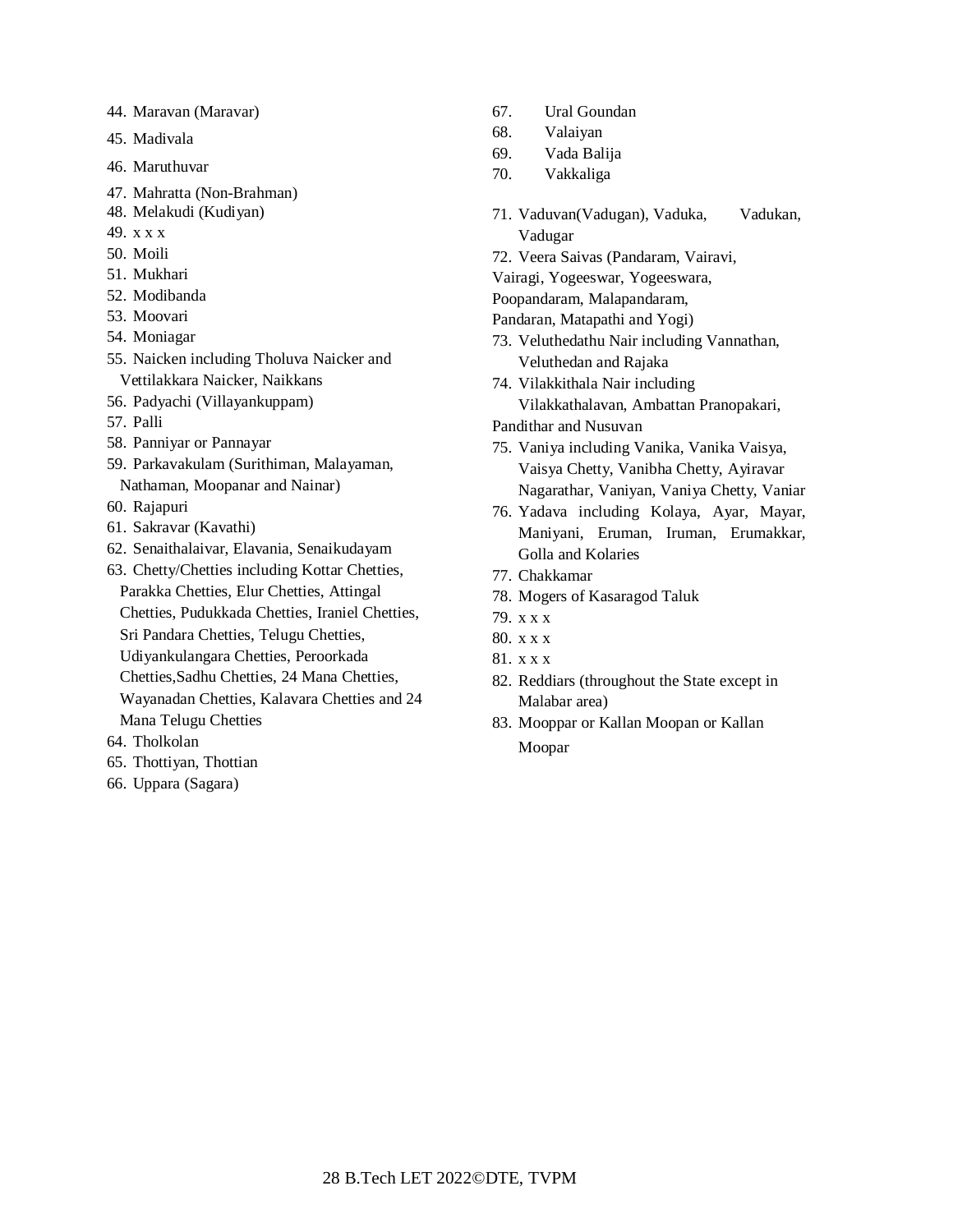# **ANNEXURE - I**

# **CERTIFICATE FOR CLAIM OF SPECIAL RESERVATION UNDER QUOTA FOR CHILDREN OF SERVICING DEFENCE PERSONNEL (SD)/ PARA MILITARY FORCE PERSONNEL (RP)**

|  |  |  |  |  |  |  | the Lateral Entry B.Tech, Kerala, 2022, is the son/daughter* of |  |
|--|--|--|--|--|--|--|-----------------------------------------------------------------|--|
|  |  |  |  |  |  |  |                                                                 |  |
|  |  |  |  |  |  |  |                                                                 |  |
|  |  |  |  |  |  |  |                                                                 |  |

**Place: Signature of Commanding officer:**

**Date: Name:**

**(Office seal)**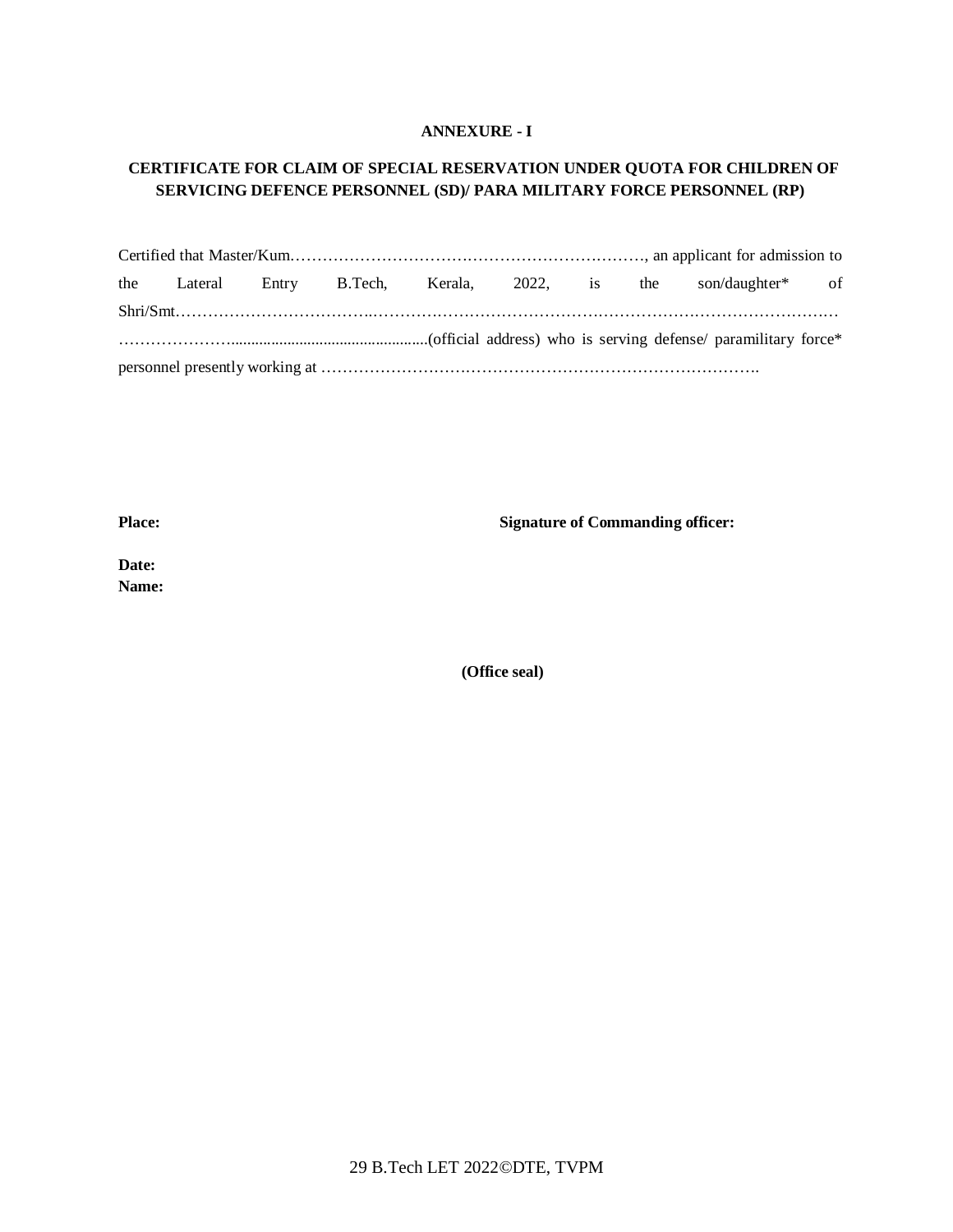#### **ANNEXURE J**

# **CERTIFICATE FOR CLAIM OF SPECIAL RESERVATION UNDER QUOTA FOR CHILDREN OF EX-SERVICEMEN (XS)**

Certified that Master/Kum................................................................................................................................. ,

an applicant for admission to the Lateral Entry B.Tech, Kerala 2022 is the son/ daughter\* of Shri/Smt……………………………….……………………………………………………………………… …………………………….................................(Official address) who is an ex-serviceman, and that no else in the family of the applicant has earlier enjoyed the special reservation benefit applicable to them, for admission to B.Tech (LET) in Kerala.

Place: Signature of Military Authority/State/ Zilla Sainik Welfare Officer:

Date: Name:

**(Office seal)**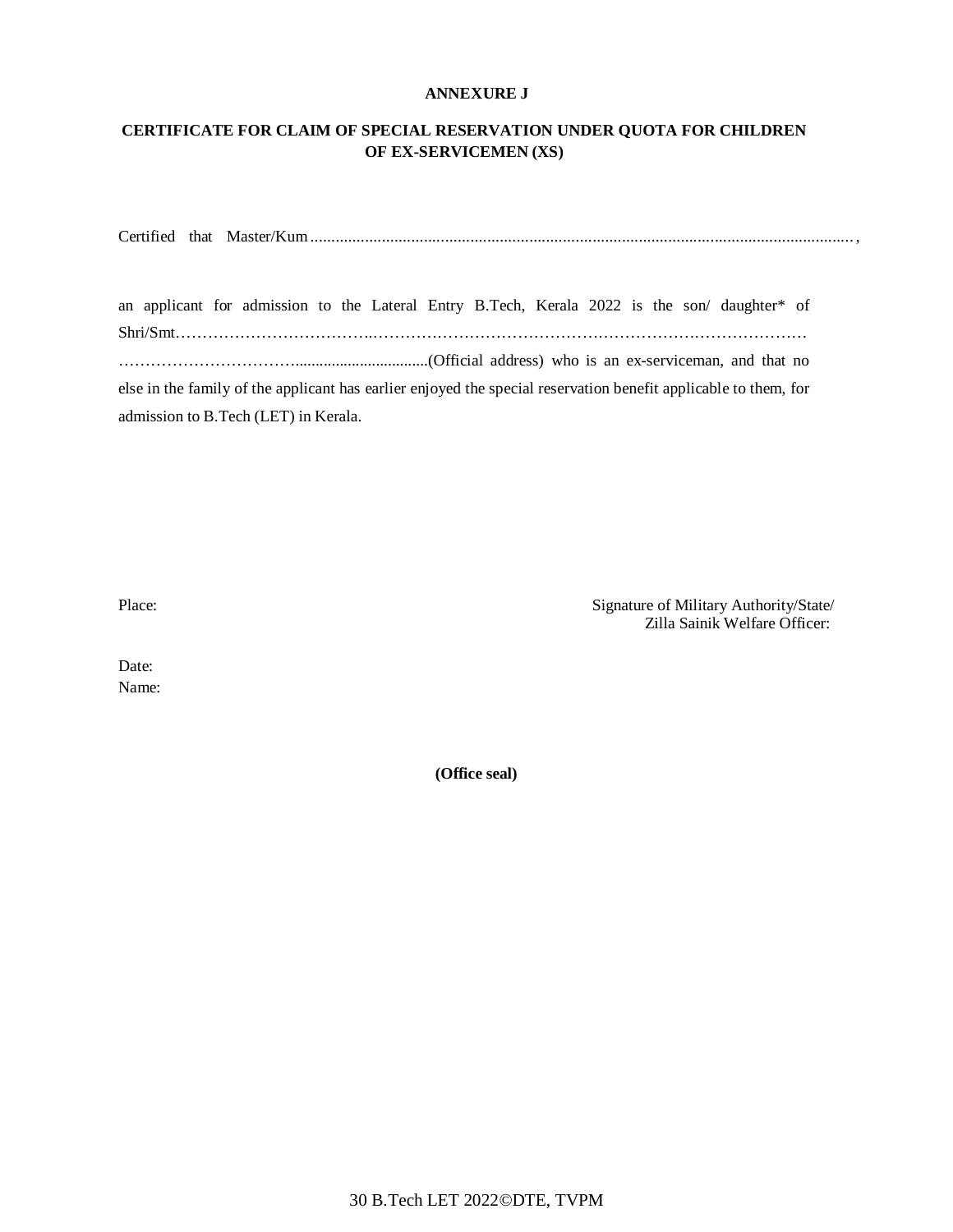# **ANNEXURE K SYLLABUS FOR DIPLOMA AND D. VOC STUDENTS**

### **Annexure-K (i)**

# **BASICS OF CIVIL & MECHANICAL ENGINEERING (30 marks)**

### **Module 1**

**General Introduction to Civil Engineering**: Relevance of Civil Engineering in the overall infrastructural development of the country. Responsibility of an engineer in ensuring the safety of built environment. Brief introduction to major disciplines of Civil Engineering like Transportation Engineering, Structural Engineering, Geo-technical Engineering, Water Resources Engineering and Environmental Engineering.

**Introduction to buildings**: Types of buildings, selection of site for buildings, components of a residential building and their functions.

**Building rules and regulations**: Relevance of NBC, KBR & CRZ norms (brief discussion only).

**Building area**: Plinth area, built up area, floor area, carpet area and floor area ratio for a building as per KBR.

#### **Module 2**

**Surveying:** Importance, objectives and principles.

**Construction materials, Conventional construction materials**: types, properties and uses of building materials: bricks, stones, cement, sand and timber

**Cement concrete**: Constituent materials, properties and types.

**Steel**: Steel sections and steel reinforcements, types and uses.

**Modern construction materials**:- Architectural glass, ceramics, Plastics, composite materials, thermal and acoustic insulating materials, decorative panels, waterproofing materials. Modern uses of gypsum, pre fabricated building components(brief discussion only).

#### **Module 3**

**Building Construction**: Foundations: Bearing capacity of soil (definition only), functions of foundations, types – shallow and deep (brief discussion only). Load bearing and framed structures (concept only).

**Brick masonry**: - Header and stretcher bond, English bond & Flemish bond random rubble masonry.

**Roofs and floors**: - Functions, types; flooring materials (brief discussion only).

**Basic infrastructure services**: MEP, HVAC, elevators, escalators and ramps (Civil Engineering aspects only), fire safety forbuildings.

**Green buildings**:- Materials, energy systems, water management and environment for green buildings. (brief discussion only).

#### **Module 4**

**Analysis of thermodynamic cycles**: Carnot, Otto, Diesel cycles, Derivation of efficiency of these cycles, Problems to calculate heat added, heat rejected, net work and efficiency. IC Engines: CI, SI, 2-Stroke, 4-Stroke engines. Listing the parts of different types of IC Engines. Efficiencies of IC Engines(Definitions only), Air, Fuel, cooling and lubricating systems in SI and CI Engines, CRDI, MPFI. Concept of hybrid engines.

#### **Module 5**

**Refrigeration**: Unit of refrigeration, reversed Carnot cycle,COP, vapour compression cycle (only description and no problems); Definitions of dry, wet & dew point temperatures, specific humidity and relative humidity, Cooling and dehumidification, Layout of unit and central air conditioners.

**Description about working with sketches of**: Reciprocating pump, Centrifugal pump, Pelton turbine, Francis turbine and Kaplan turbine. Overall efficiency, Problems on calculation of input and output power of pumps and turbines (No velocity triangles)

**Description about working with sketches of**: Belt and Chain drives, Gear and Gear trains, Single plate clutches.

#### **Module 6**

**Manufacturing Process**: Basic description of the manufacturing processes – Sand Casting, Forging, Rolling, Extrusion and their applications.

**Metal Joining Processes**: List types of welding, Description with sketches of Arc Welding, Soldering and Brazing and their applications

**Basic Machining operations**: Turning, Drilling, Milling and Grinding.

**Description about working with block diagram of**: Lathe, Drilling machine, Milling machine, CNC Machine. Principle of CAD/CAM, Rapid and Additive manufacturing.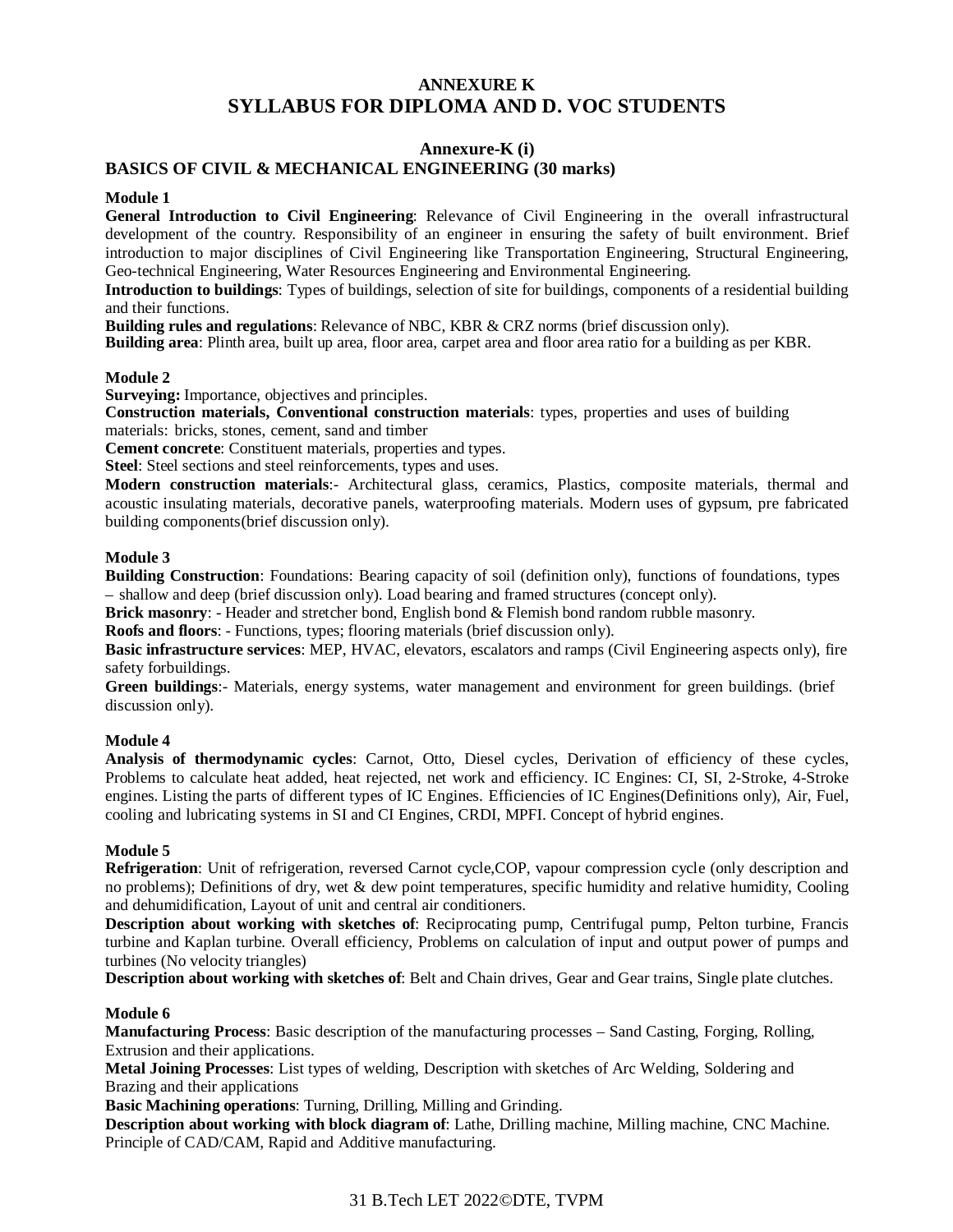### **Annexure-K(ii)**

#### **BASICS OF ELECTRICAL AND ELECTRONICS ENGINEERING (30marks)**

#### **Module 1**

# **Elementary Concepts of Electric Circuits**

**Elementary concepts of DC electric circuits**: Basic Terminology including voltage, current, power, resistance, emf;Resistances in series and parallel; Current and Voltage Division Rules; Capacitors &

Inductors: V-I relations and energy stored. Ohms Law and Kirchhoff's laws-Problems; Star-delta conversion (resistivenetworks only-derivation not required)-problems.

**Analysis of DC electric circuits**: Mesh current method - Matrix representation - Solution of network equations. Node voltage methods-matrix representation-solution of network equations by matrix methods. Numerical problems.

#### **Module 2**

#### **Elementary Concepts of Magnetic circuits, Electromagnetic Induction and AC fundamentals**

**Magnetic Circuits:** Basic Terminology: MMF, field strength, flux density, reluctance - comparison between electric and magnetic circuits- Series and parallel magnetic circuits with composite materials,numerical problems. **Electromagnetic Induction**: Faraday's laws, problems, Lenz's law- statically induced and dynamically induced emfs - Self- inductance and mutual inductance, coefficient of coupling

**Alternating Current fundamentals**: Generation of alternating voltages-Representation of sinusoidal **waveforms**: frequency, period, Average, RMS values and form factor of waveforms-Numerical Problems.

#### **Module 3**

**AC Circuits**: Phasor representation of sinusoidal quantities. Trignometric, Rectangular, Polar and complex forms. **Analysis of simple AC circuits**: Purely resistive, inductive & capacitive circuits; Inductive and capacitive reactance, conceptof impedance. Average Power Power factor. Analysis of RL, RC and RLC series circuits-active, reactive and apparent power.Simple numerical problems.

**Three phase AC systems**: Generation of three phase voltages; advantages of three phase systems, star and delta connections (balanced only), relation between line and phase voltages, line and phase currents- Numerical problems

#### **Module 4**

**Introduction to Semiconductor devices**: Evolution of electronics – Vacuum tubes to nano electronics. **Resistors, Capacitors and Inductors (constructional features not required):** types, specifications. Standard values, color coding. **PNJunction diode:** Principle of operation, V-I characteristics, principle of avalanche breakdown. **Bipolar Junction Transistors**: PNP and NPN structures, Principle of operation, relation between current gains in CE, CB and CC, input and output characteristics of common emitter configuration.

#### **Module 5**

**Basic electronic circuits and instrumentation**: Rectifiers and power supplies: Block diagram description of a dc power supply, Working of a full wave bridge rectifier, capacitor filter (no analysis), working of simple zener voltage regulator. **Amplifiers**: Block diagram of Public Address system, Circuit diagram and working of common emitter (RC coupled) amplifier with its frequency response, Concept of voltage divider biasing. **Electronic Instrumentation**: Block diagram of an electronic instrumentation system.

#### **Module 6**

**Introduction to Communication Systems**: Evolution of communication systems – Telegraphy to 5G.

**Radio communication**: principle of AM & FM, frequency bands used for various communication systems, block diagram of super heterodyne receiver, Principle of antenna – radiation from accelerated charge. **Mobile communication**: basic principles of cellular communications, principle and block diagram of GSM.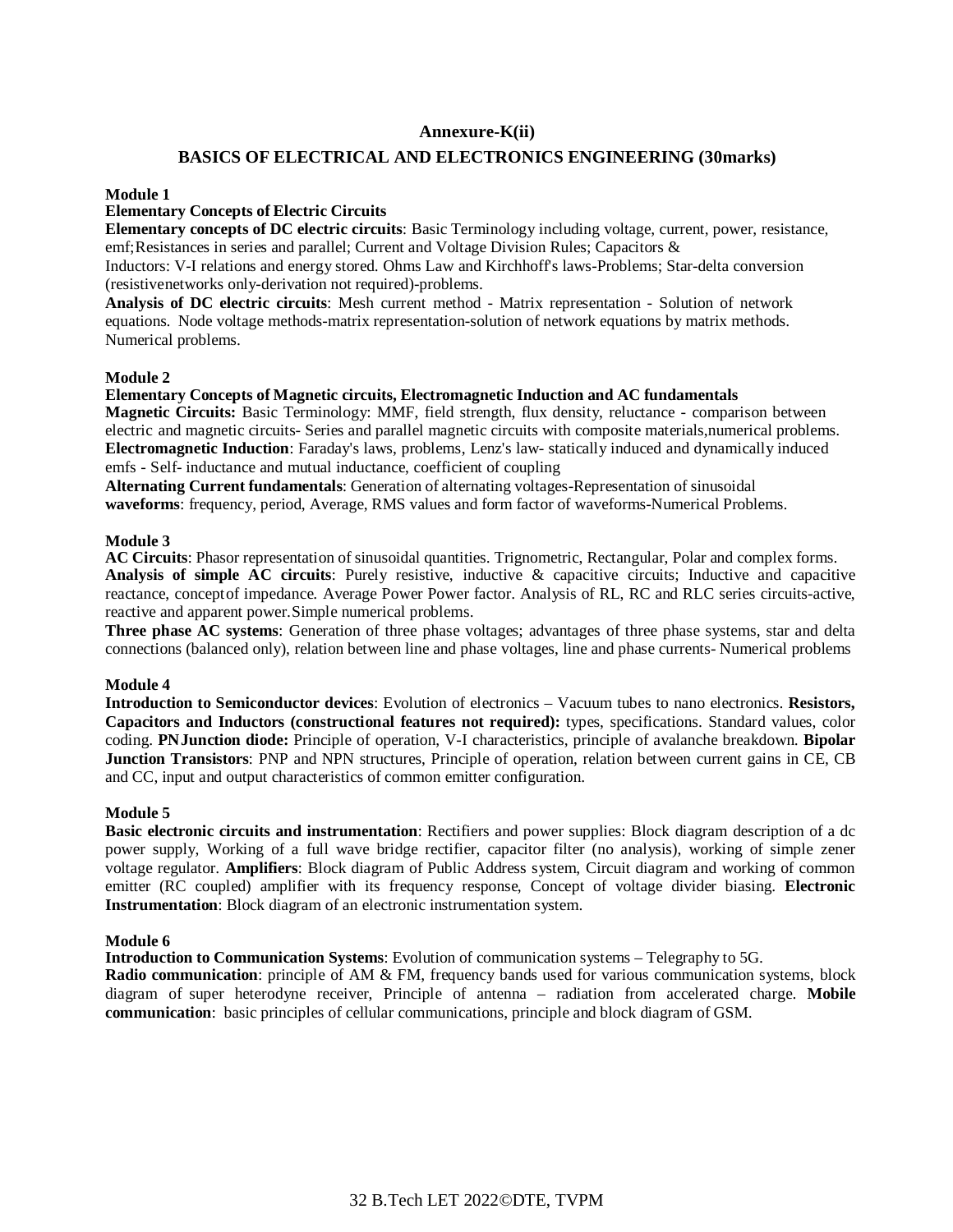# **Annexure-K(iii)**

# **PROGRAMING IN C (15 marks)**

#### **Module 1**

# **Basics of Computer Hardware and Software**

**Basics of Computer Architecture**: processor, Memory, Input& Output devices

**Application Software & System software**: Compilers, interpreters, High level and low level languages Introduction to structured approach to programming, Flow chart Algorithms, Pseudo code (bubble sort, linear search - algorithms and pseudocode)

#### **Module 2 Program Basics**

**Basic structure of C program**: Character set, Tokens, Identifiers in C, Variables and Data Types ,Constants, Console IO Operations, printf and scanf

**Operators and Expressions**: Expressions and Arithmetic Operators, Relational and Logical Operators, Conditional operator,size of operator, Assignment operators and Bitwise Operators. Operators

# Precedence

**Control Flow Statements**: If Statement, Switch Statement, Unconditional Branching using goto statement, While Loop, Do While Loop, For Loop, Break and Continue statements.(Simple programs covering control flow)

# **Module 3**

#### **Arrays and strings**

#### **Arrays Declaration and Initialization, 1-Dimensional Array, 2-Dimensional Array**

**String processing**: In built String handling functions (strlen, strcpy, strcat and strcmp, puts, gets) Linear search program, bubble sort program, simple programs covering arrays and strings

#### **Module 4**

#### **Working with functions**

Introduction to modular programming, writing functions, formal parameters, actual parameters Pass by Value, Recursion, Arrays as Function Parameters structure, union, Storage Classes, Scope and life time of variables, simple programs using functions

#### **Module 5 Pointers and Files**

**Basics of Pointer**: declaring pointers, accessing data though pointers, NULL pointer, array access using pointers, pass by reference effect

**File Operations**: open, close, read, write, append .

**Sequential access and <b>random** access to files: In built file handling functions (rewind(), fseek(), ftell(), feof(), fread(), fwrite()), simple programs covering pointers and files.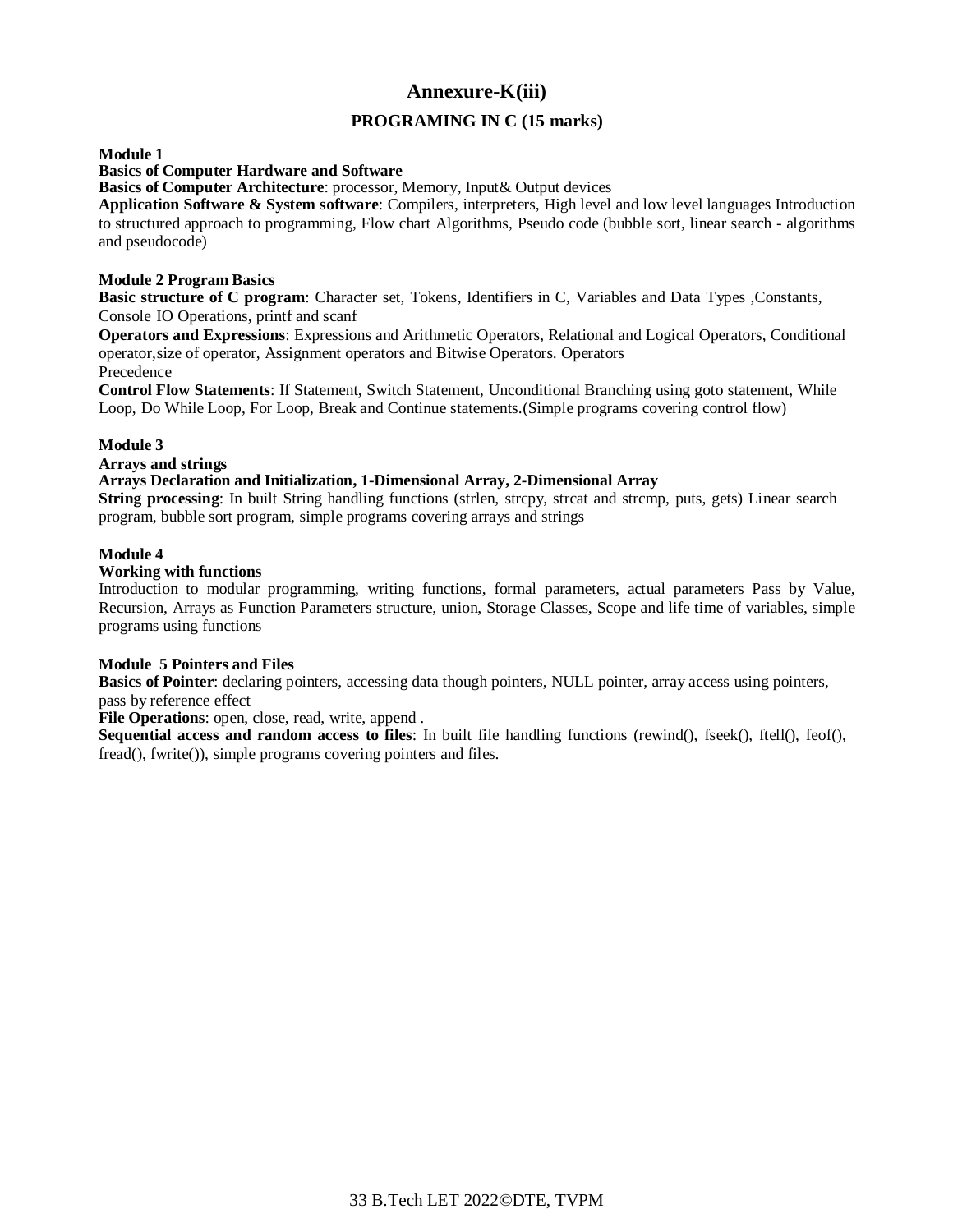# **Annexure-K (iv) ENGINEERING MECHANICS (15 marks)**

#### **Module 1**

**Introduction to Engineering Mechanics**-statics-basic principles of statics-Parallelogram law, equilibrium law, principles of superposition and transmissibility, law of action and reaction(review) free body diagrams. Concurrent coplanar forces- composition and resolution of forces-resultant and equilibrium equations – methods of projections – methods of moments – Varignon's Theorem of moments.

### **Module 2**

**Friction** – sliding friction - Coulomb's laws of friction – analysis of single bodies –wedges, ladder- analysis of connected bodies .

**Parallel coplanar forces** – couple - resultant of parallel forces – centre of parallel forces – equilibrium of parallel forces – Simple beam subject to concentrated vertical loads. General coplanar force system - resultant and equilibrium equations.

#### **Module 3**

**Centroid of composite areas**- – moment of inertia-parallel axis and perpendicular axis theorems. Polar moment of inertia, radius of gyration, mass moment of inertia-ring, cylinder and disc. Theorem of Pappus Guldinus (demonstration only)

**Forces in space** - vectorial representation of forces, moments and couples –resultant and equilibrium equations – concurrent forces in space (simple problems only)

#### **Module 4**

#### **Dynamics** – **rectilinear translation - equations of kinematics(review)**

kinetics – equation of motion – D'Alembert's principle. – motion on horizontal and inclined surfaces, motion of connected bodies. Impulse momentum equation and work energy equation (concepts only).

**Curvilinear translation** - equations of kinematics –projectile motion(review), kinetics – equation of motion. **Moment of momentum and work energy equation** (concepts only).

#### **Module 5**

**Rotation** – kinematics of rotation- equation of motion for a rigid body rotating about a fixed axis – rotation under a constant moment.

**Plane motion of rigid body** – instantaneous centre of rotation (concept only).

**Simple harmonic motion** – free vibration –degree of freedom- undamped free vibration of spring mass system-effect of damping(concept only)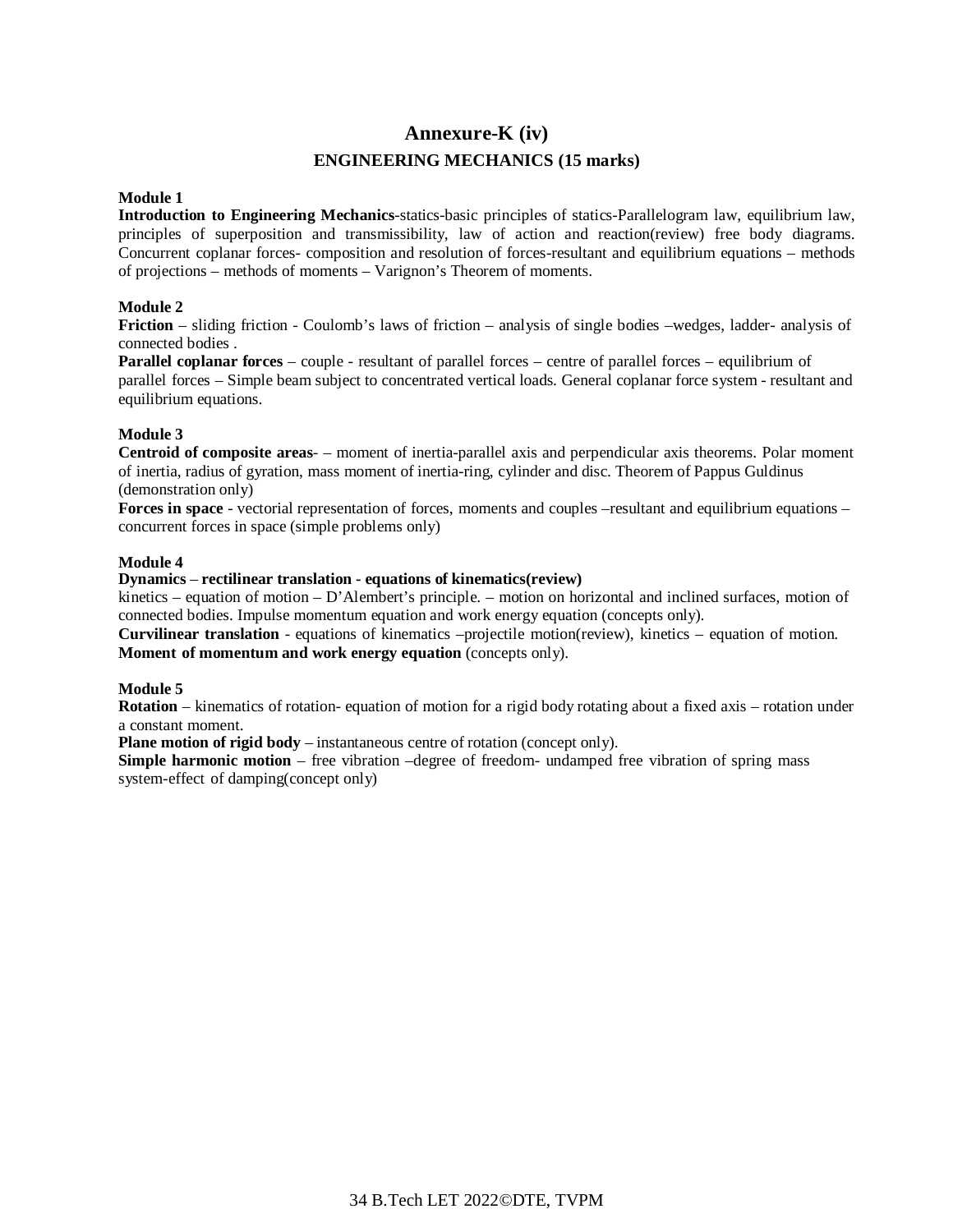# **Annexure-K(v)**

# **MATHEMATICS (20 marks)**

#### **Module 1**

#### **Linear algebra**

Systems of linear equations, Solution by Gauss elimination, row echelon form and rank of a matrix, fundamental theorem for linear systems (homogeneous and non-homogeneous, without proof), Eigen values and eigen vectors. Diagonalization of matrices, orthogonal transformation, quadratic forms and their canonical forms.

#### **Module 2**

#### **Multivariable calculus-Differentiation and Integration**

Concept of limit and continuity of functions of two variables, partial derivatives, chain rule, total derivative, Relative maxima and minima, Absolute maxima and minima on closed and bounded set. Double integrals (Cartesian),reversing the order of integration, Change of coordinates (Cartesian to polar).

#### **Module 3**

#### **Sequences and series**

Convergence of sequences and series, convergence of geometric series and p-series(without proof), test of convergence (comparison, ratio and root tests without proof).

Taylor series (without proof, assuming the possibility of power series expansion in appropriate domains), Binomial series andseries representation of exponential, trigonometric, logarithmic functions (without proofs of convergence); Fourier series, Euler formulas, Convergence of Fourier series (without proof).

# **Module 4**

# **Calculus of vector functions**

Vector valued function of single variable, derivative of vector function and geometrical interpretation, motion along a curve- velocity, speed and acceleration. Concept of scalar and vector fields , Gradient and its properties, directional derivative , divergence and curl.

#### **Module- 5**

#### **Ordinary differential equations, Laplace Transforms and Fourier Transforms**

Homogenous linear differential equation of second order, superposition principle, general solution, homogenous linear ODEswith constant coefficients-general solution. Solution of Euler-Cauchy equations (second order only). Existence and uniqueness (without proof).

Laplace Transform and its inverse, linearity, Laplace transform of basic functions, Laplace transform of derivatives and integrals, solution of differential equations using Laplace transform, Unit step function. Fourier integral representation, Fourier sine and cosine integrals. Fourier sine and cosine transforms, inverse sine and cosine transform.

Fourier transform and inverse Fourier transform, basic properties.

# **Annexure-K(vi)**

# **ENGLISH (10 marks)**

For English, out of 10 marks to be awarded, 5 marks will be for questions based on a given passage and remaining 5 marks for basic Grammar and General English of plus 2 standards.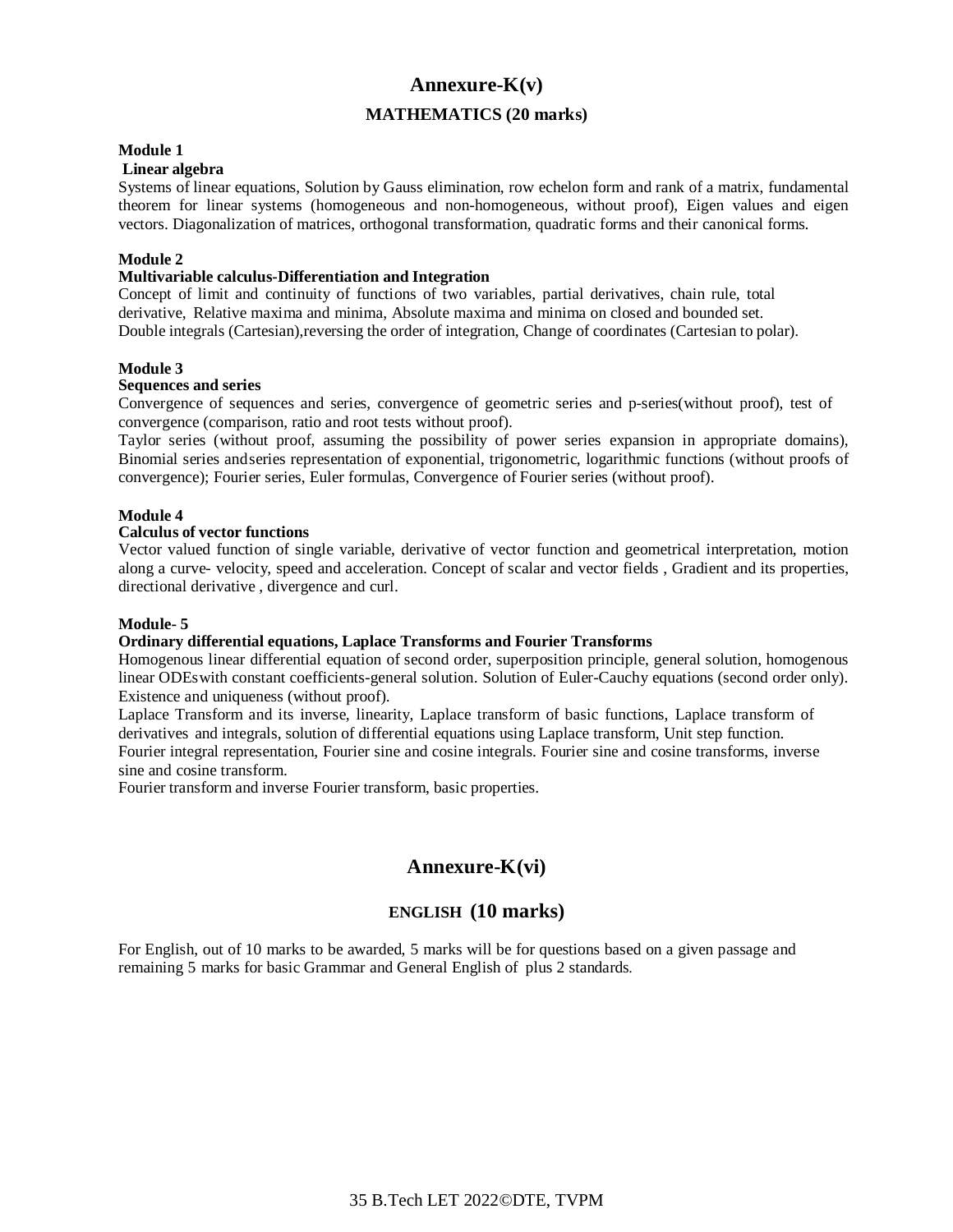# **SYLLABUS FOR B.SC STUDENTS**

# **Annexure-K(vii)**

# **MATHEMATICS(40 marks)**

#### **Module 1 Linear algebra**

Systems of linear equations, Solution by Gauss elimination, row echelon form and rank of a matrix, fundamental theorem for linear systems (homogeneous and non-homogeneous, without proof), Eigen values and eigen vectors. Diagonaliztion of matrices, orthogonal transformation, quadratic forms and their canonical forms.

### **Module 2**

#### **Multivariable calculus-Differentiation and Integration**

Concept of limit and continuity of functions of two variables, partial derivatives, chain rule, total derivative, Relative maximaand minima, Absolute maxima and minima on closed and bounded set.

Double integrals (Cartesian),reversing the order of integration, Change of coordinates (Cartesian to polar).

#### **Module 3**

#### **Sequences and series**

Convergence of sequences and series, convergence of geometric series and p-series(without proof), test of convergence (comparison, ratio and root tests without proof).

Taylor series (without proof, assuming the possibility of power series expansion in appropriate domains), Binomial series andseries representation of exponential, trigonometric, logarithmic functions (without proofs of convergence); Fourier series, Euler formulas, Convergence of Fourier series (without proof).

#### **Module 4**

### **Calculus of vector functions**

Vector valued function of single variable, derivative of vector function and geometrical interpretation, motion along a curve- velocity, speed and acceleration. Concept of scalar and vector fields , Gradient and its properties, directional derivative , divergence and curl.

#### **Module- 5**

#### **Ordinary differential equations, Laplace Transforms and Fourier Transforms**

Homogenous linear differential equation of second order, superposition principle, general solution, homogenous linear ODEswith constant coefficients-general solution. Solution of Euler-Cauchy equations (second order only). Existence and uniqueness (without proof).

Laplace Transform and its inverse, linearity, Laplace transform of basic functions, Laplace transform of derivatives and integrals, solution of differential equations using Laplace transform, Unit step function.

Fourier integral representation, Fourier sine and cosine integrals. Fourier sine and cosine transforms, inverse sine and cosine transform. Fourier transform and inverse Fourier transform, basic properties.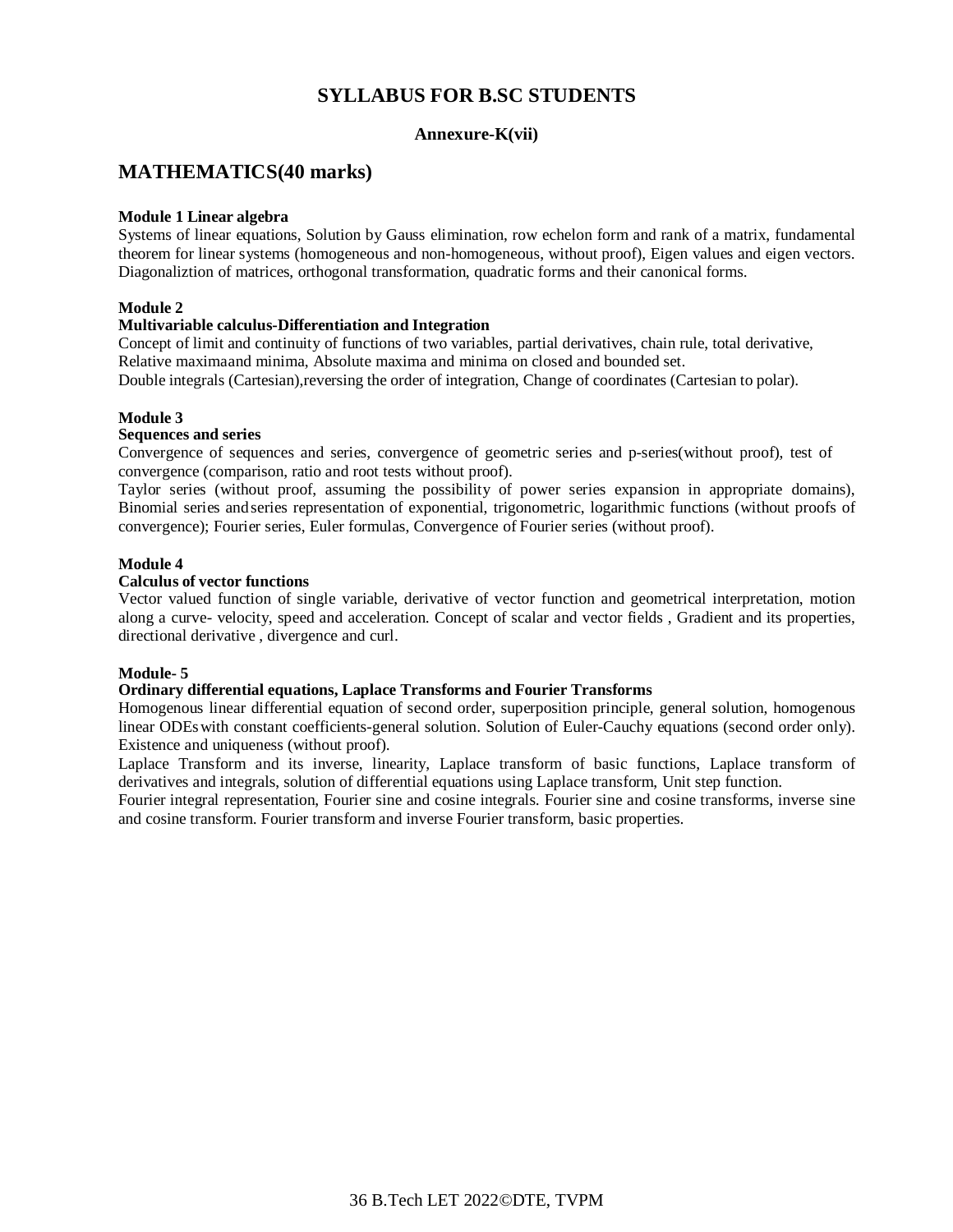# **Annexure-K(viii) ENGINEERING PHYSICS (30 marks)**

#### **Module 1**

# **Engineering Mechanics and Friction**

**Introduction to Engineering Mechanics**-statics-basic principles of statics-Parallelogram law, equilibrium law, principles of superposition and transmissibility, law of action and reaction(review) free body diagrams.

Concurrent coplanar forces-composition and resolution of forces-resultant and equilibrium equations –methods of projections

– methods of moments .

**Friction – sliding friction** - Coulomb's laws of friction – analysis of single bodies –wedges, ladder- analysis of connected bodies .

#### **Module 2**

**Dynamics** – rectilinear translation - equations of kinematics (review) kinetics – equation of motion – D'Alembert's principle.

– motion on horizontal and inclined surfaces, motion of connected bodies. Impulse momentum equation and work energy equation (concepts only).

*Rotation –* kinematics of rotation- equation of motion for a rigid body rotating about a fixed axis – rotation under a constant moment. Plane motion of rigid body – instantaneous centre of rotation (concept only).

Simple harmonic motion – free vibration –degree of freedom- undamped free vibration of spring mass system-effect of damping(concept only)

#### **Module3**

#### **Oscillations, Waves and Wave Optics**

Harmonic oscillations, Damped harmonic motion- Over damped, Critically damped and Under damped Cases, Quality factor-Expression, Forced oscillations, Amplitude Resonance-Expression for Resonant frequency, Quality factor and Sharpness of Resonance, Wave motion- Derivation of one dimensional wave equation and its solution. Interference of light-Principle of superposition of waves, Theory of thin films - Cosine law (Reflected system), Derivation of the conditions of constructive and destructive Interference, - Measurement of wavelength and refractive index, Diffraction of light, Fresnel and Fraunhofer classes of diffraction.

#### **Module 4**

#### **Quantum Mechanics & Nanotechnology**

Introduction for the need of Quantum mechanics, Wave nature of Particles, Uncertainty principle,Applications-Absence of electrons inside a nucleus and Natural line broadening Mechanism. Introduction to nanoscience and technology, Increase in surface to volume ratio for nanomaterials, Quantum confinement in one dimension, Properties of nanomaterials-mechanical, electrical and optical, Applications of nanotechnology (qualitative ideas) **Acoustics & Ultrasonics**

Acoustics, Classification of sound-Musical sound-Noise, Characteristics of Musical Sounds-Pitch orfrequency-Loudness or Intensity-Measurement of Intensity level-Decibel-Quality or timbre, Absorption coefficient, Reverberation-Reverberation time-Significance- Factors affecting architectural acoustics and their remedies, Magnetostriction effect and Piezoelectric effect, Magnetostriction oscillator and piezoelectric oscillator – Working, Detection of ultrasonic waves.

#### **Module 5**

#### **Laser and Fibre optics**

Properties of laser, Absorption and emission of radiation, Spontaneous and stimulated emission, Construction and working ofRuby laser and Helium neon laser .Applications of laser, Holography, Difference between hologram and photograph, Applications Optic fibre-Principle of propagation of light, Types of fibres-Step index and Graded index fibres, Numerical aperture.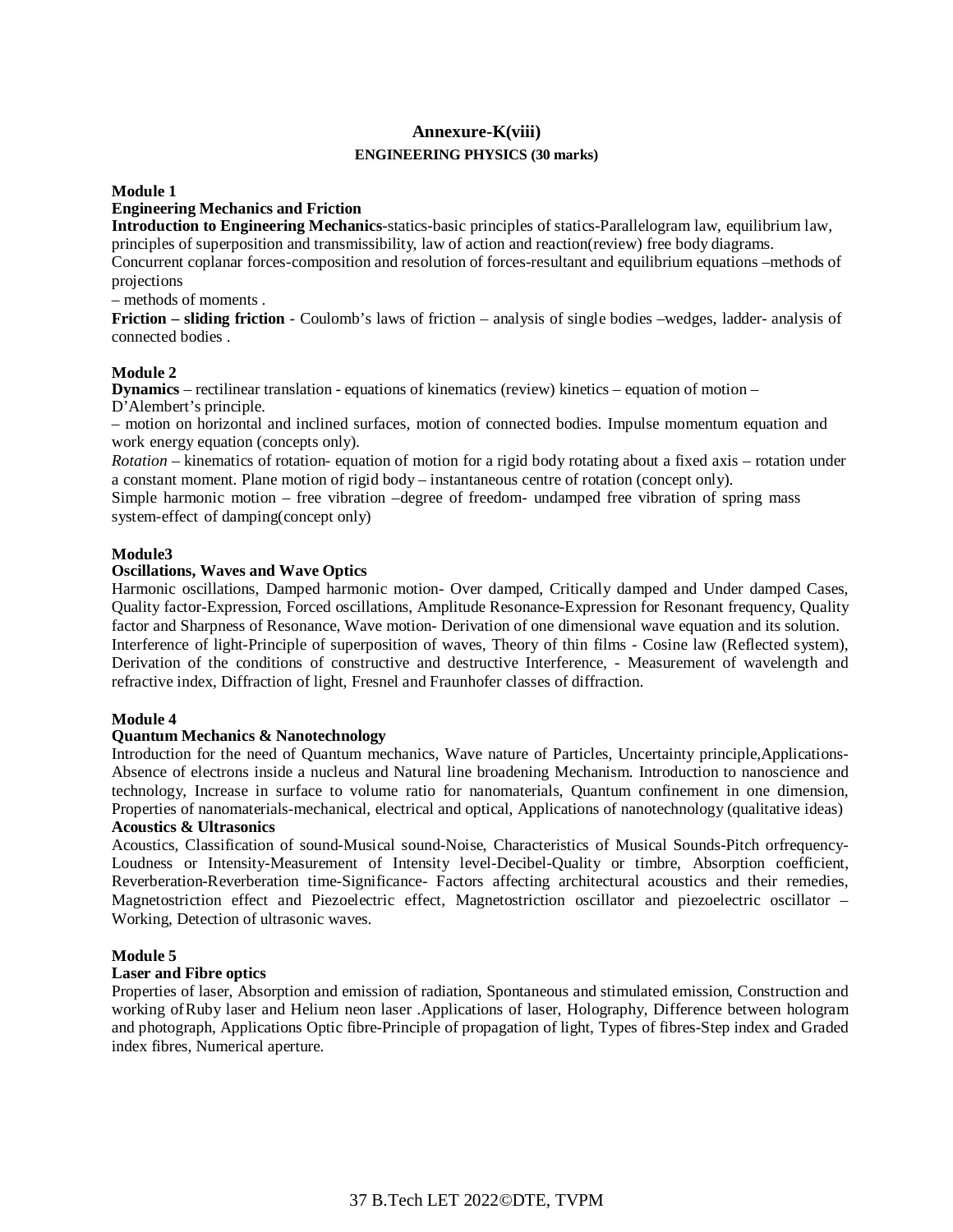### **Annexure-K(ix)**

# **ENGINEERING CHEMISTRY (20 marks)**

# **Module 1**

## **Electrochemistry and Corrosion**

Introduction - Differences between electrolytic and electrochemical cells - Daniel cell - redox reactions - cell representation. Different types of electrodes (brief) - Reference electrodes - SHE - Calomel electrode - Glass Electrode - Construction and Working. Single electrode potential - definition - Helmholtz electrical double layer - Determination of E0 using calomel electrode. Determination of pH using glass electrode. Electrochemical series and its applications. Free energy and EMF - Nernst Equation - Derivation - single electrode and cell (Numericals) - Application - Variation of emf with temperature. Potentiometric titration - Introduction -Redox titration only. Lithiumion cell - construction and working. Conductivity- Measurement of conductivity of a solution (Numericals). **Corrosion**-Electrochemical corrosion – mechanism. Galvanic series- cathodic protection - electroless plating – Copper and Nickel plating.

#### **Module 2**

#### **Spectroscopic Techniques and Applications**

Introduction- Types of spectrum - electromagnetic spectrum - molecular energy levels - Beer Lambert's law (Numericals). UV-Visible Spectroscopy – Principle - Types of electronic transitions - Energy level diagram of ethane, butadiene, benzene and hexatriene. Instrumentation of UV-Visible spectrometer and applications.IR-Spectroscopy – Principle - Number of vibrational modes - Vibrational energy states of a diatomic molecule and - Determination of force constant of diatomic molecule (Numericals) –Applications. 1H NMR spectroscopy – Principle - Relation between field strength and frequency - chemical shift - spin-spin splitting (spectral problems ) coupling constant (definition) - applications of NMR- including MRI (brief).

### **Module 3**

#### **Instrumental Methods and Nanomaterials**

Thermal analysis –TGA- Principle, instrumentation (block diagram) and applications – TGA of CaC2O4.H2O and polymers. DTA-Principle, instrumentation (block diagram) and applications - DTA of CaC2O4.H2O. Chromatographic methods - Basicprinciples and applications of column and TLCRetention factor. GC and HPLC-Principle, instrumentation (block diagram) - retention time and applications.

**Nanomaterials** - Definition - Classification - Chemical methods of preparation - Hydrolysis and Reduction - Applications of nanomaterials - Surface characterisation -SEM – Principle and instrumentation (block diagram).

# **Module 4**

#### **Stereochemistry and Polymer Chemistry**

Isomerism-Structural, chain, position, functional, tautomerism and matamerism - Definition with examples - Representation of 3D structures-Newman, Sawhorse, Wedge and Fischer projection of substituted methane and ethane. Stereoisomerism - Geometrical isomerism in double bonds and cycloalkanes (cis-trans and E-Z notations). R-S Notation – Rules and examples - Optical isomerism, Chirality, Enantiomers and Diastereoisomers-Definition with examples. Conformational analysis of ethane, butane, cyclohexane, mono and di methyl substituted cyclohexane.

Copolymers - Definition - Types - Random, Alternating, Block and Graft copolymers - ABS - preparation, properties and applications.Kevlar-preparation, properties and applications.Conducting polymers - Doping - Polyaniline and Polypyrrole - preparation properties and applications. OLED - Principle, construction and advantages.

#### **Module 5**

#### **Water Chemistry and Sewage Water Treatment**

Water characteristics - Hardness - Types of hardness- Temporary and Permanent - Disadvantages of hard water - Units of hardness- ppm and mg/L -Degree of hardness (Numericals) - Estimation of hardness-EDTA method (Numericals). Water softening methods-Ion exchange process-Principle, procedure and advantages. Reverse osmosis – principle, process and advantages. Municipal water treatment (brief) - Disinfection methods chlorination, ozone andUV irradiation.

Dissolved oxygen (DO) -Estimation (only brief procedure-Winkler's method), BOD and COD definition, estimation (only brief procedure) and significance (Numericals). Sewage water treatment - Primary, Secondary and Tertiary - Flow diagram - Trickling filter and UASB process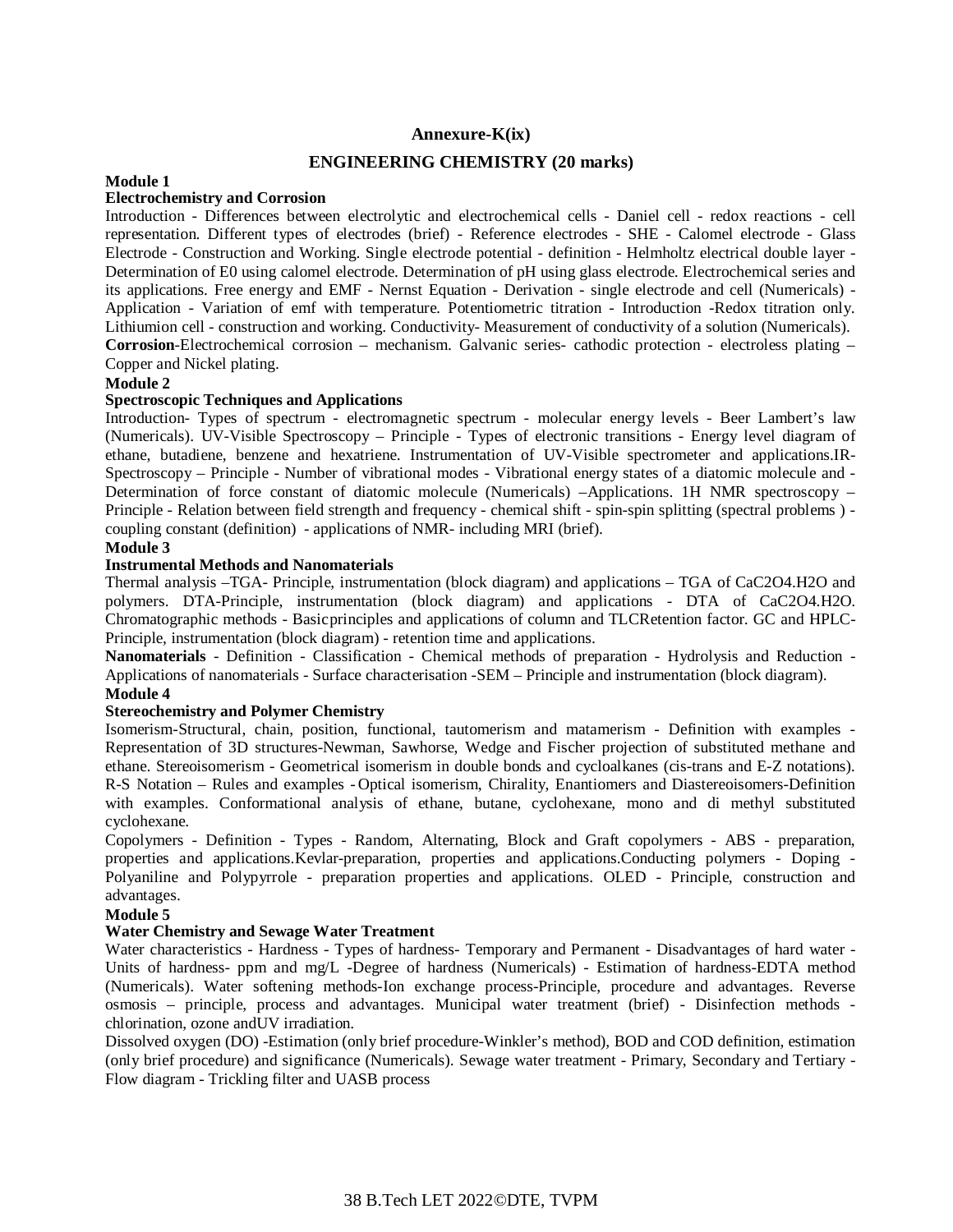# **Annexure-K(x)**

# **PROGRAMING IN C ( 15 marks)**

**Module 1**

#### **Basics of Computer Hardware and Software**

**Basics of Computer Architecture**: processor, Memory, Input& Output devices

**Application Software & System software**: Compilers, interpreters, High level and low level languages Introduction to structured approach to programming, Flow chart Algorithms, Pseudo code (bubble sort, linear search - algorithms and pseudocode)

#### **Module 2 Program Basics**

**Basic structure of C program**: Character set, Tokens, Identifiers in C, Variables and Data Types , Constants, Console IO Operations, printf and scanf

**Operators and Expressions**: Expressions and Arithmetic Operators, Relational and Logical Operators,

Conditional operator,size of operator, Assignment operators and Bitwise Operators. Operators Precedence

**Control Flow Statements**: If Statement, Switch Statement, Unconditional Branching using goto statement, While Loop, Do While Loop, For Loop, Break and Continue statements.(Simple programs covering control flow)

#### **Module 3**

**Arrays and strings**

#### **Arrays Declaration and Initialization, 1-Dimensional Array, 2-Dimensional Array**

**String processing**: In built String handling functions (strlen, strcpy, strcat and strcmp, puts, gets) Linear search program, bubble sort program, simple programs covering arrays and strings

#### **Module 4**

#### **Working with functions**

Introduction to modular programming, writing functions, formal parameters, actual parameters Pass by Value, Recursion, Arrays as Function Parameters structure, union, Storage Classes, Scope and life time of variables, simple programs using functions

#### **Module 5 Pointers and Files**

**Basics of Pointer**: declaring pointers, accessing data though pointers, NULL pointer, array access using pointers, pass by reference effect

**File Operations**: open, close, read, write, append.

**Sequential access and random access to files**: In built file handling functions (rewind(), fseek(), ftell(), feof(), fread(), fwrite()), simple programs covering pointers and files.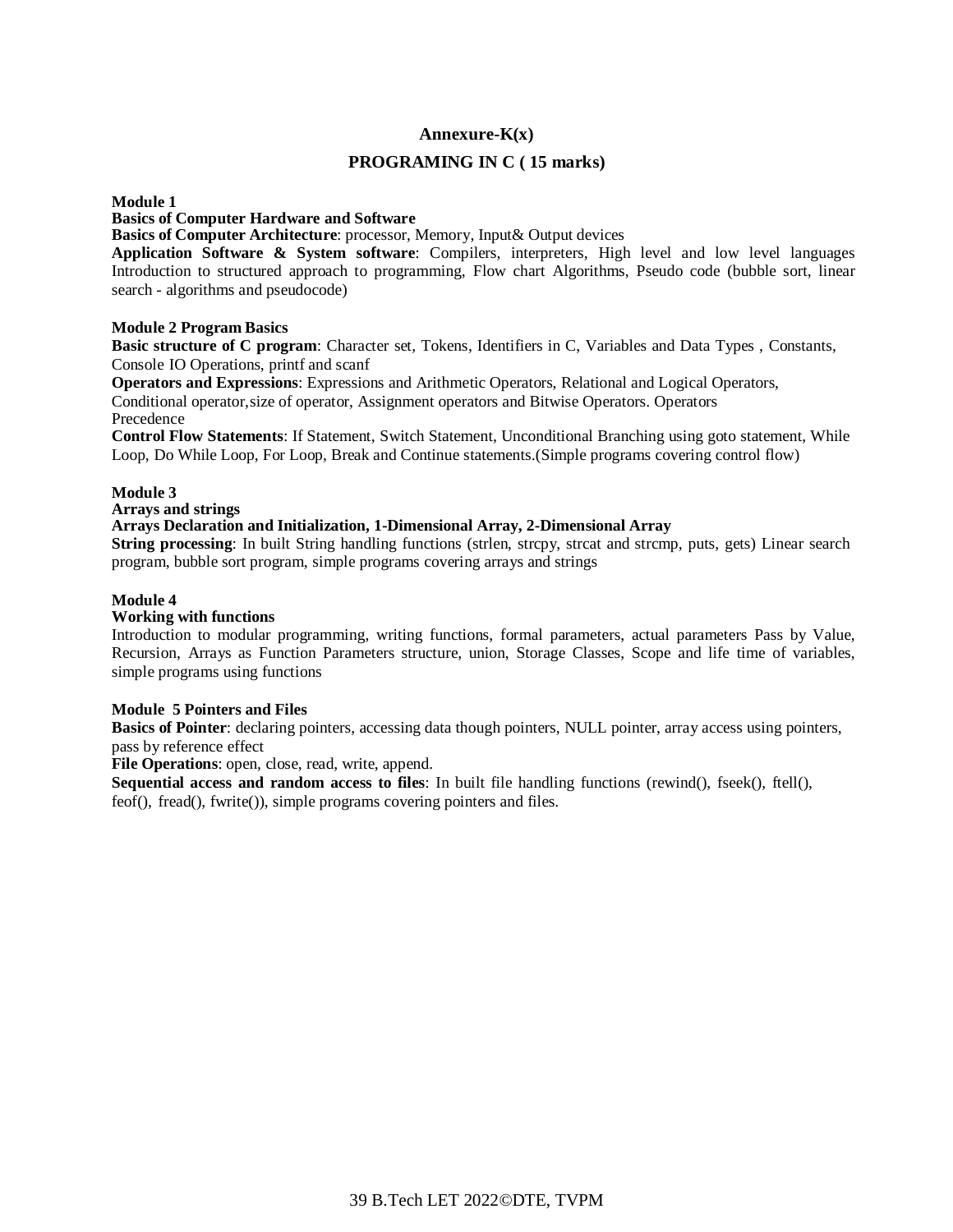#### **Annexure-K(xi)**

#### **ENGLISH (15 marks)**

#### **Total 15 questions for 15 marks based on the following topics**

Vocabulary Building , The concept of Word Formation, Root words from foreign languages and their use in English, Acquaintance with prefixes and suffixes from foreign languages in English to form derivatives. Synonyms, antonyms, and standard abbreviations. Basic Writing Skills, Sentence Structures, Use of phrases and clauses in sentences, Importance of proper punctuation, Creating coherence, Organizing principles of paragraphs in documents, Techniques for writing preciselyIdentifying common errors in writing, Subject-verb agreement, Nounpronoun agreement, Misplaced modifiers, Articles Prepositions, Redundancies, Clichés, Nature and Style of sensible writing, Describing , Defining, Classifying, Providing examples or evidence, Writing introduction and conclusion.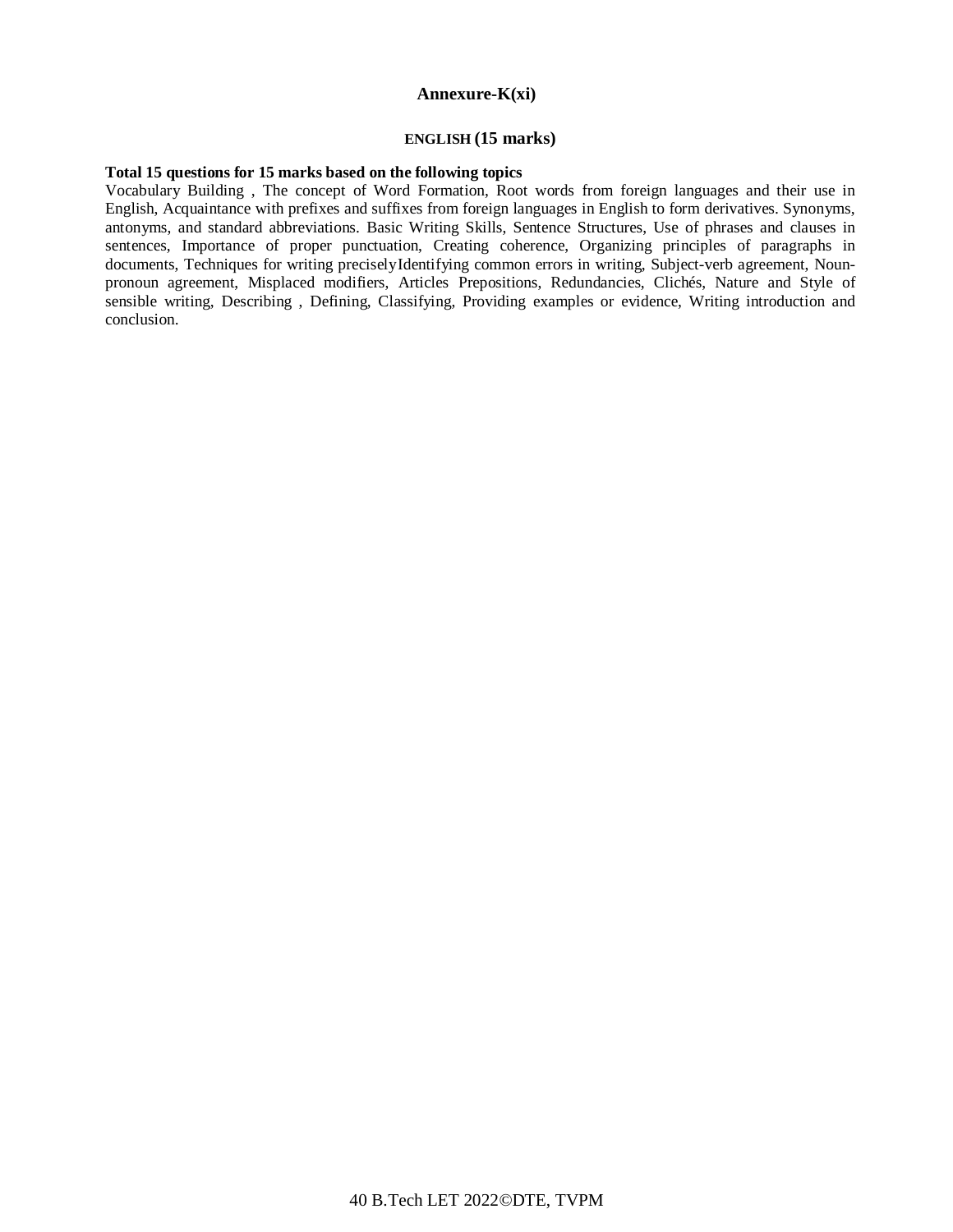# **Annexure L**

Office of the ......................................

Date: .............................

# **CERTIFICATE TO BE PRODUCED BY THE APPLICANTS BELONGING TO ANTHYODAYA ANNAYOJANA (AAY) AND PRIORITY HOUSE HOLD (PHH) CATEGORY**

(Vide G.O.(Ms.)No.2/2020/P&ARD dated 12.02.2020)

This is to certify that Shri/Smt/Kumari ................................................................ Son/daughter/wifeof................................................................................................ is apermanent resident of ...... ................................................................... ........................

…………………………..…....(H.E.address) .............…………………………………..Village

………...District, Kerala State, whose photograph is affixed below, is a member of Anthyodaya Annayojana (AAY)/PriorityHouse Hold (PHH) and that his/her name is included in the Ration Card issued under this category and that he/she does not belong to a caste/class recognised as Scheduled Castes, Scheduled Tribes or Other Backward Classes in the State and therefore he/she belongs to Economically Weaker Sections in General Category.

Recent passport size photograph of the applicant

(Seal)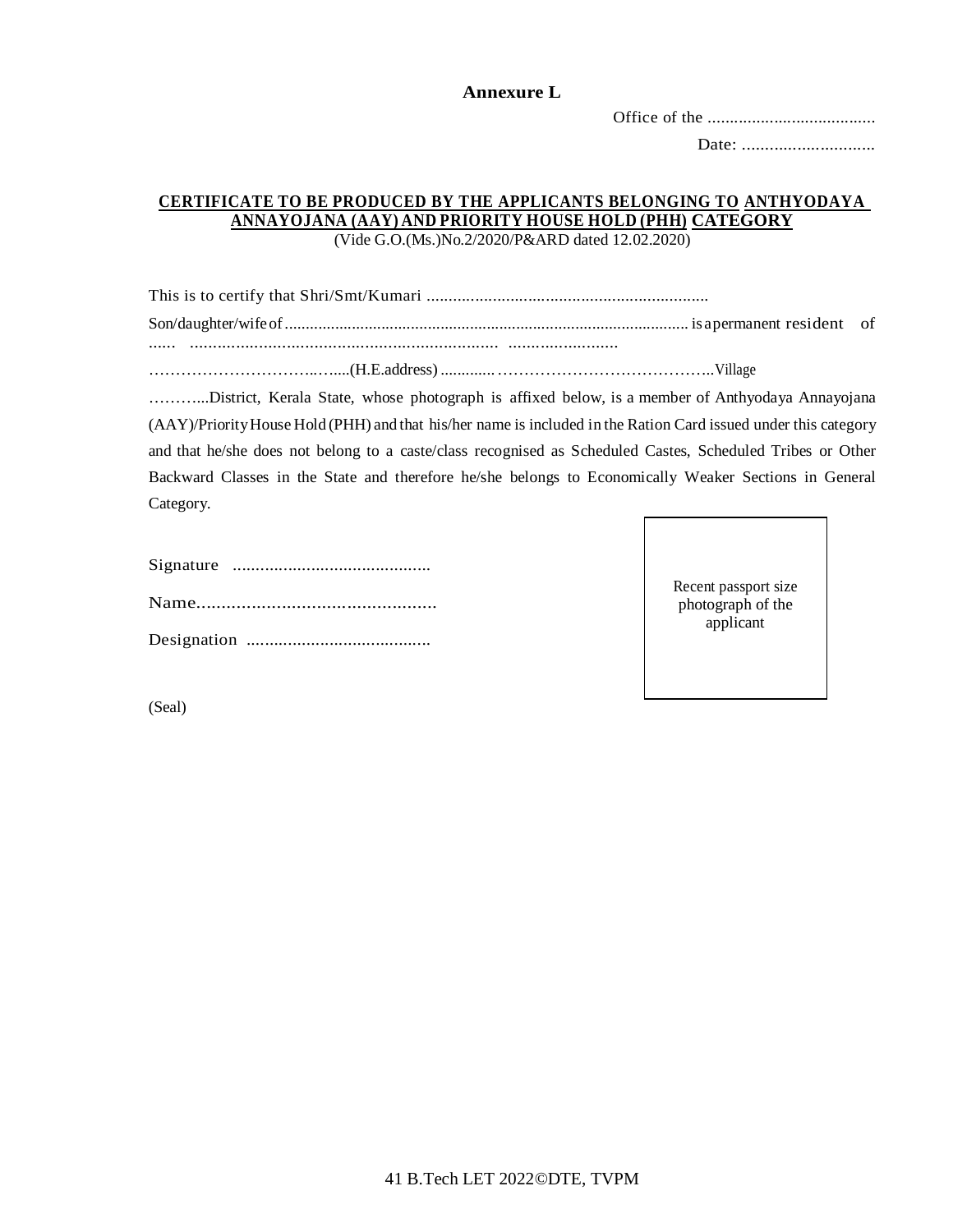#### **ANNEXURE M**

# **INCOME AND ASSETS CERTIFICATE TO BE PRODUCED BY ECONOMICALLY WEAKER SECTIONS (EWSs) IN GENERAL CATEGORY**

|      | Certificate No |                                                                                                           |    |           |                      |     |
|------|----------------|-----------------------------------------------------------------------------------------------------------|----|-----------|----------------------|-----|
|      |                |                                                                                                           |    |           | Son/daughter/wife of |     |
|      |                |                                                                                                           |    | permanent | resident             | of  |
|      |                |                                                                                                           |    |           |                      |     |
|      |                |                                                                                                           |    |           |                      |     |
|      |                |                                                                                                           |    |           |                      |     |
|      |                |                                                                                                           |    |           |                      |     |
|      |                | whose photograph is affixed below, belongs to Economically Weaker Sections in General Category (*) and    |    |           |                      |     |
|      | his/her        | family income is                                                                                          | at | Rs.       |                      |     |
|      |                |                                                                                                           |    |           |                      | for |
| the  | financial      |                                                                                                           |    |           |                      |     |
|      |                | possess assets exceeding the limit specified in G.O.(Ms.)No.2/2020/P&ARD dated 12.02.2020 and that he/she |    |           |                      |     |
| that |                | belongs to caste/community/class which is not recognised as a Scheduled Caste, Scheduled Tribe or Other   |    |           |                      |     |

Recent passport size photograph of the applicant

(\*) General Category means and includes all Castes, Communities and Classes of citizens other than Scheduled Castes, Scheduled Tribes and Other Backward Classes.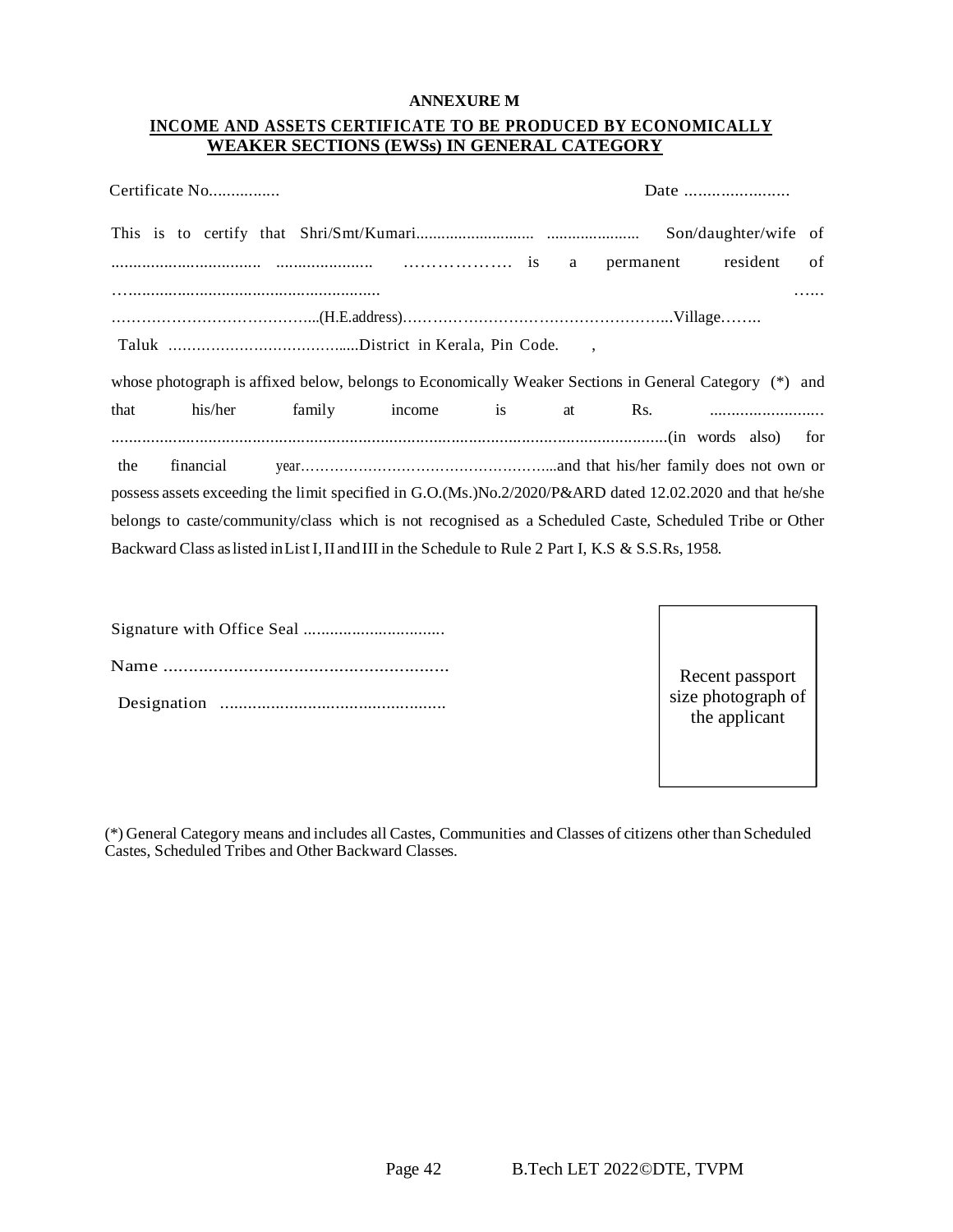#### **Annexure N GUIDELINES FOR IMAGES TO BE UPLOADED**

For applying the candidate has to upload scanned images of photograph and signature to the application portal.

#### **Photograph of candidate:**

For applying online, the candadate must have a scanned/digital image of photograph. he Specification of photograph image should be be strictly followed.

- 1. Photograph must be in colour with a light colour background, white is preferable. It must be taken by mobile phone/tab is not accepted
- 2. Photograph should be in passport size format and taken recently. Front view of full face and shoulder portion of candidate is to be seen clearly in the photograph.
- 3. The face of the candidate should be at the centre and straight.
- 4. Photo, wearing caps and dark glasses will be rejected.
- 5. Scanned image file should be in **jpg format** (Jpeg).
- 6. Dimensions of the photograph should be **150 pixels height** and **100 pixels width** and image file should be **between 15 kb ansd 30 kb** file size

#### **Points to be noted**:

 1.If the face in the photograph is not clear or the image is not as per the above guidenline, your application is liable to be rejected.

In Future, Your Admit Card, Data Sheet and Allotment Memo will be printed with the same photograph you have submitted at this stage. Moreover, in examination hall, the Invigilator has to verify the same photograph for identifying the candidate. So strictly follow the specifications and guidelines for the photo to be uploaded.

#### **Signature of Candidate**

- 1. On a plain white sheet, the candidate should put his/her signature with black /blue ink. Signature should be clear.
- 2.Scan this signature and crop around the signature. Do not scan the full sheet. Scanned image file should be in **jpg format**.(Jpeg)
- 3.Dimensions of the image of signature must be **100 pixels** height and **150 pixels** width.
- 4.Image file should be between **10 kb** and **30 kb** file size.

Subsequent to selecting the two images, candidate needs to verify whether the photograph shown in the screen is clear and sufficient to identify the candidate. Press 'Upload Images 'button to upload all images to the application portal.If you try to upload an image which is not in the prescribed format, an error messages will be displayed in **'upload images** 'column . All images should match the corresponding specification. The images once uploaded cannot be changed after completing of 'Fill Application' step.

#### **Documents**

1. The file size .All documents uploaded in proof of various claims made in the application must be in PDF format .The documents must be legible and readable .kb 100kb to 30should be from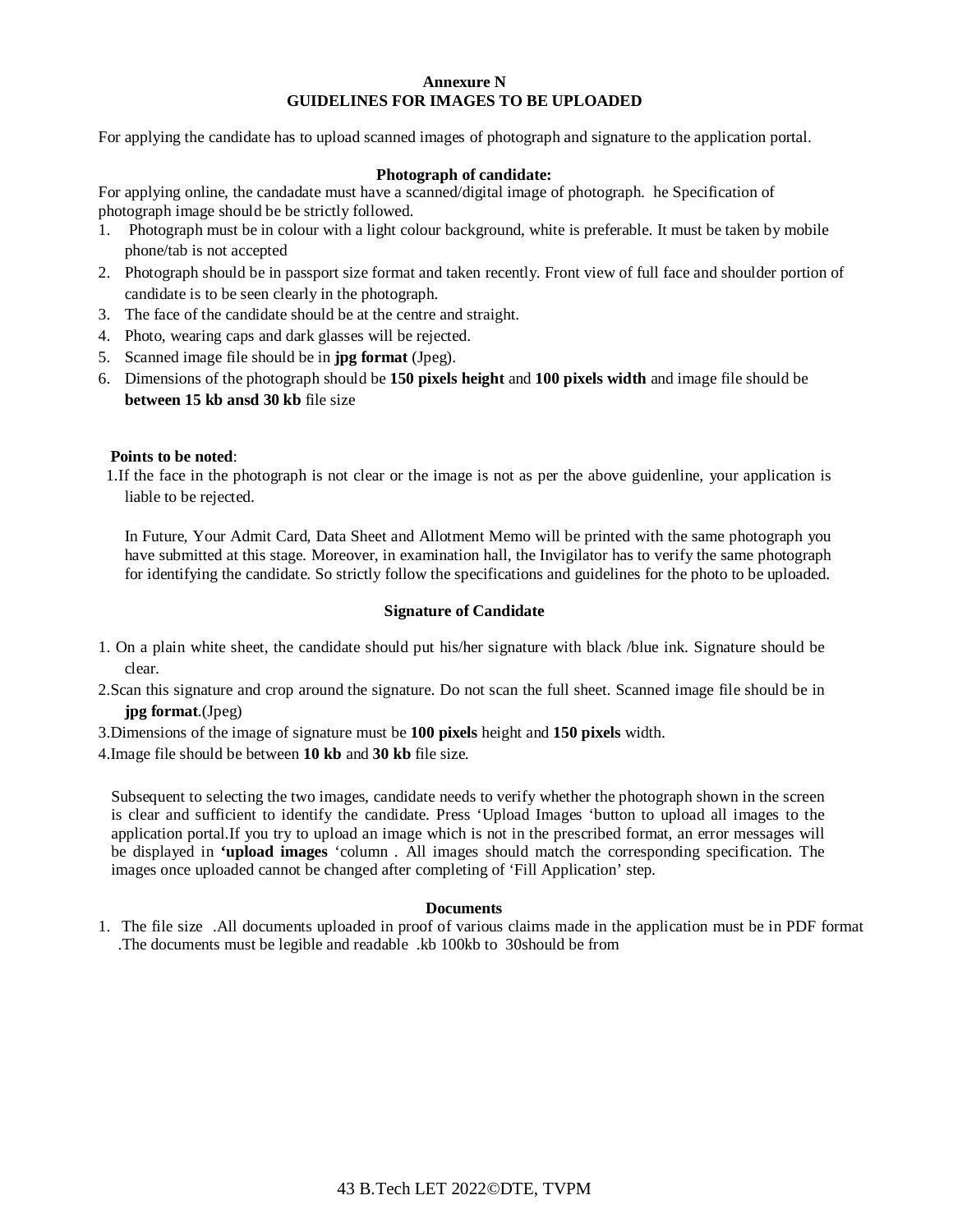# ANNEXURE O **INSTRUCTIONS FOR FILLING OMR SHEET**

| --≫<--<br>.≍-<br>Attention of Candidate: Please do not separate the pages of the Answer Sheet                 |                                                        |                                                      |                                                                                                                                                                                                                                                                                                                                                                                                 |                                                                                                                                                                                                                                                                                                                                                                                   |
|---------------------------------------------------------------------------------------------------------------|--------------------------------------------------------|------------------------------------------------------|-------------------------------------------------------------------------------------------------------------------------------------------------------------------------------------------------------------------------------------------------------------------------------------------------------------------------------------------------------------------------------------------------|-----------------------------------------------------------------------------------------------------------------------------------------------------------------------------------------------------------------------------------------------------------------------------------------------------------------------------------------------------------------------------------|
|                                                                                                               |                                                        | <b>IMPORTANT: USE ONLY BLUE/BLACK BALL POINT PEN</b> |                                                                                                                                                                                                                                                                                                                                                                                                 | <b>ORIGINAL</b>                                                                                                                                                                                                                                                                                                                                                                   |
| (BASIC DATA)                                                                                                  |                                                        | <b>OMR ANSWER SHEET</b>                              | (ANSWERS)                                                                                                                                                                                                                                                                                                                                                                                       | <b>SIDE A</b>                                                                                                                                                                                                                                                                                                                                                                     |
|                                                                                                               |                                                        |                                                      |                                                                                                                                                                                                                                                                                                                                                                                                 |                                                                                                                                                                                                                                                                                                                                                                                   |
| <b>NOTE</b>                                                                                                   |                                                        | IF A                                                 | NOTE                                                                                                                                                                                                                                                                                                                                                                                            |                                                                                                                                                                                                                                                                                                                                                                                   |
| Please read the general instructions given overleaf for<br>*                                                  |                                                        | CANDIDATE                                            | Please read the Instructions for marking answers<br>given overleaf.                                                                                                                                                                                                                                                                                                                             |                                                                                                                                                                                                                                                                                                                                                                                   |
| filling IN each item given below.<br>Any error in filling the required items may upset your                   |                                                        | <b>TAMPERS WITH</b><br>THE BARCODE,                  | Start answering only when you are asked to do so                                                                                                                                                                                                                                                                                                                                                |                                                                                                                                                                                                                                                                                                                                                                                   |
| performance.                                                                                                  |                                                        | HE/SHE WILL BE                                       | by the Invigilator.                                                                                                                                                                                                                                                                                                                                                                             |                                                                                                                                                                                                                                                                                                                                                                                   |
| Paper (Mark only if applicable)                                                                               | 2.Version                                              | DISQUALIFIED/                                        | $\begin{picture}(40,40) \put(0,0){\line(1,0){0.5}} \put(15,0){\line(1,0){0.5}} \put(15,0){\line(1,0){0.5}} \put(15,0){\line(1,0){0.5}} \put(15,0){\line(1,0){0.5}} \put(15,0){\line(1,0){0.5}} \put(15,0){\line(1,0){0.5}} \put(15,0){\line(1,0){0.5}} \put(15,0){\line(1,0){0.5}} \put(15,0){\line(1,0){0.5}} \put(15,0){\line(1,0){0.5}} \$<br>$1$ .                                          | $\bigcirc$ $\bigcirc$ $\bigcirc$ $\bigcirc$<br>61.                                                                                                                                                                                                                                                                                                                                |
|                                                                                                               | А<br>в                                                 | <b>DEBARRED</b>                                      | $\bigcirc$ $\bigcirc$ $\bigcirc$ $\bigcirc$<br>2.<br>62.                                                                                                                                                                                                                                                                                                                                        | $\bigcirc$ $\bigcirc$ $\bigcirc$ $\bigcirc$                                                                                                                                                                                                                                                                                                                                       |
|                                                                                                               |                                                        |                                                      | $\circledcirc$<br>3.<br>63.<br>$\begin{picture}(40,4) \put(0,0){\line(1,0){10}} \put(15,0){\line(1,0){10}} \put(15,0){\line(1,0){10}} \put(15,0){\line(1,0){10}} \put(15,0){\line(1,0){10}} \put(15,0){\line(1,0){10}} \put(15,0){\line(1,0){10}} \put(15,0){\line(1,0){10}} \put(15,0){\line(1,0){10}} \put(15,0){\line(1,0){10}} \put(15,0){\line(1,0){10}} \put(15,0){\line(1,$<br>4.<br>64. | $\circledcirc$<br>$\circledcirc\circledcirc$                                                                                                                                                                                                                                                                                                                                      |
|                                                                                                               |                                                        |                                                      | $\circledcirc\circledcirc$<br>5.<br>65.                                                                                                                                                                                                                                                                                                                                                         | $\circledcirc\circledcirc$                                                                                                                                                                                                                                                                                                                                                        |
| 3. Roll No.                                                                                                   | 4. Qn Booklet No.*                                     | ſ}                                                   | $\circledcirc\circledcirc$<br>6.<br>66.                                                                                                                                                                                                                                                                                                                                                         | $\bigcirc$ $\bigcirc$ $\bigcirc$ $\bigcirc$                                                                                                                                                                                                                                                                                                                                       |
|                                                                                                               |                                                        |                                                      | $\circledcirc$<br>7.<br>67.<br>$\circledcirc$<br>$8$ .<br>68.                                                                                                                                                                                                                                                                                                                                   | $\circledcirc\circledcirc$<br>⊛⊚⊚                                                                                                                                                                                                                                                                                                                                                 |
|                                                                                                               |                                                        |                                                      | 9.<br>$\circledcirc$<br>69.                                                                                                                                                                                                                                                                                                                                                                     | ◉◉◎◎                                                                                                                                                                                                                                                                                                                                                                              |
|                                                                                                               |                                                        |                                                      | 10.<br>$\circledcirc\circledcirc$<br>70.                                                                                                                                                                                                                                                                                                                                                        | ಄಄಄                                                                                                                                                                                                                                                                                                                                                                               |
|                                                                                                               |                                                        |                                                      | குஞெ<br>11.<br>71.<br>$\circledcirc\circledcirc$<br>72.<br>12.                                                                                                                                                                                                                                                                                                                                  | குடு<br>$\circledcirc\circledcirc$                                                                                                                                                                                                                                                                                                                                                |
| 00000000<br>00000000                                                                                          | 00000<br>②②②②②                                         |                                                      | 13.<br>$\circledcirc$<br>73.                                                                                                                                                                                                                                                                                                                                                                    | ⊛⊚⊚                                                                                                                                                                                                                                                                                                                                                                               |
| 00000000                                                                                                      | <b>③③③③③</b>                                           |                                                      | $\circledcirc\circledcirc$<br>14.<br>74.<br>$\bigcircledR$<br>15.<br>75.                                                                                                                                                                                                                                                                                                                        | $\circledcirc\circledcirc$<br>$\bigcirc$ ® $\bigcirc$                                                                                                                                                                                                                                                                                                                             |
| $\bigcirc$ $\bigcirc$ $\bigcirc$ $\bigcirc$ $\bigcirc$ $\bigcirc$ $\bigcirc$ $\bigcirc$ $\bigcirc$ $\bigcirc$ | $\bigcirc$ $\bigcirc$ $\bigcirc$ $\bigcirc$ $\bigcirc$ |                                                      | குண<br>16.<br>76.                                                                                                                                                                                                                                                                                                                                                                               | குடு                                                                                                                                                                                                                                                                                                                                                                              |
| <b>GGGGGGGG</b>                                                                                               | ⑤⑤⑤⑤⑤                                                  | <b>BAR CODE</b>                                      | $\circledcirc\circledcirc$<br>17.<br>77.                                                                                                                                                                                                                                                                                                                                                        | $\circledcirc\circledcirc$                                                                                                                                                                                                                                                                                                                                                        |
| ®®®®®®®®                                                                                                      | 60606                                                  |                                                      | $\circledcirc\circledcirc$<br>78.<br>18.<br>$\bigcircledR$<br>19.                                                                                                                                                                                                                                                                                                                               | $\circledcirc\circledcirc$<br>$\bigcirc$ $\bigcirc$ $\bigcirc$ $\bigcirc$<br>79.                                                                                                                                                                                                                                                                                                  |
| 00000000                                                                                                      | <i>OOOOO</i>                                           |                                                      | $\bigcirc$ $\bigcirc$ $\bigcirc$ $\bigcirc$<br>20.                                                                                                                                                                                                                                                                                                                                              | $\bigcirc$ B $\bigcirc$ O<br>80.                                                                                                                                                                                                                                                                                                                                                  |
| <b>④⑤⑤⑤⑤⑥⑥</b>                                                                                                | <b>④⑤⑤⑥⑥</b>                                           |                                                      | $\bigcirc$ $\bigcirc$ $\bigcirc$ $\bigcirc$<br>21.                                                                                                                                                                                                                                                                                                                                              | 81.<br>$(A)$ $(B)$ $(D)$                                                                                                                                                                                                                                                                                                                                                          |
| $\circledcirc\circ\circ\circ\circ$                                                                            | ののののの                                                  |                                                      | $\circledcirc\circledcirc$<br>22.<br>$\bigcircledR$<br>23.                                                                                                                                                                                                                                                                                                                                      | $\bigcirc$ $\bigcirc$ $\bigcirc$ $\bigcirc$<br>82.<br>$(A)$ $(B)$ $(D)$<br>83.                                                                                                                                                                                                                                                                                                    |
|                                                                                                               |                                                        |                                                      | $\bigcircledR$<br>24.                                                                                                                                                                                                                                                                                                                                                                           | $\bigcirc$ $\bigcirc$ $\bigcirc$ $\bigcirc$<br>84.                                                                                                                                                                                                                                                                                                                                |
| 5. Name of the Examination                                                                                    |                                                        |                                                      | $\circledcirc\circledcirc$<br>25.<br>$\circledcirc\circledcirc$<br>26.                                                                                                                                                                                                                                                                                                                          | $\bigcirc$ $\bigcirc$ $\bigcirc$ $\bigcirc$<br>8.5.<br>$\bigcircledR$<br>86.                                                                                                                                                                                                                                                                                                      |
|                                                                                                               |                                                        |                                                      | $\circledcirc$<br>27.<br>87.                                                                                                                                                                                                                                                                                                                                                                    | $\begin{picture}(40,40) \put(0,0){\line(1,0){10}} \put(15,0){\line(1,0){10}} \put(15,0){\line(1,0){10}} \put(15,0){\line(1,0){10}} \put(15,0){\line(1,0){10}} \put(15,0){\line(1,0){10}} \put(15,0){\line(1,0){10}} \put(15,0){\line(1,0){10}} \put(15,0){\line(1,0){10}} \put(15,0){\line(1,0){10}} \put(15,0){\line(1,0){10}} \put(15,0){\line(1$                               |
|                                                                                                               |                                                        |                                                      | $\circledcirc$<br>28.                                                                                                                                                                                                                                                                                                                                                                           | $\bigcirc$ $\bigcirc$ $\bigcirc$<br>88.                                                                                                                                                                                                                                                                                                                                           |
|                                                                                                               |                                                        |                                                      | 29.<br>$\circledcirc$<br>89.<br>30.<br>$\bigcirc$ $\bigcirc$ $\bigcirc$ $\bigcirc$<br>90.                                                                                                                                                                                                                                                                                                       | $\circledcirc\circledcirc$<br>$\bigcirc$ $\bigcirc$ $\bigcirc$ $\bigcirc$                                                                                                                                                                                                                                                                                                         |
| 6. Date of the Examination                                                                                    |                                                        |                                                      | 31.<br>$\circledcirc\circledcirc$<br>91.                                                                                                                                                                                                                                                                                                                                                        | $\circledcirc\circledcirc$                                                                                                                                                                                                                                                                                                                                                        |
|                                                                                                               |                                                        |                                                      | 32.<br>$\circledcirc\circledcirc$<br>92.                                                                                                                                                                                                                                                                                                                                                        | $\bigcirc$ $\bigcirc$ $\bigcirc$                                                                                                                                                                                                                                                                                                                                                  |
|                                                                                                               |                                                        |                                                      | 33.<br>$\bigcirc$<br>93.<br>$\bigcircledR$<br>34.<br>94.                                                                                                                                                                                                                                                                                                                                        | $\bigcirc$ $\bigcirc$ $\bigcirc$ $\bigcirc$<br>$\bigcirc$ B $\bigcirc$                                                                                                                                                                                                                                                                                                            |
|                                                                                                               |                                                        |                                                      | $\bigcircledcirc\bigcirc\bigcirc$<br>35.<br>95.                                                                                                                                                                                                                                                                                                                                                 | $\circledcirc\circledcirc$                                                                                                                                                                                                                                                                                                                                                        |
| 7. Roll No.                                                                                                   | 8. Qn. Booklet No.*                                    |                                                      | $\circledcirc\circledcirc$<br>36.<br>96.<br>$\circledcirc$<br>37.<br>97.                                                                                                                                                                                                                                                                                                                        | $\circledcirc\circledcirc$<br>$\begin{picture}(40,40) \put(0,0){\line(1,0){10}} \put(15,0){\line(1,0){10}} \put(15,0){\line(1,0){10}} \put(15,0){\line(1,0){10}} \put(15,0){\line(1,0){10}} \put(15,0){\line(1,0){10}} \put(15,0){\line(1,0){10}} \put(15,0){\line(1,0){10}} \put(15,0){\line(1,0){10}} \put(15,0){\line(1,0){10}} \put(15,0){\line(1,0){10}} \put(15,0){\line(1$ |
|                                                                                                               |                                                        |                                                      | 38.<br>$\bigcirc$ $\bigcirc$ $\bigcirc$ $\bigcirc$<br>98.                                                                                                                                                                                                                                                                                                                                       | $(A)$ $(B)$ $(D)$                                                                                                                                                                                                                                                                                                                                                                 |
|                                                                                                               |                                                        |                                                      | 39.<br>$(A)$ $(B)$ $(D)$<br>99.                                                                                                                                                                                                                                                                                                                                                                 | $(A)$ $(B)$ $(C)$ $(D)$                                                                                                                                                                                                                                                                                                                                                           |
|                                                                                                               |                                                        |                                                      | 40.<br>$\bigcirc$<br>100.<br>$\circledcirc\circledcirc$<br>41.                                                                                                                                                                                                                                                                                                                                  | $\bigcirc$ $\bigcirc$ $\bigcirc$ $\bigcirc$<br>101. AOOO                                                                                                                                                                                                                                                                                                                          |
| 9. Name of Candidate                                                                                          |                                                        |                                                      | 42.<br>$\bigcirc$ $\bigcirc$ $\bigcirc$ $\bigcirc$                                                                                                                                                                                                                                                                                                                                              | 102. AOOO                                                                                                                                                                                                                                                                                                                                                                         |
|                                                                                                               |                                                        |                                                      | 43.<br>$\bigcirc$ $\bigcirc$ $\bigcirc$ $\bigcirc$                                                                                                                                                                                                                                                                                                                                              | 103. ABOO                                                                                                                                                                                                                                                                                                                                                                         |
|                                                                                                               |                                                        |                                                      | 44.<br>$\circledcirc \circledcirc$<br>45.<br>$\circledcirc \circledcirc \circledcirc$                                                                                                                                                                                                                                                                                                           | $104.$ $\odot$ $\odot$ $\odot$<br>105. ABOD                                                                                                                                                                                                                                                                                                                                       |
|                                                                                                               |                                                        |                                                      | $\circledcirc\circledcirc$<br>106.<br>46.                                                                                                                                                                                                                                                                                                                                                       | $\circledcirc\circledcirc$                                                                                                                                                                                                                                                                                                                                                        |
|                                                                                                               |                                                        |                                                      | 47.<br>$\bigcircledcirc\bigcirc\bigcirc$<br>107.<br>48.<br>$\omega$ o $\infty$<br>108.                                                                                                                                                                                                                                                                                                          | $\bigcircledR$<br>$\bigcircledR$                                                                                                                                                                                                                                                                                                                                                  |
| 10. Certified that the above entries are checked                                                              |                                                        |                                                      | 49.<br>$\circledcirc$<br>109.                                                                                                                                                                                                                                                                                                                                                                   | $\bigcirc$ $\bigcirc$ $\bigcirc$ $\bigcirc$                                                                                                                                                                                                                                                                                                                                       |
| and found to be correct                                                                                       |                                                        |                                                      | 50.<br>$\circledcirc\circledcirc$<br>110.<br>51.<br>$\circledcirc\circledcirc$<br>111.                                                                                                                                                                                                                                                                                                          | $\circledcirc\circledcirc$<br>$\circledcirc\circledcirc$                                                                                                                                                                                                                                                                                                                          |
|                                                                                                               |                                                        |                                                      | 52.<br>$\circledcirc$<br>112.                                                                                                                                                                                                                                                                                                                                                                   | $\circledcirc\circledcirc$                                                                                                                                                                                                                                                                                                                                                        |
|                                                                                                               |                                                        |                                                      | 53.<br>$\omega$ ® $\infty$<br>113.                                                                                                                                                                                                                                                                                                                                                              | $\bigcirc$ O $\bigcirc$ O                                                                                                                                                                                                                                                                                                                                                         |
| Signature of the Candidate                                                                                    |                                                        |                                                      | $\circledcirc\circledcirc$<br>54.<br>114.<br>$\circledcirc\circledcirc$<br>55.<br>115.                                                                                                                                                                                                                                                                                                          | $\circledcirc\circledcirc$<br>$\circledcirc\circledcirc$                                                                                                                                                                                                                                                                                                                          |
|                                                                                                               |                                                        |                                                      | $\circledcirc\circledcirc$<br>56.<br>116.                                                                                                                                                                                                                                                                                                                                                       | $\circledcirc$                                                                                                                                                                                                                                                                                                                                                                    |
|                                                                                                               |                                                        |                                                      | 57.<br>$\bigcirc$<br>117.                                                                                                                                                                                                                                                                                                                                                                       | $\bigcirc$ $\bigcirc$ $\bigcirc$ $\bigcirc$                                                                                                                                                                                                                                                                                                                                       |
| Signature of the Invigilator                                                                                  |                                                        |                                                      | (A)(B)(C)(D)<br>58.<br>118.<br>$\circledcirc$<br>59.<br>119.                                                                                                                                                                                                                                                                                                                                    | (A)(B)(C)(D)<br>$\circledcirc\circledcirc$                                                                                                                                                                                                                                                                                                                                        |
|                                                                                                               |                                                        |                                                      | $\circledcirc$<br>60.<br>120.                                                                                                                                                                                                                                                                                                                                                                   | $\circledcirc\circledcirc$                                                                                                                                                                                                                                                                                                                                                        |
|                                                                                                               |                                                        |                                                      |                                                                                                                                                                                                                                                                                                                                                                                                 |                                                                                                                                                                                                                                                                                                                                                                                   |

Attention of Invigilator: At the end of exam, please fold at the perforation and then tear

\* Should be filled in after receiving the Question-Booklet.

(Please Turn Over)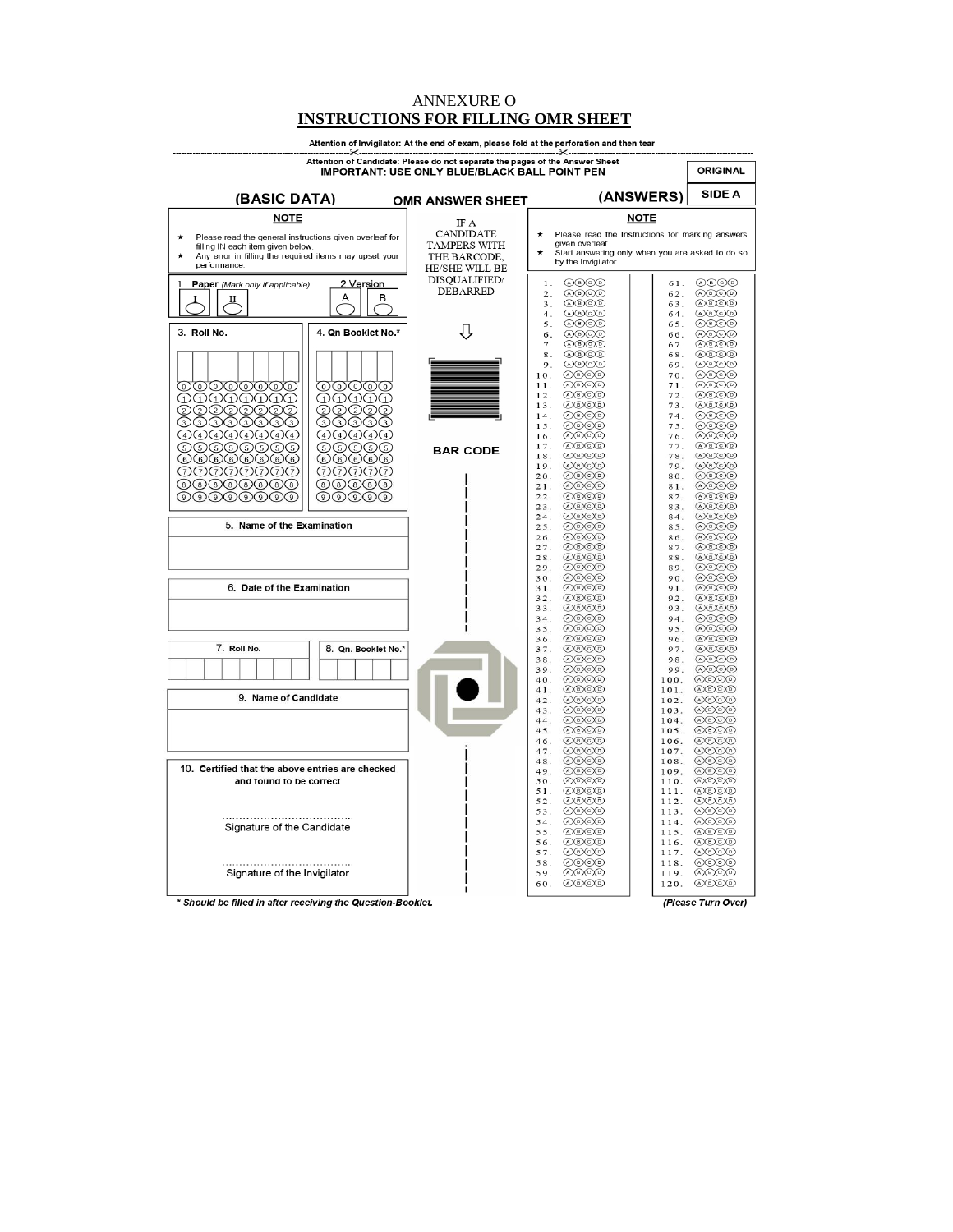#### SIDE B

#### **GENERAL INSTRUCTIONS**

The OMR Answer Sheet has an Original Sheet and a Candidate's Copy below it glued together at the top. Candidate should not separate the pages of the Answer Sheet. The Items marked by the candidates in the original OMR Sheet will be carried over to the candidate's copy in the form of Impressions. Hence while marking in the Original Sheet, Candidate should ensure that the pages are aligned properly and enough pressure is given, so that the markings made in the Original Sheet against each item are exactly reproduced in the Candidate's Copy.

The Answer Sheet has two parts - "Basic Data" on the left side and "Answers" on the right, with a thin perforation in between, length wise.

All entries in the Answer Sheet are to be made in the Original Sheet only.

Fill in the boxes and darken the appropriate bubbles using a **black/blue** ink ball point pen.

Fill in all the entries on the "Basic Data" part before beginning to answer questions on the "Answers" part.

Entries regarding the Question Booklet No. should be filled in only after receiving the Question Booklet.

At the end of the Examination, the Candidate will hand over the OMR Answer Sheet to the Invigilator, who will first tear off the original sheet from the Candidate's copy. The Candidate's copy will be handed over to the candidate. Thereafter the Original sheet will be separated along the perforation in the presence of the Candidate.

#### **WARNING**

- Pen Marking once made is final.
- Trying to erase an already marked bubble might leave a hole (tear) on the OMR Sheet or make dark smudges which will give an improper result with OMR reader.
- Trying to darken an already erased bubble will also lead to an unpredictable result.
- In the case of Improper bubbling/erasing/whitening etc, the reading of the OMR Machine will be taken as final and any arguments to defend such actions will not be entertained.
- To avoid any such misinterpretation, make sure that only one bubble corresponding to the correct response is<br>darkened against each question. All other options should be left blank. Start darkening the bubble only after reading the question thoroughly and deriving at the correct response.
- Use of white fluid or any other correction fluid to erase the pen marking once made is not permitted.

#### **INSTRUCTIONS FOR MARKING ANSWERS**

Mark your answers by darkening the appropriate bubbles with a black/blue ink ball point pen. Do not use pencil. Use of fountain pen, Gel pen or sketch pen and use of any color ink other than black/blue are not permitted.

Marking should be dark and the bubbles should be filled completely.

Please darken only one bubble for each question.

Once darkened, the bubble should not be erased.

Please make the marks only in the spaces provided. Do not make any stray marks ELSEWHERE in the Answer Sheet.

Correct method of marking answer.





Here are some wrong methods of marking answers Use of tick mark

Use of Cross mark Use of dot (.)

Use of Line Mark

Partially or Half filled Bubble

Marks outside the Bubble

More than one darkened bubble

More than one Marking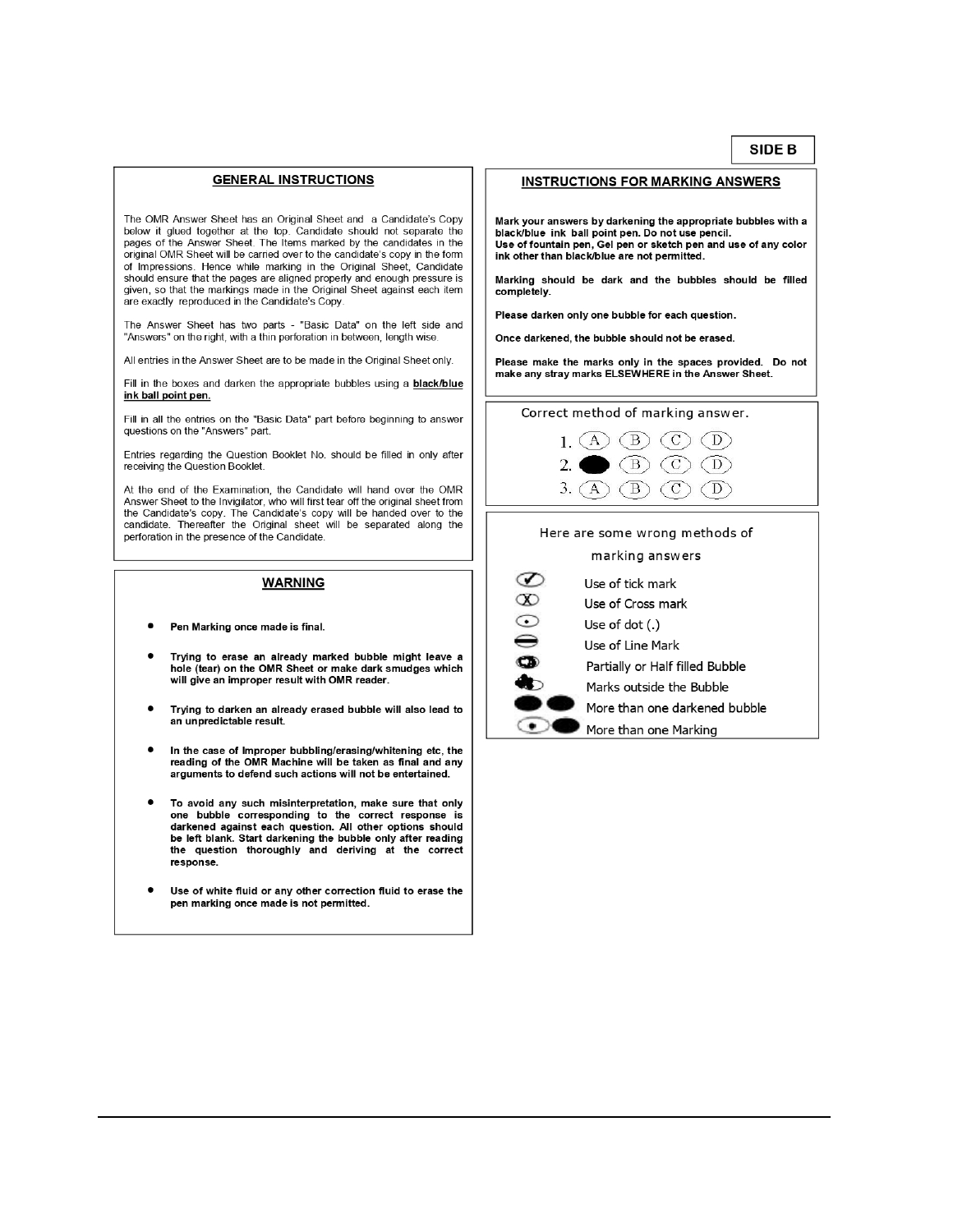# **ANNEXURE P**

# **UNDERTAKING FROM THE STUDENTS AS PER THE PROVISIONS OF ANTI-RAGGING VERDICT BY THE HON'BLE SUPREME COURT OF INDIA**

| I. |             |  |
|----|-------------|--|
|    | Application |  |
|    |             |  |
|    | .           |  |
|    |             |  |

- 1) That I have read and understood the directives of the Hon'ble Supreme Court of India on anti-ragging and the measures proposed to be taken in the above references.
- 2) That I understand the meaning of Ragging and know that the ragging in any form is a punishable offence and the me is banned by the Court of Law.
- 3) That I have not been found or charged for my involvement in any kind of ragging in the past. However, I undertake to face disciplinary action/legal proceedings including expulsion from the Institute if the above statement is found to be untrue or the facts are concealed, at any stage in future.
- 4) That I shall not resort to ragging in any form at any place and shall abide by the rules/laws prescribed by the Courts, Govt. of India and Institute authorities for the purpose from time to time.

………………………………….. Signature of Student

I hereby fully endorse the undertaking made by my child/ward.

.....…………………………… Signature of Mother/Father and or Guardian

Witness : …………………………………..

Signature of Mother/Father and or Guardian

Witness : …………………………………..